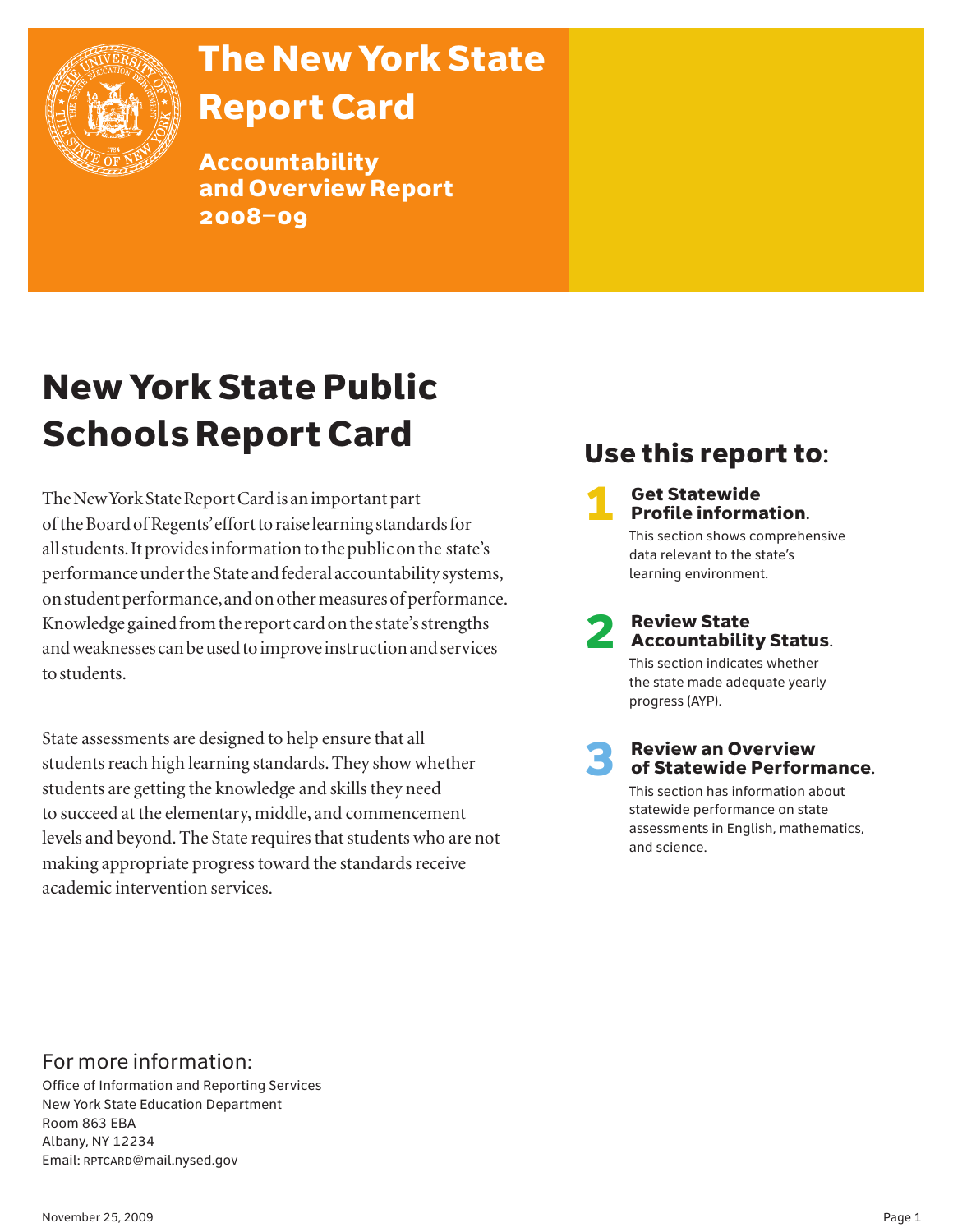# Statewide Profile

This section shows comprehensive data relevant to the state's learning environment, including information about enrollment, average class size, and teacher qualifications. .

# Enrollment

|                            | $2006 - 07$ | $2007 - 08$ | $2008 - 09$ |
|----------------------------|-------------|-------------|-------------|
| Pre-K                      | 40,063      | 45,263      | 70,625      |
| Kindergarten               | 186,243     | 184,717     | 187,515     |
| Grade 1                    | 200,272     | 196,578     | 194,701     |
| Grade 2                    | 194,200     | 196,137     | 193,207     |
| Grade 3                    | 194,108     | 191,179     | 193,083     |
| Grade 4                    | 192,235     | 191,681     | 190,082     |
| Grade 5                    | 196,999     | 192,043     | 191,410     |
| Grade 6                    | 199,845     | 195,577     | 191,970     |
| <b>Ungraded Elementary</b> | 53,693      | 54,000      | 56,753      |
| Grade 7                    | 208,283     | 203,307     | 197,104     |
| Grade 8                    | 210,369     | 205,171     | 202,078     |
| Grade 9                    | 249,208     | 242,279     | 235,687     |
| Grade 10                   | 232,027     | 229,686     | 223,981     |
| Grade 11                   | 194,489     | 194,243     | 194,259     |
| Grade 12                   | 178,472     | 185,810     | 185,848     |
| <b>Ungraded Secondary</b>  | 50,815      | 51,977      | 53,589      |
| Total K-12                 | 2,741,258   | 2,714,385   | 2,691,267   |

### Average Class Size

|                      | $2006 - 07$ | $2007 - 08$ | $2008 - 09$ |
|----------------------|-------------|-------------|-------------|
| <b>Common Branch</b> | 22          | 21          | 22          |
| Grade 8              |             |             |             |
| English              | 22          | 22          | 22          |
| <b>Mathematics</b>   | 22          | 22          | 22          |
| Science              | 23          | 22          | 23          |
| Social Studies       | 23          | 22          | 23          |
| Grade 10             |             |             |             |
| English              | 23          | 22          | 23          |
| <b>Mathematics</b>   | 22          | 21          | 22          |
| Science              | 23          | 22          | 22          |
| Social Studies       | 24          | 22          | 23          |

### Enrollment Information

*Enrollment* counts are as of Basic Educational Data System (BEDS) day, which is typically the first Wednesday of October of the school year. The state public enrollment includes public school districts, charter schools, NYSED-operated programs, and BOCES programs. Students classified by districts as "pre-first" are included in first grade counts.

### Average Class Size Information

*Average Class Size* is the total registration in specified classes divided by the number of those classes with registration. *Common Branch* refers to self-contained classes in Grades 1–6.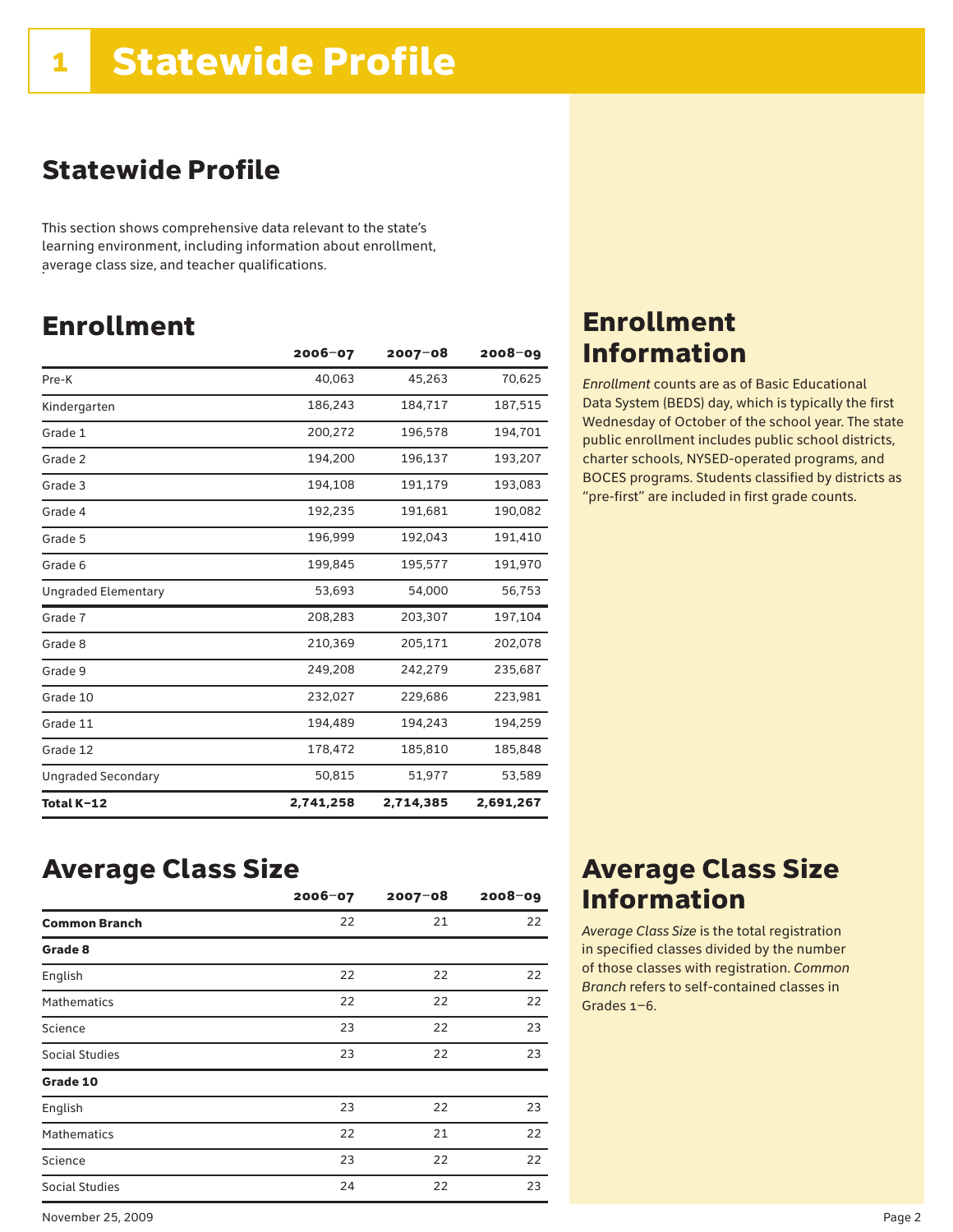## Demographic Factors

|                                  | $2006 - 07$   |             | $2007 - 08$ |             | $2008 - 09$                               |      |
|----------------------------------|---------------|-------------|-------------|-------------|-------------------------------------------|------|
|                                  | #             | %           | #           | %           | #                                         | %    |
| Eligible for Free Lunch          | 1,001,767 37% |             |             |             | 986,578 37% 1,030,575 39%                 |      |
| Reduced-Price Lunch              | 213,885       | 8%          | 211,396     | 8%          | 214,831                                   | 8%   |
| Student Stability*               |               | $N/A$ $N/A$ |             | $N/A$ $N/A$ | N/A                                       | N/A  |
| Limited English Proficient       | 199,828       | 7%          | 198,550     | 7%          | 202,220                                   | 8%   |
| <b>Racial/Ethnic Origin</b>      |               |             |             |             |                                           |      |
| American Indian or Alaska Native | 13,511        | $***$       | 13,147      | $**$        | 13,027                                    | $**$ |
| <b>Black or African American</b> | 534,335 19%   |             | 526,867 19% |             | 517,997 19%                               |      |
| Hispanic or Latino               | 559,543 20%   |             | 565,479 21% |             | 571,699 21%                               |      |
| Asian or Native                  | 195,644       | 7%          | 199,959     | 7%          | 205,486                                   | 8%   |
| Hawaiian/Other Pacific Islander  |               |             |             |             |                                           |      |
| White                            |               |             |             |             | 1,431,470 52% 1,403,836 52% 1,374,718 51% |      |
| Multiracial                      | 6,755         | $**$        | 5,097       | $**$        | 8.340                                     | $**$ |

\* Available only at the school level.

\*\* Percentage is less than 1.

### Attendance and Suspensions

|                            | 2005-06 |         | 2006-07            |               | 2007-08       |         |
|----------------------------|---------|---------|--------------------|---------------|---------------|---------|
|                            |         | %       |                    | $\frac{0}{6}$ |               | %       |
| Annual Attendance Rate     |         | N/A 95% |                    | N/A 93%       |               | N/A 93% |
| <b>Student Suspensions</b> |         |         | 152.841 6% 142.676 |               | 5% 143.124 5% |         |

### Demographic Factors Information

*Eligible for Free Lunch* and *Reduced*-*Price Lunch* percentages are determined by dividing the number of approved lunch applicants by the Basic Educational Data System (BEDS) enrollment in full-day Kindergarten through Grade 12. *Eligible for Free Lunch* and *Limited English Proficient* counts are used to determine *Similar Schools* groupings within a *Need*/*Resource Capacity* category.

### Attendance and Suspensions Information

*A* district's *Annual Attendance Rate* is determined by dividing the district's total actual attendance by the total possible attendance for a school year. A district's actual attendance is the sum of the number of students in attendance on each day the district's schools were open during the school year. Possible attendance is the sum of the number of enrolled students who should have been in attendance on each day schools were open during the school year. The state's *Annual Attendance Rate* is a weighted average of all district-level attendance rates. *Student Suspension* rate is determined by dividing the number of students who were suspended from school (not including in-school suspensions) for one full day or longer anytime during the school year by the Basic Educational Data System (BEDS) day enrollments for that school year. A student is counted only once, regardless of whether the student was suspended one or more times during the school year.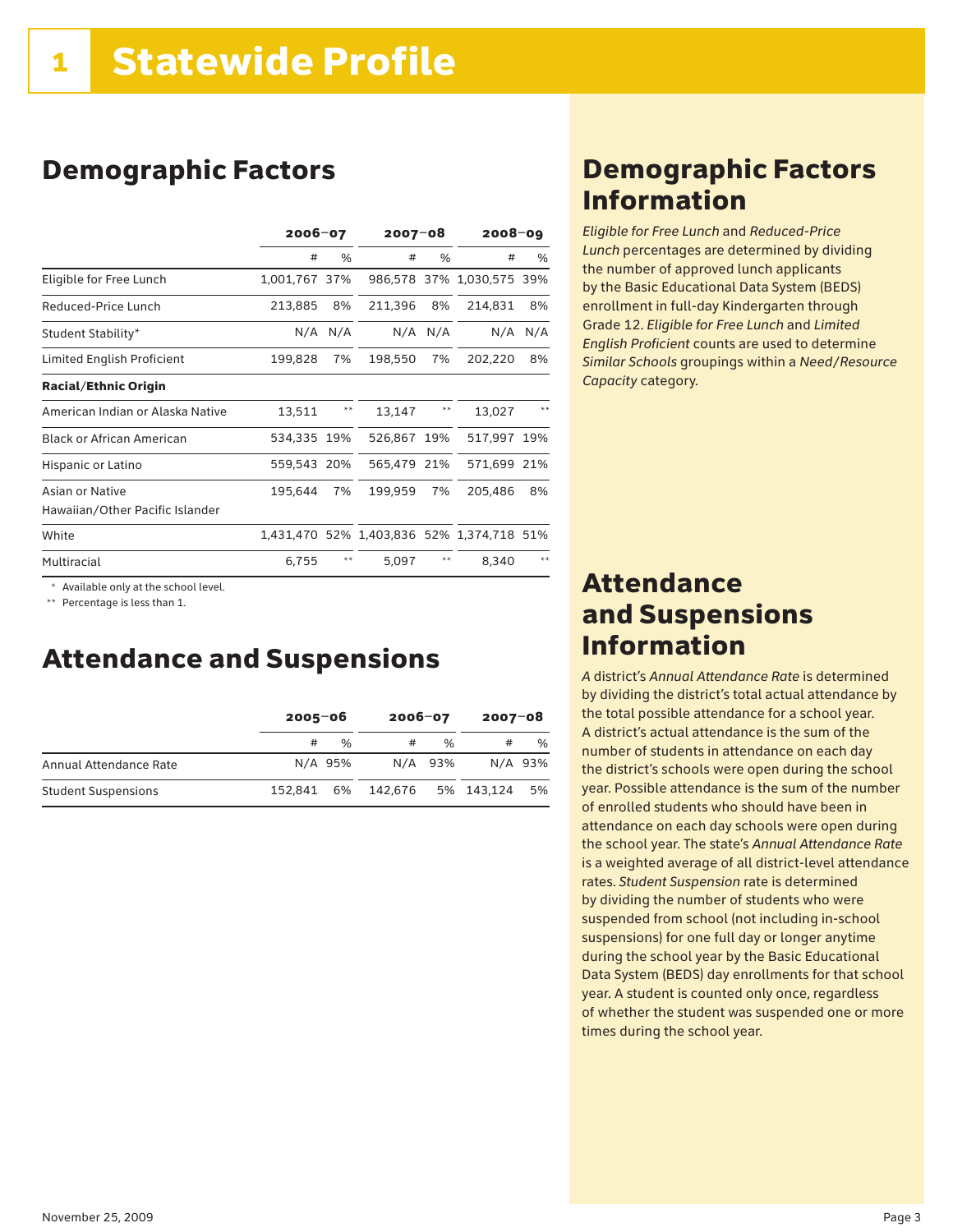# Teacher Qualifications

|                                                                 | 2006-07 | 2007-08 | $2008 - 09$ |
|-----------------------------------------------------------------|---------|---------|-------------|
| <b>Total Number of Teachers</b>                                 | 207,747 | 221,514 | 223,132     |
| Percent with No Valid<br><b>Teaching Certificate</b>            | 3%      | 1%      | 1%          |
| Percent Teaching Out<br>of Certification                        | 5%      | 5%      | 4%          |
| Percent with Fewer Than<br>Three Years of Experience            | 11%     | 10%     | 9%          |
| Percentage with Master's Degree<br>Plus 30 Hours or Doctorate   | 32%     | 33%     | 34%         |
| <b>Total Number of Core Classes</b>                             | 500,476 | 547,874 | 542,258     |
| Percent Not Taught by<br><b>Highly Qualified Teachers</b>       | 5%      | 5%      | 3%          |
| <b>Total Number of Classes</b>                                  | 705,619 | 712,119 | 717,860     |
| Percent Taught by Teachers Without<br>Appropriate Certification | 5%      | 5%      | 4%          |

# Teacher Qualifications Information

The *Percent Teaching Out of Certification* is the percent doing so more than on an incidental basis; that is, the percent teaching for more than five periods per week outside certification.

*Core Classes* are primarily K-6 common branch, English, mathematics, science, social studies, art, music, and foreign languages. To be *Highly Qualified*, a teacher must have at least a Bachelor's degree, be certified to teach in the subject area, and show subject matter competency.

### Teacher Turnover Rate

|                                                                       | $2005 - 06$ | $2006 - 07$ | $2007 - 08$ |
|-----------------------------------------------------------------------|-------------|-------------|-------------|
| Turnover Rate of Teachers with Fewer<br>than Five Years of Experience | 20%         | 20%         | 20%         |
| Turnover Rate of All Teachers                                         | 14%         | 13%         | 13%         |

## Staff Counts

|                                       | $2006 - 07$ | $2007 - 08$ | $2008 - 09$ |
|---------------------------------------|-------------|-------------|-------------|
| <b>Total Other Professional Staff</b> | 18.618      | 31.478      | 32,078      |
| Total Paraprofessionals*              | 45.024      | 66,776      | 67,568      |
| <b>Assistant Principals</b>           | 2.074       | 5.502       | 5,650       |
| Principals                            | 3,171       | 4.661       | 4.731       |

\* Not available at the school level.

### Teacher Turnover Rate Information

*Teacher Turnover Rate* for a specified school year is the number of teachers in that school year who were not teaching in the following school year divided by the number of teachers in the specified school year, expressed as a percentage.

### Staff Counts Information

*Other Professionals* includes administrators, guidance counselors, school nurses, psychologists, and other professionals who devote more than half of their time to non-teaching duties. Teachers who are shared between buildings within a district are reported on the district report only.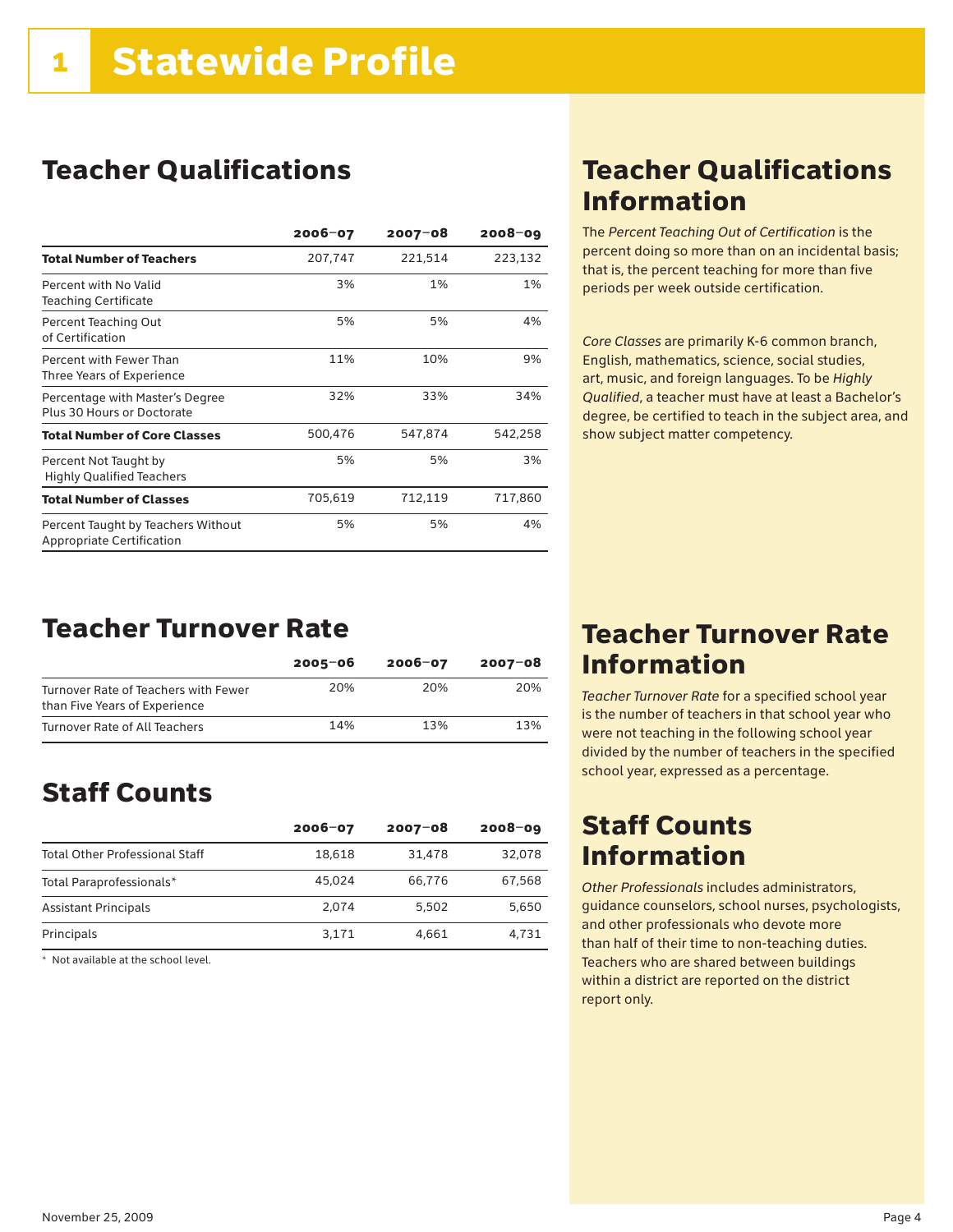# Understanding How Accountability Works in New York State

The federal No Child Left Behind (NCLB) Act requires that states develop and report on measures of student proficiency in 1) English language arts (ELA), in 2) mathematics, and on 3) a third indicator. In New York State in 2008–09, the third indicator is science at the elementary/middle level and graduation rate at the secondary level. Schools or districts that meet predefined goals on these measures are making Adequate Yearly Progress (AYP).





To make AYP in ELA, every accountability group must make AYP. For a group to make AYP, it must meet the participation *and* the performance criteria.

#### A Participation Criterion

At the elementary/middle level, 95 percent of Grades 3–8 students enrolled during the test administration period in each group with 40 or more students must be tested on the New York State Testing Program (NYSTP) in ELA or, if appropriate, the New York State English as a Second Language Achievement Test (NYSESLAT), or the New York State Alternate Assessment (NYSAA) in ELA. At the secondary level, 95 percent of seniors in 2008–09 in each accountability group with 40 or more students must have taken an English examination that meets the students' graduation requirement.

#### B Performance Criterion

 At the elementary/middle level, the Performance Index (PI) of each group with 30 or more continuously enrolled tested students must equal or exceed its Effective Annual Measurable Objective (AMO) or the group must make Safe Harbor. (NYSESLAT is used only for participation.) At the secondary level, the PI of each group in the 2005 cohort with 30 or more members must equal or exceed its Effective AMO or the group must make Safe Harbor. To make Safe Harbor, the PI of the group must equal or exceed its Safe Harbor Target and the group must qualify for Safe Harbor using the third indicator, science or graduation rate.

### 2 Mathematics

The same criteria for making AYP in ELA apply to mathematics. At the elementary/middle level, the measures used to determine AYP are the NYSTP and the NYSAA in mathematics. At the secondary level, the measures are mathematics examinations that meet the students' graduation requirement.

### 3 Third Indicator

In addition to English language arts and mathematics, the school must also make AYP in a third area of achievement. This means meeting the criteria in science at the elementary/middle level and the criteria in graduation rate at the secondary level.

Elementary/Middle-Level Science: To make AYP, the All Students group must meet the participation criterion *and* the performance criterion.

#### A Participation Criterion

Eighty percent of students in Grades 4 and/or 8 enrolled during the test administration period in the All Students group, if it has 40 or more students, must be tested on an accountability measure. In Grade 4, the measures are the Grade 4 elementary-level science test and the Grade 4 NYSAA in science. In Grade 8 science, the measures are the Grade 8 middle-level science test, Regents science examinations, and the Grade 8 NYSAA in science.

#### B Performance Criterion

The PI of the All Students group, if it has 30 or more students, must equal or exceed the State Science Standard (100) or the Science Progress Target.

Qualifying for Safe Harbor in Elementary/Middle-Level ELA and Math: To qualify, the group must meet both the participation criterion and the performance criterion in science.

Secondary-Level Graduation Rate: For a school to make AYP in graduation rate, the percent of students in the 2004 graduation-rate total cohort in the All Students group earning a local or Regents diploma by August 31, 2008 must equal or exceed the Graduation-Rate Standard (55%) or the Graduation-Rate Progress Target.

Qualifying for Safe Harbor in Secondary-Level ELA and Math: To qualify, the percent of the 2004 graduation-rate total cohort earning a local or Regents diploma by August 31, 2008 must equal or exceed the Graduation-Rate Standard (55%) or the Graduation-Rate Progress Target for that group.

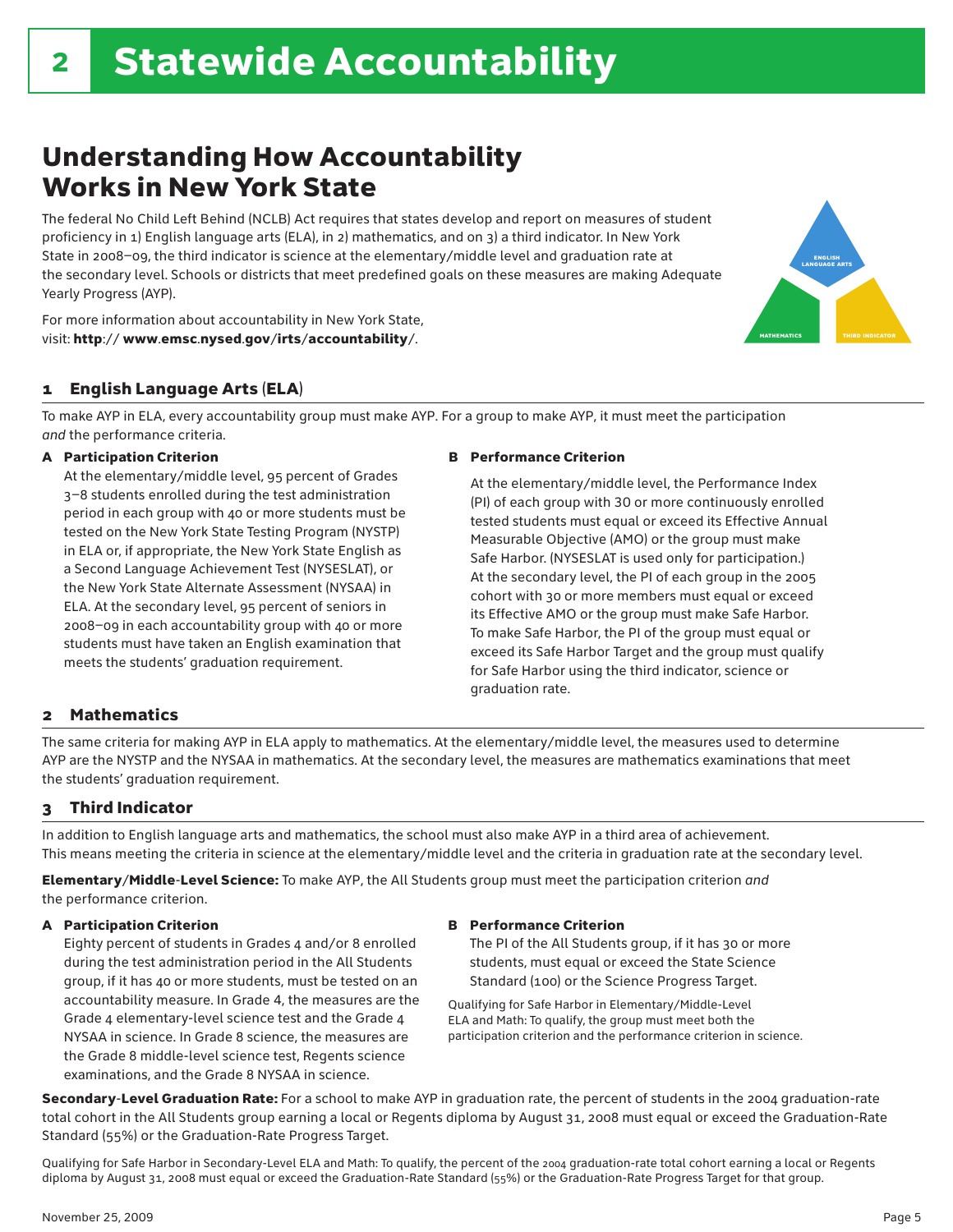# Useful Terms for Understanding Accountability

### Accountability Cohort for English

### and Mathematics

The 2005 school accountability cohort consists of all students who first entered Grade 9 anywhere in the 2005–06 school year, and all ungraded students with disabilities who reached their seventeenth birthday in the 2005–06 school year, who were enrolled on October 1, 2008 and did not transfer to a diploma granting program. Students who earned a high school equivalency diploma or were enrolled in an approved high school equivalency preparation program on June 30, 2009, are not included in the 2005 school accountability cohort. The 2005 district accountability cohort consists of all students in each school accountability cohort plus students who transferred within the district after BEDS day plus students who were placed outside the district by the Committee on Special Education or district administrators and who met the other requirements for cohort membership. Cohort is defined in Section 100.2 (p) (16) of the Commissioner's Regulations.

### Adequate Yearly Progress (AYP)

Adequate Yearly Progress (AYP) indicates satisfactory progress by a district or a school toward the goal of proficiency for all students.

### Annual Measurable Objective (AMO)

The Annual Measurable Objective (AMO) is the Performance Index (PI) value that signifies that an accountability group is making satisfactory progress toward the goal that 100 percent of students will be proficient in the State's learning standards for English language arts and mathematics by 2013–14. The AMOs for each grade level will be increased as specified in  $CR100.2(p)(14)$  and will reach 200 in 2013-14. (See Effective AMO for further information.)

### Continuously Enrolled Students

At the elementary/middle level, continuously enrolled students are those enrolled in the school or district on BEDS day (usually the first Wednesday in October) of the school year until the test administration period. At the secondary level, all students who meet the criteria for inclusion in the accountability cohort are considered to be continuously enrolled.

### Effective Annual Measurable Objective

### (Effective AMO)

The Effective Annual Measurable Objective (Effective AMO) is the Performance Index (PI) value that each accountability group within a school or district is expected to achieve to make Adequate Yearly Progress (AYP). The Effective AMO is the lowest PI that an accountability group of a given size can achieve in a subject for the group's PI not to be considered significantly different from the AMO for that subject. If an accountability group's PI equals or exceeds the Effective AMO, it is considered to have made AYP. A more complete definition of Effective AMO and a table showing the PI values that each group size must equal or exceed to make AYP are available at www.emsc.nysed.gov/irts.

### Graduation-Rate Total Cohort

This term is defined on the graduation-rate accountability page.

### Performance Index (PI)

Performance Index is a value from 0 to 200 that is assigned to an accountability group, indicating how that group performed on a required State test (or approved alternative) in English language arts, mathematics, or science. Student scores on the tests are converted to four performance levels, from Level 1 to Level 4. (See performance level definitions on the Overview Summary page.) At the elementary/middle level, the PI is calculated using the following equation:

 100 × [(Count of Continuously Enrolled Tested Students Performing at Levels 2, 3, and 4 + the Count at Levels 3 and 4) ÷ Count of All Continuously Enrolled Tested Students]

At the secondary level, the PI is calculated using the following equation:

 100 × [(Count of Cohort Members Performing at Levels 2, 3, and  $4 +$  the Count at Levels 3 and  $4) \div$  Count of All Cohort Members]

A list of tests used to measure student performance for accountability is available at www.emsc.nysed.gov/irts.

### Progress Target

For accountability groups below the State Standard in science or graduation rate, the Progress Target is an alternate method for making Adequate Yearly Progress (AYP) or qualifying for Safe Harbor in English language arts and mathematics based on improvement over the previous year's performance.

### Safe Harbor

Safe Harbor provides an alternate means to demonstrate Adequate Yearly Progress (AYP) for accountability groups that do not achieve their Effective Annual Measurable Objectives (AMOs) in English or mathematics.

### Safe Harbor Targets

The 2008–09 safe harbor targets were calculated using the following equation:

2007–08 PI + (200 – the 2007–08 PI) × 0.10

### Science Progress Target

The elementary/middle-level 2008–09 Science Progress Target is calculated by adding one point to the 2007–08 PI. The 2009–10 Science Progress Target is calculated by adding one point to the 2008–09 PI. The 2008–09 target is provided for groups whose PI was below the State Science Standard in 2008–09.

### Science Standard

The criterion value that represents a minimally satisfactory performance in science. In 2008–09, the State Science Standard at the elementary/middle level is a Performance Index (PI) of 100. The Commissioner may raise the State Science Standard at his discretion in future years.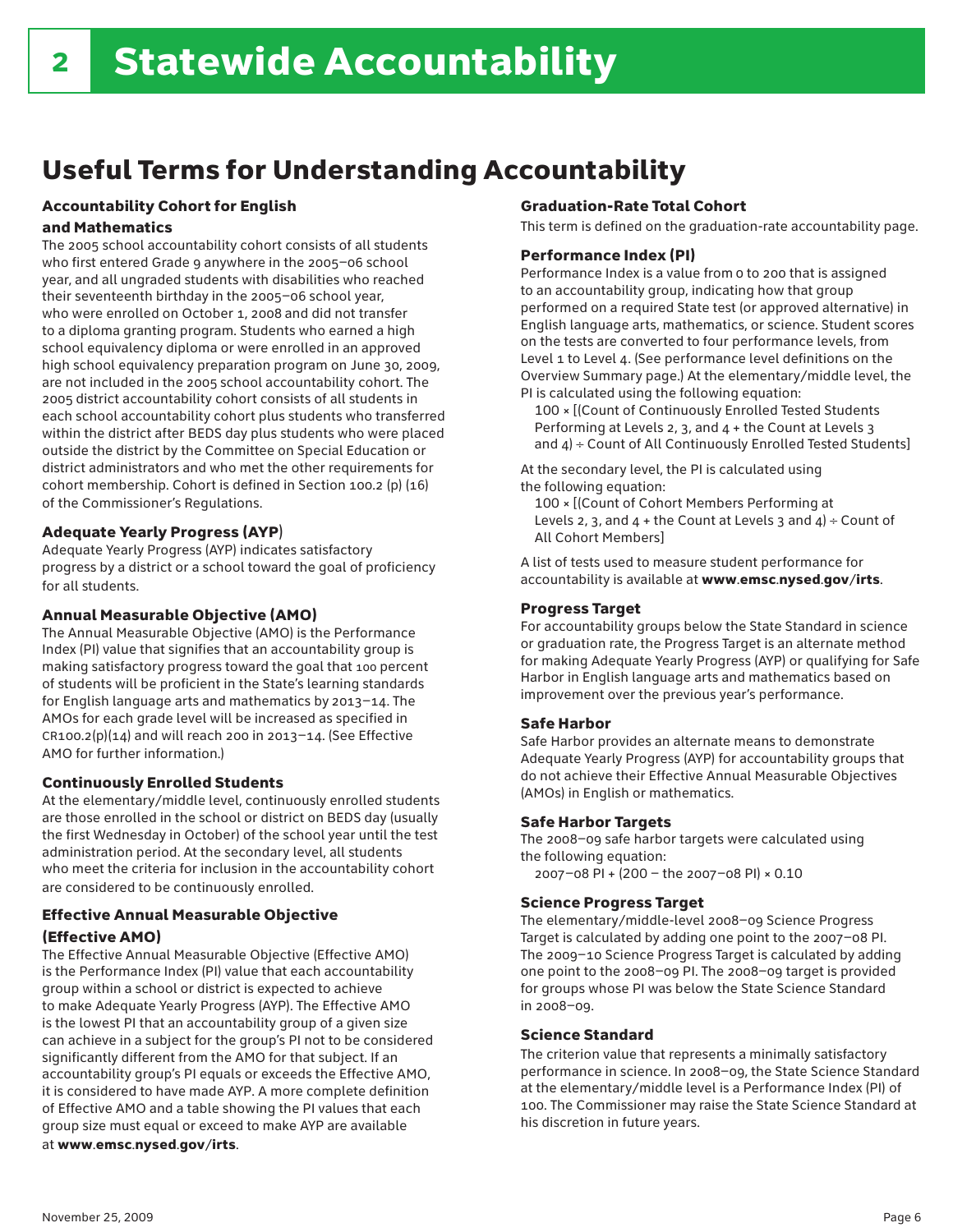### Summary

### On which accountability measures did the state make Adequate Yearly Progress (AYP) and which groups made AYP on each measure?

|                                                     | <b>Elementary/Middle Level</b> |                                      |                                | <b>Secondary Level</b>          |                                     |                                |
|-----------------------------------------------------|--------------------------------|--------------------------------------|--------------------------------|---------------------------------|-------------------------------------|--------------------------------|
| <b>Student Groups</b>                               | English<br>Language Arts       | Mathematics                          | Science                        | English<br>Language Arts        | Mathematics                         | <b>Graduation Rate</b>         |
| <b>All Students</b>                                 | V                              |                                      | V                              | ✔                               | V                                   | V                              |
| <b>Ethnicity</b>                                    |                                |                                      |                                |                                 |                                     |                                |
| American Indian or Alaska Native                    | V                              | ✔                                    |                                | $\mathcal{V}^{\text{SH}}$       | ✔                                   |                                |
| <b>Black or African American</b>                    | V                              | V                                    |                                | V <sup>SH</sup>                 | X                                   |                                |
| Hispanic or Latino                                  | V                              | ✔                                    |                                | $\boldsymbol{\nu}$ SH           | $V$ SH                              |                                |
| Asian or Native<br>Hawaiian/Other Pacific Islander  | V                              | v                                    |                                |                                 |                                     |                                |
| White                                               | V                              |                                      |                                |                                 |                                     |                                |
| Multiracial                                         | V                              |                                      |                                |                                 | V                                   |                                |
| <b>Other Groups</b>                                 |                                |                                      |                                |                                 |                                     |                                |
| <b>Students with Disabilities</b>                   | $\mathcal{V}^{\text{SH}}$      | v                                    |                                | x                               | X                                   |                                |
| Limited English Proficient                          | $\mathbf{v}$ SH                |                                      |                                | x                               | $V$ SH                              |                                |
| Economically Disadvantaged                          | V                              | V                                    |                                | $\mathcal{V}^{\text{SH}}$       | V                                   |                                |
| <b>Student groups making</b><br>AYP in each subject | $\bigvee$ 10 of 10             | $\boldsymbol{V}_{10 \text{ of } 10}$ | $\mathbf{V}_{1 \text{ of } 1}$ | $\mathbf{X}_{8 \text{ of } 10}$ | $\boldsymbol{X}_{8 \text{ of } 10}$ | $\mathbf{V}_{1 \text{ of } 1}$ |

#### AYP Status

### Made AYP

✔SH Made AYP Using Safe Harbor Target

X Did Not Make AYP

— Insufficient Number of Students to Determine AYP Status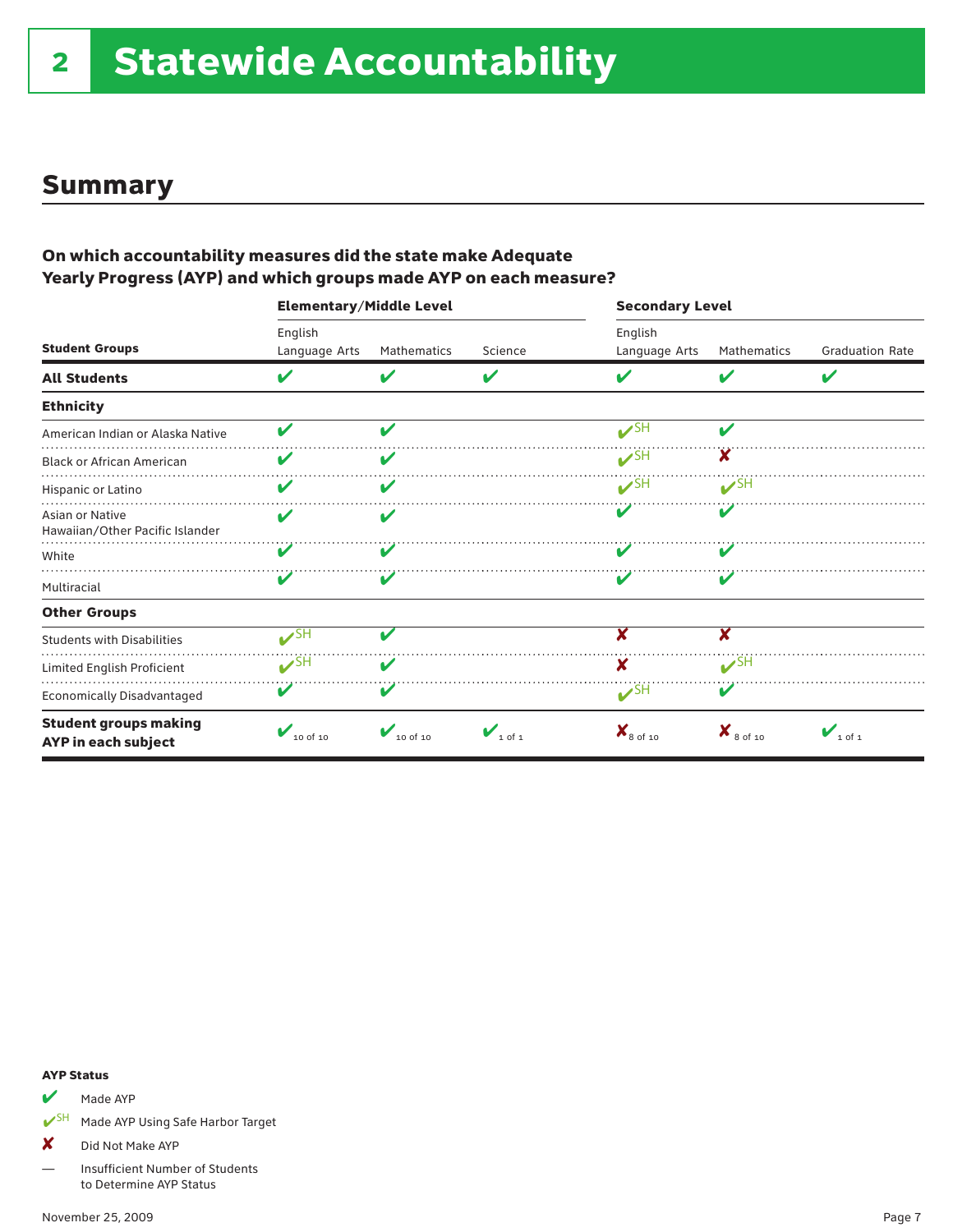# Elementary/Middle-Level English Language Arts

Accountability Measures

10 of 10 Student groups making AYP in English language arts

Made AYP

### How did students in each accountability group perform on elementary/middle-level English language arts accountability?

|                                                                     | <b>AYP</b>                | <b>Participation</b> |                             | <b>Test Performance</b> |                      | <b>Performance Objectives</b> |                                   |         |  |
|---------------------------------------------------------------------|---------------------------|----------------------|-----------------------------|-------------------------|----------------------|-------------------------------|-----------------------------------|---------|--|
| <b>Student Group</b><br>(Total: Continuous Enrollment) <sup>1</sup> | <b>Status</b>             | Met<br>Criterion     | Percentage<br><b>Tested</b> | Met<br>Criterion        | Performance<br>Index | Effective<br>AMO              | Safe Harbor Target<br>$2008 - 09$ | 2009-10 |  |
| <b>All Students</b> (1,231,251:1,191,115)                           | V                         | $\mathbf{v}$         | 99%                         | V                       | 176                  | 143                           |                                   |         |  |
| <b>Ethnicity</b>                                                    |                           |                      |                             |                         |                      |                               |                                   |         |  |
| American Indian or Alaska Native<br>(5,674:5,436)                   | V                         | ✔                    | 99%                         | ✔                       | 167                  | 143                           |                                   |         |  |
| <b>Black or African American</b><br>(236,407:226,015)               | V                         | V                    | 99%                         | V                       | 162                  | 143                           |                                   |         |  |
| Hispanic or Latino (259,737:245,951)                                | V                         | V                    | 99%                         | ✔                       | 162                  | 143                           |                                   |         |  |
| Asian or Native Hawaiian/Other Pacific<br>Islander (94,003:89,272)  | V                         | V                    | 100%                        | V                       | 186                  | 143                           |                                   |         |  |
| White (632,381:621,710)                                             | V                         | V                    | 100%                        | V                       | 185                  | 143                           |                                   |         |  |
| Multiracial (3,049:2,731)                                           | V                         | V                    | 99%                         | V                       | 182                  | 142                           |                                   |         |  |
| <b>Other Groups</b>                                                 |                           |                      |                             |                         |                      |                               |                                   |         |  |
| Students with Disabilities <sup>2</sup><br>(208, 435: 198, 953)     | $\mathcal{V}^{\text{SH}}$ | V                    | 98%                         | $V$ SH                  | 133                  | 143                           | 124                               | 140     |  |
| Limited English Proficient <sup>3</sup><br>(88, 755: 75, 794)       | $V$ SH                    | V                    | 99%                         | $\mathbf{v}$ SH         | 128                  | 143                           | 117                               | 135     |  |
| <b>Economically Disadvantaged</b><br>(622, 338: 594, 231)           | V                         | V                    | 99%                         | ✔                       | 164                  | 143                           |                                   |         |  |
| <b>Final AYP Determination</b>                                      | $V_{10 \text{ of } 10}$   |                      |                             |                         |                      |                               |                                   |         |  |

#### **NOTES**

#### AYP Status

- $M$  Made AYP
- Made AYP Using Safe Harbor Target
- X Did Not Make AYP
- Insufficient Number of Students to Determine AYP Status
- November 25, 2009 Page 8
- $1$  These data show the count of students enrolled during the test administration period (used for Participation) followed by the count of continuously enrolled tested students (used for Performance). For accountability calculations,
- students who were excused from testing for medical reasons are not included in the enrollment count. <sup>2</sup> If the state failed to make AYP solely because of the performance of students with disabilities, met the <sup>95</sup>% participation requirement for this group, and would meet or exceed the AMO for this subject if 34 points were
- added to the PI, then the state is considered to have made AYP for students with disabilities.<br><sup>3</sup> If the count of LEP students is equal to or greater than 30, former LEP students are also included in the performance calculations.
- ‡ This student group did not make AYP in science; therefore, it did not qualify for Safe Harbor.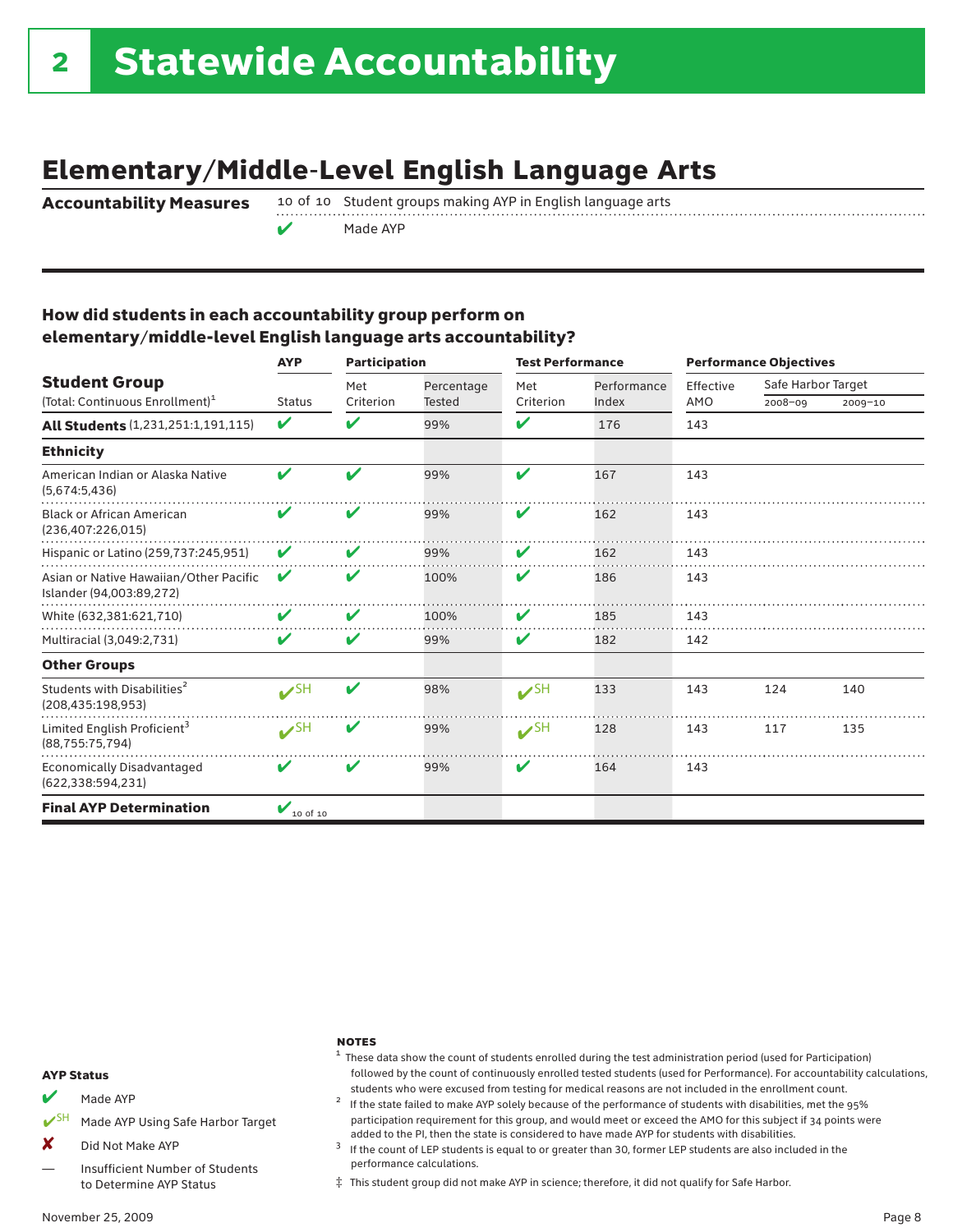# Elementary/Middle-Level Mathematics

 $\mathcal V$  Made AYP

Accountability Measures 10 of 10 Student groups making AYP in mathematics

### How did students in each accountability group perform on elementary/middle-level mathematics accountability measures?

|                                                                     | <b>AYP</b>              | <b>Participation</b> |                             |                  | <b>Test Performance</b> |                  | <b>Performance Objectives</b> |             |  |
|---------------------------------------------------------------------|-------------------------|----------------------|-----------------------------|------------------|-------------------------|------------------|-------------------------------|-------------|--|
| <b>Student Group</b><br>(Total: Continuous Enrollment) <sup>1</sup> | <b>Status</b>           | Met<br>Criterion     | Percentage<br><b>Tested</b> | Met<br>Criterion | Performance<br>Index    | Effective<br>AMO | Safe Harbor Target<br>2008-09 | $2009 - 10$ |  |
| <b>All Students</b> (1,232,121:1,189,745)                           | ✔                       | V                    | 99%                         | ✔                | 184                     | 118              |                               |             |  |
| <b>Ethnicity</b>                                                    |                         |                      |                             |                  |                         |                  |                               |             |  |
| American Indian or Alaska Native<br>(5,678:5,393)                   | ✔                       | V                    | 99%                         | V                | 179                     | 118              |                               |             |  |
| <b>Black or African American</b><br>(236,482:224,063)               | V                       | V                    | 99%                         | V                | 171                     | 118              |                               |             |  |
| Hispanic or Latino (260,109:247,209)                                | V                       | V                    | 99%                         | V                | 177                     | 118              |                               |             |  |
| Asian or Native Hawaiian/Other Pacific<br>Islander (94,472:90,925)  | ✔                       | V                    | 100%                        | V                | 195                     | 118              |                               |             |  |
| White (632.254:619.439)                                             | V                       | V                    | 100%                        | V                | 191                     | 118              |                               |             |  |
| Multiracial (3,126:2,716)                                           | V                       | V                    | 99%                         | V                | 187                     | 117              |                               |             |  |
| <b>Other Groups</b>                                                 |                         |                      |                             |                  |                         |                  |                               |             |  |
| Students with Disabilities <sup>2</sup><br>(208, 210: 197, 203)     | ✔                       | ✔                    | 98%                         | ✔                | 149                     | 118              |                               |             |  |
| Limited English Proficient <sup>3</sup><br>(89,590:82,152)          | V                       | V                    | 99%                         | V                | 162                     | 118              |                               |             |  |
| <b>Economically Disadvantaged</b><br>(622, 505: 594, 110)           | ✔                       | V                    | 99%                         | V                | 177                     | 118              |                               |             |  |
| <b>Final AYP Determination</b>                                      | $V_{10 \text{ of } 10}$ |                      |                             |                  |                         |                  |                               |             |  |

#### **NOTES**

#### AYP Status

- $M$  Made AYP
- SH Made AYP Using Safe Harbor Target
- X Did Not Make AYP
- Insufficient Number of Students to Determine AYP Status
- <sup>1</sup> These data show the count of students enrolled during the test administration period (used for Participation) followed by the count of continuously enrolled tested students (used for Performance). For accountability calculations,
- students who were excused from testing for medical reasons are not included in the enrollment count.<br><sup>2</sup> If the state failed to make AYP solely because of the performance of students with disabilities, met the 95% participation requirement for this group, and would meet or exceed the AMO for this subject if 34 points were
- added to the PI, then the state is considered to have made AYP for students with disabilities.<br><sup>3</sup> If the count of LEP students is equal to or greater than 30, former LEP students are also included in the performance calculations.
- ‡ This student group did not make AYP in science; therefore, it did not qualify for Safe Harbor.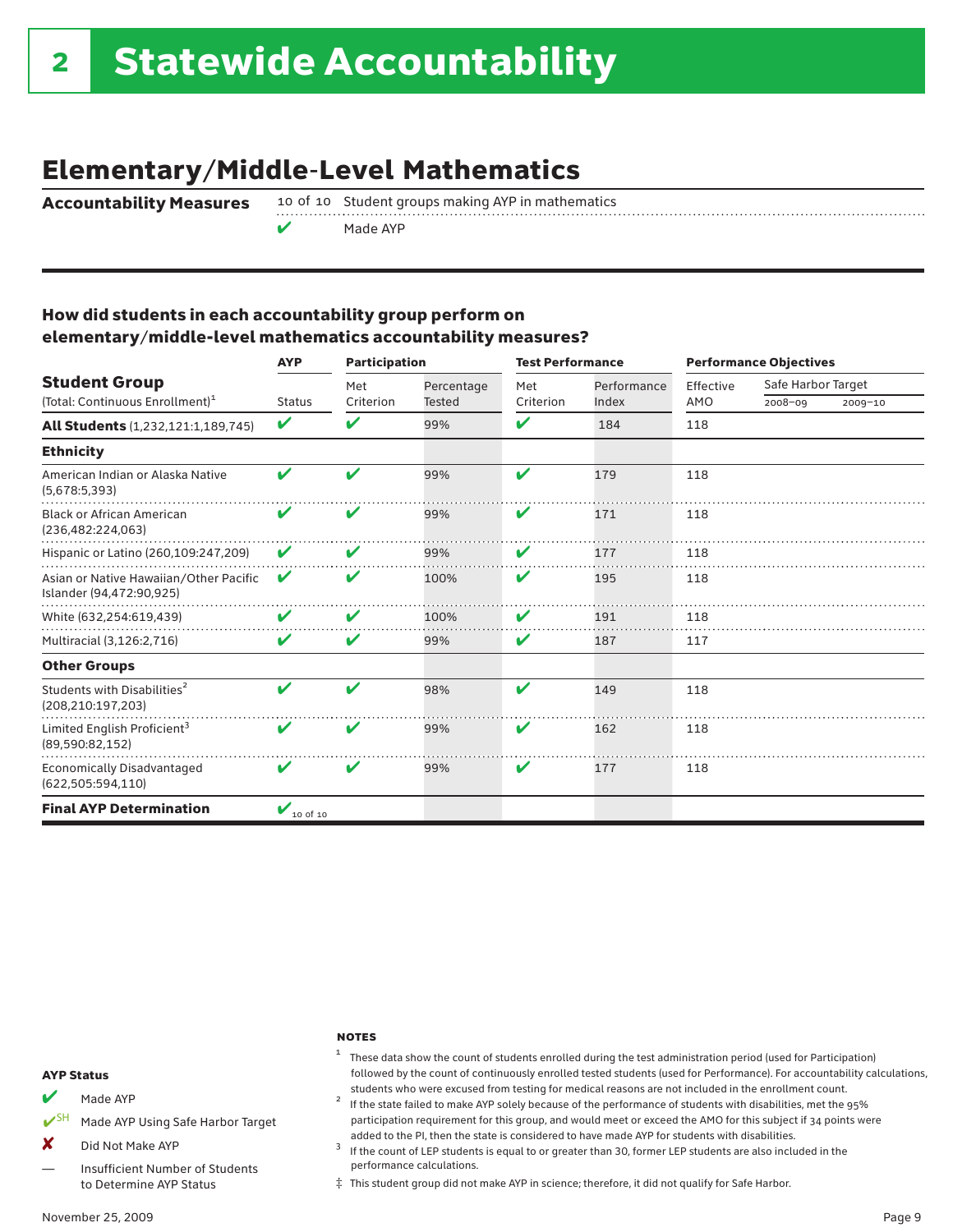## Elementary/Middle-Level Science

Accountability Measures

 $\sqrt{\phantom{a}}$  Made AYP

1 of 1 Student groups making AYP in science

### How did students in each accountability group perform on elementary/middle-level science accountability measures?

|                                                                     | <b>AYP</b>                     |                              | <b>Participation</b> |                             | <b>Test Performance</b> |                      |                   | <b>Performance Objectives</b> |             |
|---------------------------------------------------------------------|--------------------------------|------------------------------|----------------------|-----------------------------|-------------------------|----------------------|-------------------|-------------------------------|-------------|
| <b>Student Group</b><br>(Total: Continuous Enrollment) <sup>1</sup> | Status                         | Safe Harbor<br>Qualification | Met<br>Criterion     | Percentage<br><b>Tested</b> | Met<br>Criterion        | Performance<br>Index | State<br>Standard | Progress Target<br>2008-09    | $2009 - 10$ |
| <b>All Students (414,664:394,232)</b>                               | V                              | Oualified                    | V                    | 98%                         | V                       | 176                  | 100               |                               |             |
| <b>Ethnicity</b>                                                    |                                |                              |                      |                             |                         |                      |                   |                               |             |
| American Indian or Alaska Native<br>(1,947:1,796)                   |                                | Oualified                    | V                    | 97%                         | V                       | 170                  | 100               |                               |             |
| <b>Black or African American</b><br>(79,661:73,571)                 |                                | <b>Oualified</b>             | V                    | 97%                         | V                       | 154                  | 100               |                               |             |
| Hispanic or Latino (87,493:81,309)                                  |                                | Qualified                    | V                    | 98%                         | V                       | 157                  | 100               |                               |             |
| Asian or Native Hawaiian/Other Pacific<br>Islander (31,347:29,782)  |                                | Qualified                    | V                    | 99%                         | V                       | 185                  | 100               |                               |             |
| White (213,267:206,986)                                             |                                | Oualified                    | V                    | 99%                         | V                       | 190                  | 100               |                               |             |
| Multiracial (949:788)                                               |                                | Qualified                    | V                    | 98%                         | V                       | 184                  | 100               |                               |             |
| <b>Other Groups</b>                                                 |                                |                              |                      |                             |                         |                      |                   |                               |             |
| <b>Students with Disabilities</b><br>(69,305:63,785)                |                                | Oualified                    | V                    | 96%                         | V                       | 144                  | 100               |                               |             |
| Limited English Proficient <sup>2</sup><br>(29,524:26,427)          |                                | Oualified                    | V                    | 98%                         | ✔                       | 129                  | 100               |                               |             |
| <b>Economically Disadvantaged</b><br>(207,077:193,811)              |                                | <b>Oualified</b>             | V                    | 98%                         | V                       | 162                  | 100               |                               |             |
| <b>Final AYP Determination</b>                                      | $\mathbf{v}_{1 \text{ of } 1}$ |                              |                      |                             |                         |                      |                   |                               |             |

#### AYP Status

 $M$  Made AYP

■ SH Made AYP Using Safe Harbor Target

X Did Not Make AYP

Insufficient Number of Students to Determine AYP Status

#### **NOTES**

- <sup>1</sup> These data show the count of students enrolled during the test administration period (used for Participation) followed by the count of continuously enrolled tested students (used for Performance). For accountability
- calculations, students who were excused from testing for medical reasons are not included in the enrollment count.  $2$  If the count of LEP students is equal to or greater than 30, former LEP students are also included in performance calculations.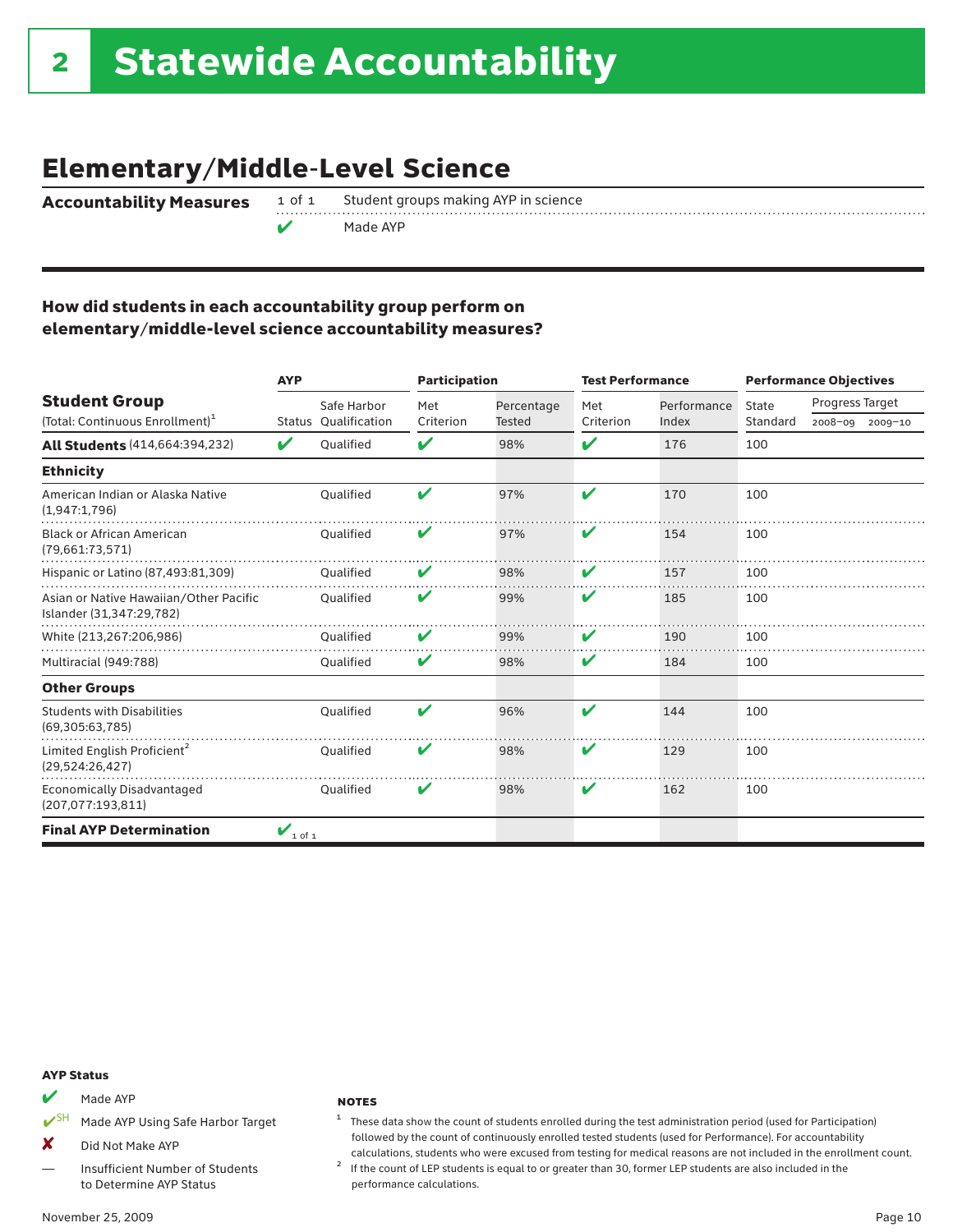# Secondary-Level English Language Arts

Accountability Measures 8 of 10 Student groups making AYP in English language arts

✘ Did Not Make AYP

### How did students in each accountability group perform on secondary-level English language arts accountability measures?

|                                                                    | <b>AYP</b>      | <b>Participation</b>       |               | <b>Test Performance</b>   |             | <b>Performance Objectives</b> |                    |         |  |
|--------------------------------------------------------------------|-----------------|----------------------------|---------------|---------------------------|-------------|-------------------------------|--------------------|---------|--|
| <b>Student Group</b>                                               |                 | Met                        | Percentage    | Met                       | Performance | Effective                     | Safe Harbor Target |         |  |
| $(12th$ Graders: 2005 Cohort) <sup>1</sup>                         | <b>Status</b>   | Criterion                  | <b>Tested</b> | Criterion                 | Index       | AMO                           | 2008-09            | 2009-10 |  |
| <b>All Students</b> (197,251:196,311)                              | V               | $\boldsymbol{\mathcal{U}}$ | 99%           | V                         | 177         | 170                           |                    |         |  |
| <b>Ethnicity</b>                                                   |                 |                            |               |                           |             |                               |                    |         |  |
| American Indian or Alaska Native<br>(736:773)                      | $V$ SH          | $\boldsymbol{\mathcal{U}}$ | 98%           | $V^{\text{SH}}$           | 165         | 167                           | 165                | 169     |  |
| Black or<br>African American (35,970:35,919)                       | $V$ SH          | V                          | 98%           | $\mathcal{V}^{\text{SH}}$ | 159         | 170                           | 159                | 163     |  |
| Hispanic or Latino (34,544:34,846)                                 | $\mathcal{S}$ H | V                          | 99%           | $\mathcal{V}^{\text{SH}}$ | 160         | 170                           | 160                | 164     |  |
| Asian or Native Hawaiian/Other Pacific<br>Islander (15,215:14,832) | V               | V                          | 99%           | V                         | 186         | 170                           |                    |         |  |
| White (110,437:109,609)                                            | V               | $\boldsymbol{\mathcal{U}}$ | 99%           | V                         | 188         | 170                           |                    |         |  |
| Multiracial (349:332)                                              | V               | V                          | 98%           | V                         | 167         | 165                           |                    |         |  |
| <b>Other Groups</b>                                                |                 |                            |               |                           |             |                               |                    |         |  |
| Students with Disabilities <sup>2</sup><br>(19,659:24,883)         | X               | $\boldsymbol{\nu}$         | 95%           | X                         | 123         | 170                           | 126‡               | 131     |  |
| Limited English Proficient <sup>3</sup><br>(8,270:8,525)           | x               | V                          | 98%           | X                         | 119         | 170                           | 123‡               | 127     |  |
| <b>Economically Disadvantaged</b><br>(67, 782: 71, 331)            | $V^{\text{SH}}$ | $\boldsymbol{\mathcal{U}}$ | 99%           | $V^{\text{SH}}$           | 165         | 170                           | 164                | 169     |  |
| <b>Final AYP Determination</b>                                     | x<br>8 of 10    |                            |               |                           |             |                               |                    |         |  |

#### AYP Status

 $M$  Made AYP

■ Made AYP Using Safe Harbor Target

X Did Not Make AYP

Insufficient Number of Students to Determine AYP Status

#### **NOTES**

- <sup>1</sup> These data show the count of 12th graders in <sup>2008</sup>–<sup>09</sup> (used for Participation) followed by the count of students
- in the <sup>2005</sup> cohort (used for Performance). <sup>2</sup> If the state failed to make AYP solely because of the performance of students with disabilities, met the 95% participation requirement for this group, and would meet or exceed the AMO for this subject if 34 points were added

to the PI, then the state is considered to have made AYP for students with disabilities.<br><sup>3</sup> If the count of LEP students is equal to or greater than 30, former LEP students are also included in the performance calculations.

‡ This student group did not make AYP in graduation rate; therefore, it did not qualify for Safe Harbor.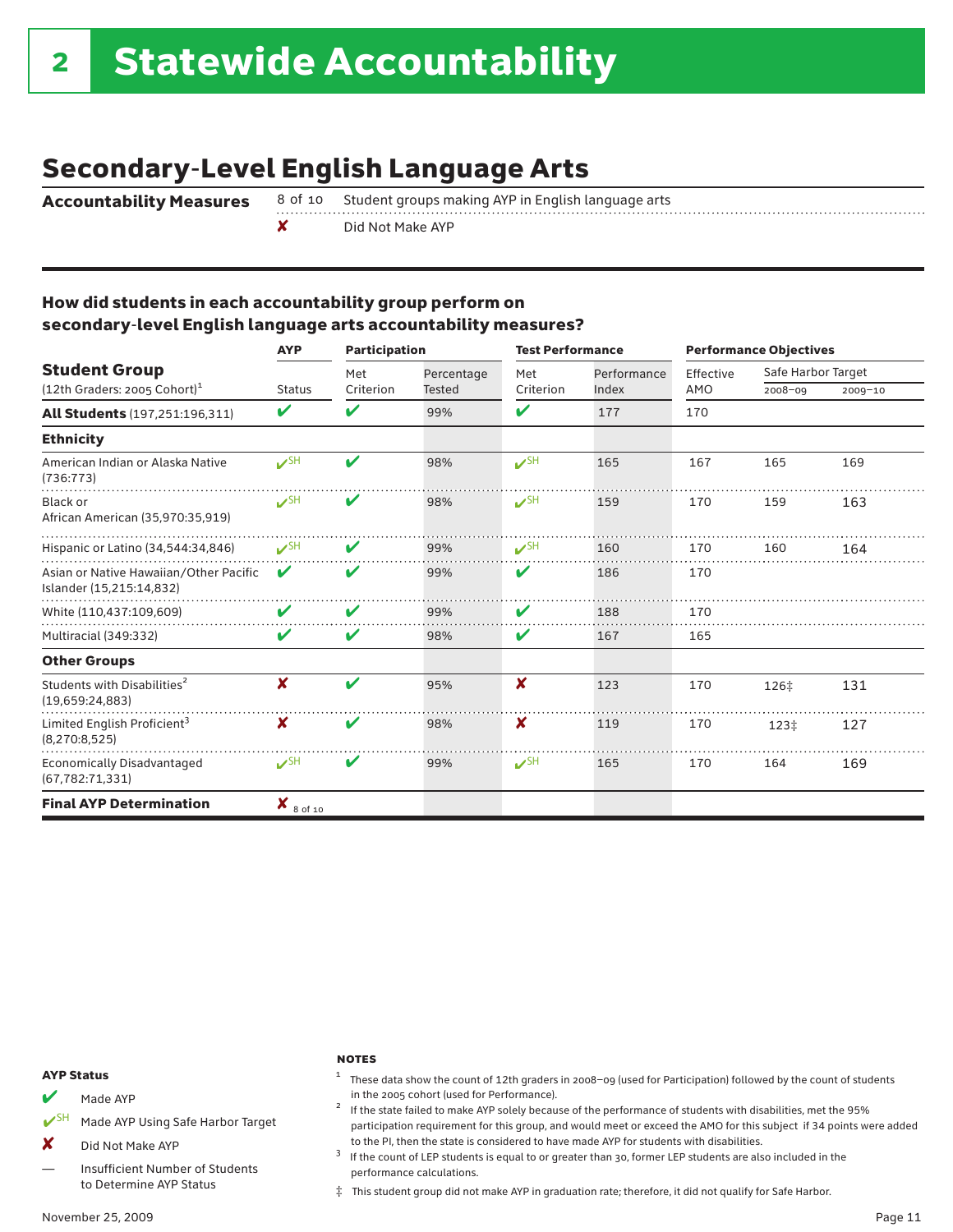# Secondary-Level Mathematics

Accountability Measures 8 of 10 Student groups making AYP in mathematics

✘ Did Not Make AYP

### How did students in each accountability group perform on secondary-level mathematics accountability measures?

|                                                                    | <b>AYP</b>                          |                    | <b>Participation</b> |                           | <b>Test Performance</b> | <b>Performance Objectives</b> |                    |         |  |
|--------------------------------------------------------------------|-------------------------------------|--------------------|----------------------|---------------------------|-------------------------|-------------------------------|--------------------|---------|--|
| <b>Student Group</b>                                               |                                     | Met                | Percentage           | Met                       | Performance             | Effective                     | Safe Harbor Target |         |  |
| $(12th$ Graders: 2005 Cohort) <sup>1</sup>                         | <b>Status</b>                       | Criterion          | <b>Tested</b>        | Criterion                 | Index                   | AMO                           | 2008-09            | 2009-10 |  |
| <b>All Students</b> (197,251:196,311)                              | V                                   | V                  | 99%                  | V                         | 178                     | 165                           |                    |         |  |
| <b>Ethnicity</b>                                                   |                                     |                    |                      |                           |                         |                               |                    |         |  |
| American Indian or Alaska Native<br>(736:773)                      | ✔                                   | $\boldsymbol{\nu}$ | 98%                  | V                         | 166                     | 162                           |                    |         |  |
| <b>Black or African American</b><br>(35,970:35,919)                | X                                   | V                  | 98%                  | X                         | 158                     | 165                           | 159                | 162     |  |
| Hispanic or Latino (34,544:34,846)                                 | $\mathcal{V}^{\text{SH}}$           | V                  | 98%                  | $V$ SH                    | 162                     | 165                           | 162                | 166     |  |
| Asian or Native Hawaiian/Other Pacific<br>Islander (15,215:14,832) | V                                   | V                  | 99%                  | V                         | 190                     | 165                           |                    |         |  |
| White (110,437:109,609)                                            | V                                   | V                  | 99%                  | V                         | 189                     | 165                           |                    |         |  |
| Multiracial (349:332)                                              | V                                   | V                  | 98%                  | V                         | 167                     | 160                           |                    |         |  |
| <b>Other Groups</b>                                                |                                     |                    |                      |                           |                         |                               |                    |         |  |
| Students with Disabilities <sup>2</sup><br>(19,659:24,883)         | X                                   | $\boldsymbol{\nu}$ | 96%                  | ×                         | 128                     | 165                           | 133‡               | 135     |  |
| Limited English Proficient <sup>3</sup><br>(8, 270: 8, 525)        | $\mathcal{S}$ H                     | V                  | 99%                  | $\mathcal{V}^{\text{SH}}$ | 146                     | 165                           | 146‡               | 151     |  |
| <b>Economically Disadvantaged</b><br>(67, 782: 71, 331)            | V                                   | V                  | 99%                  | V                         | 168                     | 165                           |                    |         |  |
| <b>Final AYP Determination</b>                                     | $\boldsymbol{X}_{8 \text{ of } 10}$ |                    |                      |                           |                         |                               |                    |         |  |

#### AYP Status

 $M$  Made AYP

■ SH Made AYP Using Safe Harbor Target

X Did Not Make AYP

Insufficient Number of Students to Determine AYP Status

#### **NOTES**

- <sup>1</sup> These data show the count of 12th graders in <sup>2008</sup>–<sup>09</sup> (used for Participation) followed by the count of students
- in the 2005 cohort (used for Performance).<br><sup>2</sup> If the state failed to make AYP solely because of the performance of students with disabilities, met the 95% participation requirement for this group, and would meet or exceed the AMO for this subject if 34 points were added

to the PI, then the state is considered to have made AYP for students with disabilities.<br><sup>3</sup> If the count of LEP students is equal to or greater than 30, former LEP students are also included in the performance calculations.

‡ This student group did not make AYP in graduation rate; therefore, it did not qualify for Safe Harbor.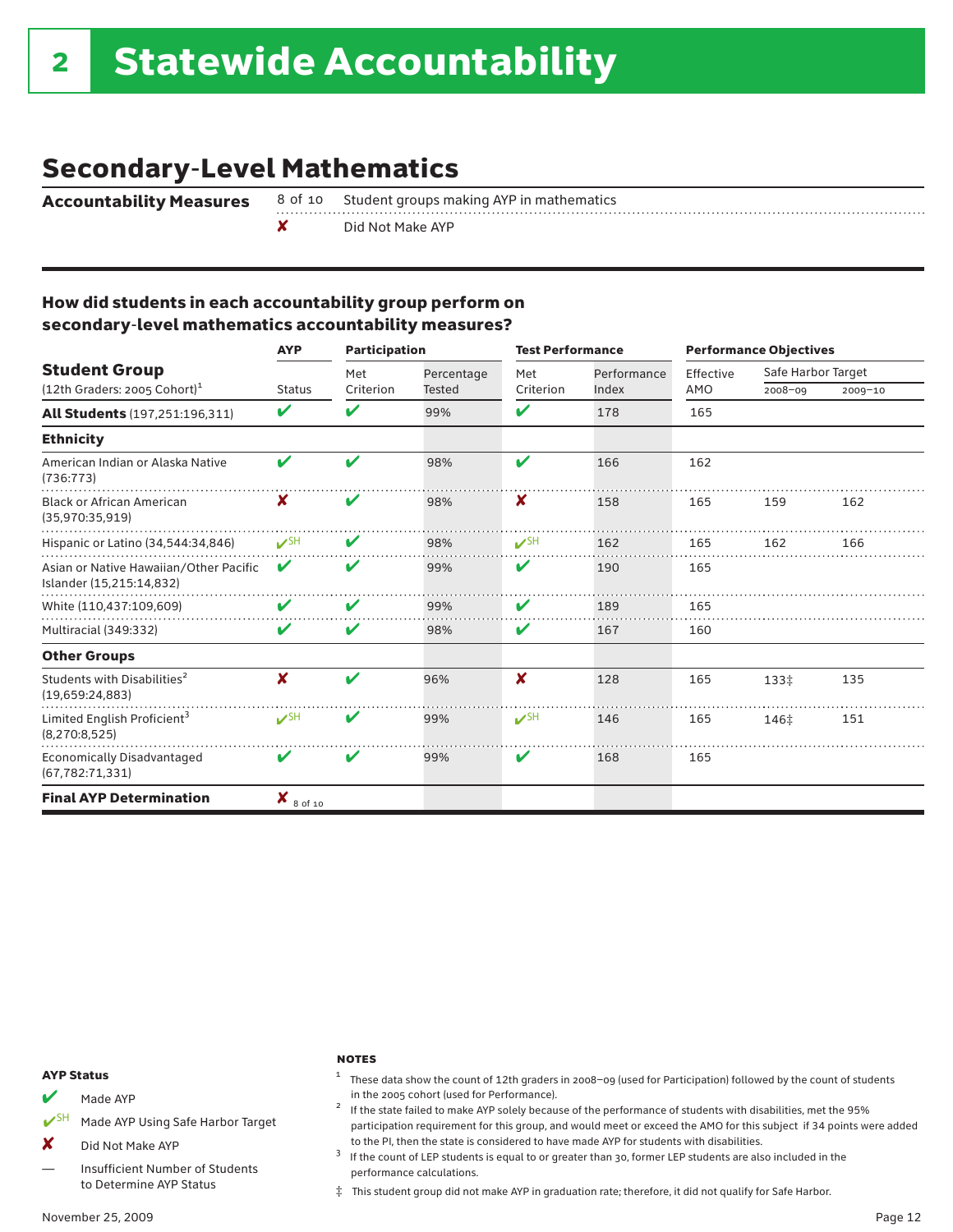### Graduation Rate

Accountability Measures

1 of 1 Student groups making AYP in graduation rate Made AYP

### How did students in each accountability group perform on graduation rate accountability measures?

|                                                                    |              | <b>Graduation</b> |                   | <b>Objectives</b> |         |                 |  |
|--------------------------------------------------------------------|--------------|-------------------|-------------------|-------------------|---------|-----------------|--|
| <b>Student Group</b>                                               |              | Met               | Graduation        | State             |         | Progress Target |  |
| (Cohort Count)                                                     | AYP          | Criterion         | Rate <sup>1</sup> | Standard          | 2008-09 | 2009-10         |  |
| <b>All Students</b><br>(221, 430)                                  | V            |                   | 74%               | 55%               |         |                 |  |
| <b>Ethnicity</b>                                                   |              |                   |                   |                   |         |                 |  |
| American Indian or<br>Alaska Native (876)                          |              |                   | 61%               | 55%               |         |                 |  |
| <b>Black or African</b><br>American (41,971)                       |              | V                 | 59%               | 55%               |         |                 |  |
| Hispanic or<br>Latino (39,995)                                     |              | ı                 | 57%               | 55%               |         |                 |  |
| Asian or Native<br>Hawaiian/Other<br>Pacific Islander<br>(15, 738) |              |                   | 82%               | 55%               |         |                 |  |
| White (122,536)                                                    |              | V                 | 84%               | 55%               |         |                 |  |
| Multiracial (314)                                                  |              | v                 | 69%               | 55%               |         |                 |  |
| <b>Other Groups</b>                                                |              |                   |                   |                   |         |                 |  |
| Students with<br>Disabilities (30,850)                             |              | ✔                 | 45%               | 55%               | 42      | 46              |  |
| Limited English<br>Proficient <sup>2</sup> (10,031)                |              | X                 | 43%               | 55%               | 29      | 44              |  |
| Economically<br>Disadvantaged<br>(73, 165)                         |              | ✔                 | 63%               | 55%               |         |                 |  |
| <b>Final AYP</b><br><b>Determination</b>                           | $V_{1 of 1}$ |                   |                   |                   |         |                 |  |

**NOTES** 

<sup>1</sup> Percentage of the 2004 cohort that earned a local or Regents diploma by August 31, 2008.<br><sup>2</sup> If the count of LEP students is equal to or greater than 30, former LEP students are also included in the performance calculations.

### Graduation Rate Information

To make AYP in graduation rate, the percentage of 2004 graduation-rate total cohort members earning a local or Regents diploma by August 31, 2008 for the "All Students" group must equal or exceed the Graduation-Rate Standard or the Graduation-Rate Progress Target for 2008–09.

The Graduation Rate Standard is the criterion value that represents a minimally satisfactory percentage of cohort members earning a local diploma. The State Graduation-Rate Standard for the 2004 cohort is 55 percent. The Commissioner may raise the Graduation-Rate Standard at his discretion in future years.

The 2008–09 Graduation-Rate Progress Target is calculated by adding one point to the percentage of the 2003 cohort earning a local or Regents diploma by August 31, 2007. The 2009–10 Graduation-Rate Progress Target is calculated by adding one point to the percentage of the 2004 cohort earning a local or Regents diploma by August 31, 2008. This target is provided for each group whose percentage earning a local or Regents diploma by August 31, 2008 is below the Graduation-Rate Standard in 2008–09 (55%). Groups with fewer than 30 cohort members are not subject to this criterion.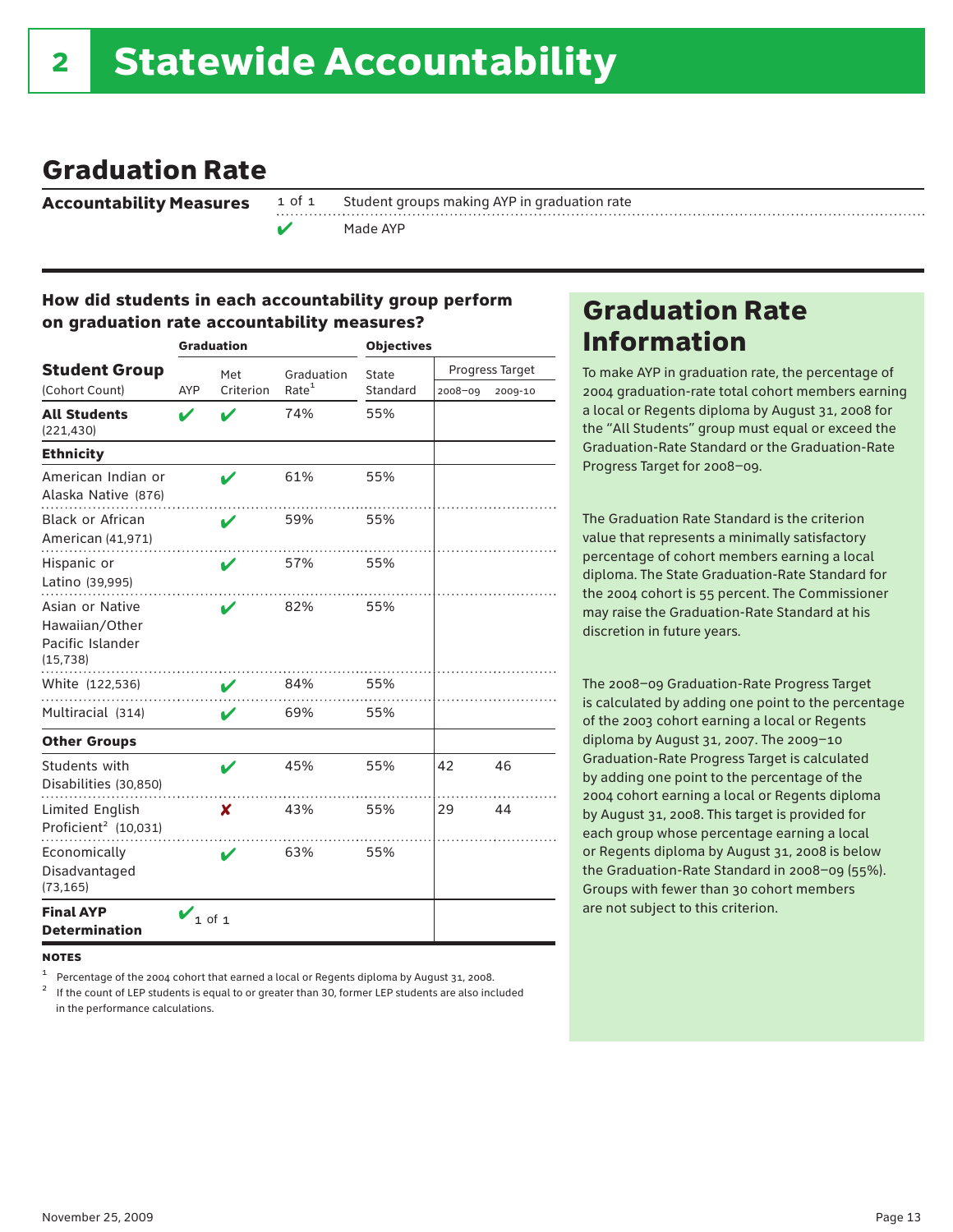## Summary of 2008–09 Statewide Performance

Performance on the State assessments in English language arts, mathematics, and science at the elementary and middle levels is reported in terms of mean scores and the percentage of tested students scoring at or above Level 2, Level 3, and Level 4. Performance on the State assessments in ELA and mathematics at the secondary level is reported in terms of the percentage of students in a cohort scoring at these levels.

|                              |     | Percentage of students that<br>scored at or above Level 3 |     |      | Total<br><b>Tested</b> |
|------------------------------|-----|-----------------------------------------------------------|-----|------|------------------------|
| <b>English Language Arts</b> | 0%  |                                                           | 50% | 100% |                        |
| Grade 3                      | 76% |                                                           |     |      | 198,219                |
| Grade 4                      | 77% |                                                           |     |      | 195,827                |
| Grade 5                      | 82% |                                                           |     |      | 197,765                |
| Grade 6                      | 81% |                                                           |     |      | 197,931                |
| Grade 7                      | 80% |                                                           |     |      | 202,679                |
| Grade 8                      | 69% |                                                           |     |      | 207,409                |
| <b>Mathematics</b>           |     |                                                           |     |      |                        |
| Grade 3                      | 93% |                                                           |     |      | 200,184                |
| Grade 4                      | 87% |                                                           |     |      | 197,561                |
| Grade 5                      | 88% |                                                           |     |      | 199,452                |
| Grade 6                      | 83% |                                                           |     |      | 199,915                |
| Grade 7                      | 87% |                                                           |     |      | 204,585                |
| Grade 8                      | 80% |                                                           |     |      | 209,215                |
| <b>Science</b>               |     |                                                           |     |      |                        |
| Grade 4                      | 88% |                                                           |     |      | 196,825                |
| Grade 8                      | 68% |                                                           |     |      | 185,178                |
|                              |     | Percentage of students that<br>scored at or above Level 3 |     |      | 2005 Total<br>Cohort   |
| <b>Secondary Level</b>       | 0%  |                                                           | 50% | 100% |                        |
| English                      | 77% |                                                           |     |      | 224,902                |

77% 224,902

### About the Performance Level Descriptors

#### Level 1: Not Meeting Learning Standards.

Student performance does not demonstrate an understanding of the content expected in the subject and grade level.

#### Level 2: Partially Meeting Learning Standards.

Student performance demonstrates a partial understanding of the content expected in the subject and grade level.

#### Level 3: Meeting Learning Standards.

Student performance demonstrates an understanding of the content expected in the subject and grade level.

#### Level 4: Meeting Learning Standards with Distinction.

Student performance demonstrates a thorough understanding of the content expected in the subject and grade level.

Mathematics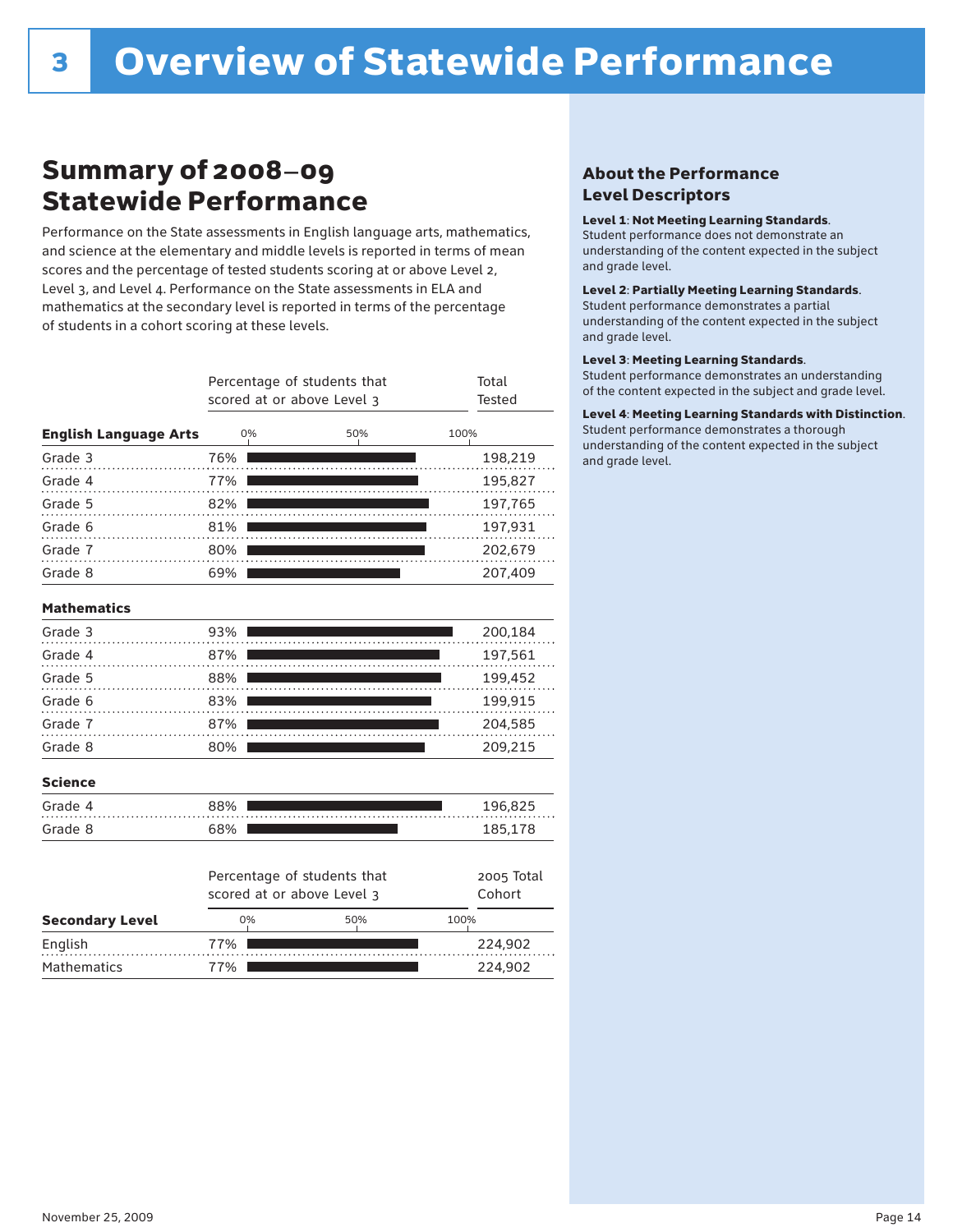# Statewide Results in Grade 3 English Language Arts

|  |  |  | <b>NY State Public</b> |
|--|--|--|------------------------|
|--|--|--|------------------------|

|                            |        | Percentage scoring at level(s): |                    |                  |  |
|----------------------------|--------|---------------------------------|--------------------|------------------|--|
|                            |        | $2 - 4$                         | $3 - 4$            | 4                |  |
| 2009 Mean Score: 670       | Range: | 616-780                         | 650-780            | 720-780          |  |
| 2008 Mean Score: 669       | 100%   | 95%<br>94%                      | 76%<br>70%         |                  |  |
| $\blacksquare$ 2008-09     |        |                                 |                    | 12%<br>11%       |  |
| $2007 - 08$                |        |                                 |                    |                  |  |
| Number of Tested Students: |        | 188,724 183,952                 | 137,139<br>150,290 | 24,205<br>21,228 |  |

| <b>Results by</b>                                  | 2008-09 School Year |         |                                 |     | 2007-08 School Year |         |                                 |     |
|----------------------------------------------------|---------------------|---------|---------------------------------|-----|---------------------|---------|---------------------------------|-----|
|                                                    |                     |         | Percentage scoring at level(s): |     |                     |         | Percentage scoring at level(s): |     |
| <b>Student Group</b>                               | <b>Total Tested</b> | $2 - 4$ | $3 - 4$                         | 4   | <b>Total Tested</b> | $2 - 4$ | $3 - 4$                         | 4   |
| <b>All Students</b>                                | 198,219             | 95%     | 76%                             | 11% | 195,570             | 94%     | 70%                             | 12% |
| Female                                             | 96,714              | 97%     | 80%                             | 13% | 95,006              | 96%     | 73%                             | 13% |
| Male                                               | 101,505             | 94%     | 72%                             | 9%  | 100,564             | 93%     | 67%                             | 11% |
| American Indian or Alaska Native                   | 909                 | 95%     | 66%                             | 5%  | 958                 | 93%     | 59%                             | 6%  |
| <b>Black or African American</b>                   | 37,551              | 92%     | 63%                             | 5%  | 37,699              | 91%     | 56%                             | 6%  |
| Hispanic or Latino                                 | 42,349              | 92%     | 64%                             | 5%  | 41,446              | 89%     | 54%                             | 5%  |
| Asian or Native Hawaiian/Other<br>Pacific Islander | 15,884              | 98%     | 87%                             | 17% | 14,424              | 97%     | 80%                             | 16% |
| White                                              | 100.831             | 97%     | 84%                             | 14% | 100,778             | 97%     | 81%                             | 17% |
| Multiracial                                        | 695                 | 97%     | 82%                             | 11% | 265                 | 96%     | 79%                             | 13% |
| Small Group Totals                                 | 0                   |         |                                 |     | 0                   |         |                                 |     |
| <b>General-Education Students</b>                  | 168,427             | 98%     | 83%                             | 12% | 165,782             | 98%     | 77%                             | 14% |
| <b>Students with Disabilities</b>                  | 29,792              | 77%     | 36%                             | 2%  | 29,788              | 74%     | 31%                             | 2%  |
| English Proficient                                 | 179,969             | 96%     | 79%                             | 12% | 178,190             | 95%     | 74%                             | 13% |
| Limited English Proficient                         | 18,250              | 86%     | 47%                             | 1%  | 17,380              | 82%     | 33%                             | 1%  |
| Economically Disadvantaged                         | 104,298             | 93%     | 66%                             | 6%  | 99,750              | 91%     | 57%                             | 6%  |
| Not Disadvantaged                                  | 93,921              | 98%     | 87%                             | 16% | 95,820              | 98%     | 84%                             | 19% |
| Migrant                                            | 58                  | 81%     | 47%                             | 2%  | 57                  | 91%     | 54%                             | 2%  |
| Not Migrant                                        | 198,161             | 95%     | 76%                             | 11% | 195,513             | 94%     | 70%                             | 12% |

**NOTE** 

The — symbol indicates that data for a group of students have been suppressed. If a group has fewer than five students,

data for that group and the next smallest group(s) are suppressed to protect the privacy of individual students.

| <b>Other</b>                                                                                      | 2008-09 School Year |         |                             |       | 2007-08 School Year |                             |         |       |  |
|---------------------------------------------------------------------------------------------------|---------------------|---------|-----------------------------|-------|---------------------|-----------------------------|---------|-------|--|
|                                                                                                   |                     |         | Number scoring at level(s): |       |                     | Number scoring at level(s): |         |       |  |
| <b>Assessments</b>                                                                                | Total Tested        | $2 - 4$ | $3 - 4$                     | 4     | Total Tested        | $2 - 4$                     | $3 - 4$ | 4     |  |
| New York State Alternate Assessment (NYSAA):<br>Grade 3 Equivalent                                | 2.202               | 2.048   | 1.835                       | 1.473 | 2.002               | 1.819                       | 1.578   | 1.207 |  |
| New York State English as a Second Language<br>Achievement Test (NYSESLAT) <sup>†</sup> : Grade 3 | 1.696               | N/A     | N/A                         | N/A   | 1.154               | N/A                         | N/A     | N/A   |  |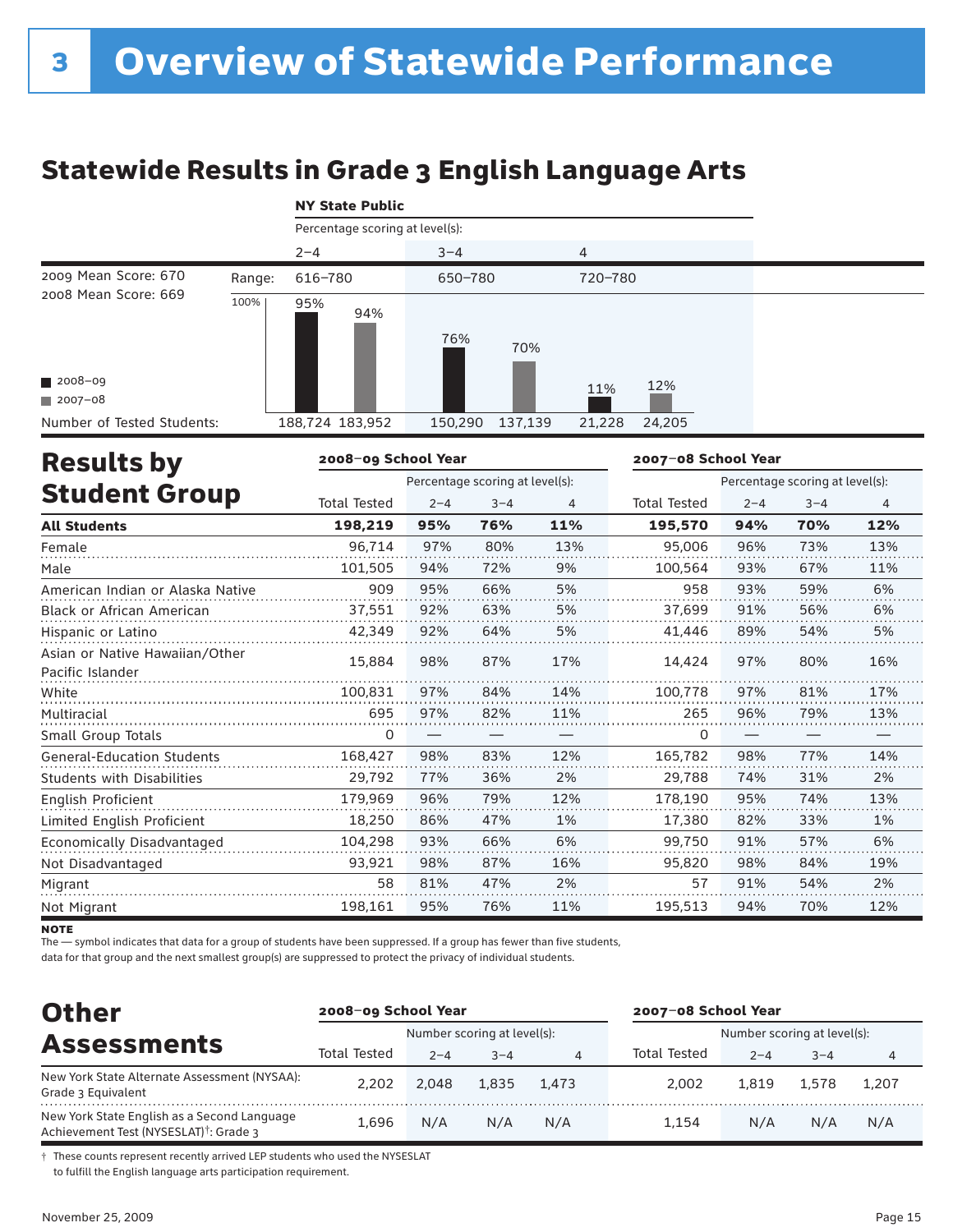# Statewide Results in Grade 3 Mathematics

|                            |        | <b>NY State Public</b>          |                    |                  |  |
|----------------------------|--------|---------------------------------|--------------------|------------------|--|
|                            |        | Percentage scoring at level(s): |                    |                  |  |
|                            |        | $2 - 4$                         | $3 - 4$            | 4                |  |
| 2009 Mean Score: 692       | Range: | 624-770                         | 650-770            | 703-770          |  |
| 2008 Mean Score: 688       | 100%   | 99%<br>98%                      | 93%<br>90%         |                  |  |
| $2008 - 09$                |        |                                 |                    | 27%<br>26%       |  |
| $2007 - 08$                |        |                                 |                    |                  |  |
| Number of Tested Students: |        | 198,159 192,769                 | 177,341<br>186,111 | 53,951<br>51,947 |  |

| <b>Results by</b>                                  | 2008-09 School Year |         |                                 |     | 2007-08 School Year |         |                                 |     |  |
|----------------------------------------------------|---------------------|---------|---------------------------------|-----|---------------------|---------|---------------------------------|-----|--|
|                                                    |                     |         | Percentage scoring at level(s): |     |                     |         | Percentage scoring at level(s): |     |  |
| <b>Student Group</b>                               | <b>Total Tested</b> | $2 - 4$ | $3 - 4$                         | 4   | <b>Total Tested</b> | $2 - 4$ | $3 - 4$                         | 4   |  |
| <b>All Students</b>                                | 200,184             | 99%     | 93%                             | 27% | 197,256             | 98%     | 90%                             | 26% |  |
| Female                                             | 97,584              | 99%     | 94%                             | 28% | 95,784              | 98%     | 91%                             | 26% |  |
| Male                                               | 102,600             | 99%     | 92%                             | 26% | 101,472             | 97%     | 89%                             | 26% |  |
| American Indian or Alaska Native                   | 914                 | 99%     | 90%                             | 18% | 951                 | 97%     | 86%                             | 15% |  |
| <b>Black or African American</b>                   | 37,699              | 98%     | 87%                             | 16% | 37,872              | 96%     | 81%                             | 14% |  |
| Hispanic or Latino                                 | 43,286              | 99%     | 90%                             | 18% | 42,365              | 97%     | 85%                             | 17% |  |
| Asian or Native Hawaiian/Other<br>Pacific Islander | 16,454              | 100%    | 97%                             | 47% | 14,894              | 99%     | 96%                             | 48% |  |
| White                                              | 101,119             | 99%     | 96%                             | 32% | 100,900             | 99%     | 94%                             | 32% |  |
| Multiracial                                        | 712                 | 100%    | 95%                             | 25% | 274                 | 99%     | 91%                             | 27% |  |
| Small Group Totals                                 | 0                   |         |                                 |     | 0                   |         |                                 |     |  |
| <b>General-Education Students</b>                  | 170,308             | 100%    | 96%                             | 30% | 167,435             | 99%     | 94%                             | 30% |  |
| <b>Students with Disabilities</b>                  | 29,876              | 95%     | 74%                             | 8%  | 29,821              | 89%     | 67%                             | 7%  |  |
| English Proficient                                 | 180,117             | 99%     | 94%                             | 29% | 178,231             | 98%     | 91%                             | 28% |  |
| Limited English Proficient                         | 20,067              | 97%     | 84%                             | 12% | 19,025              | 95%     | 78%                             | 10% |  |
| Economically Disadvantaged                         | 105,730             | 99%     | 90%                             | 20% | 101,103             | 97%     | 85%                             | 18% |  |
| Not Disadvantaged                                  | 94,454              | 99%     | 97%                             | 35% | 96,153              | 99%     | 95%                             | 35% |  |
| Migrant                                            | 58                  | 97%     | 72%                             | 5%  | 57                  | 98%     | 84%                             | 7%  |  |
| Not Migrant                                        | 200,126             | 99%     | 93%                             | 27% | 197,199             | 98%     | 90%                             | 26% |  |

**NOTE** 

The — symbol indicates that data for a group of students have been suppressed. If a group has fewer than five students,

| <b>Other</b>                                                       | 2008-09 School Year |         |                             |                | 2007-08 School Year |         |                             |       |  |
|--------------------------------------------------------------------|---------------------|---------|-----------------------------|----------------|---------------------|---------|-----------------------------|-------|--|
| <b>Assessments</b>                                                 |                     |         | Number scoring at level(s): |                |                     |         | Number scoring at level(s): |       |  |
|                                                                    | <b>Total Tested</b> | $2 - 4$ | $3 - 4$                     | $\overline{a}$ | <b>Total Tested</b> | $2 - 4$ | $3 - 4$                     |       |  |
| New York State Alternate Assessment (NYSAA):<br>Grade 3 Equivalent | 2.205               | 2.163   | 1.959                       | 1.306          | 2.005               | 1.948   | 1,732                       | 1.032 |  |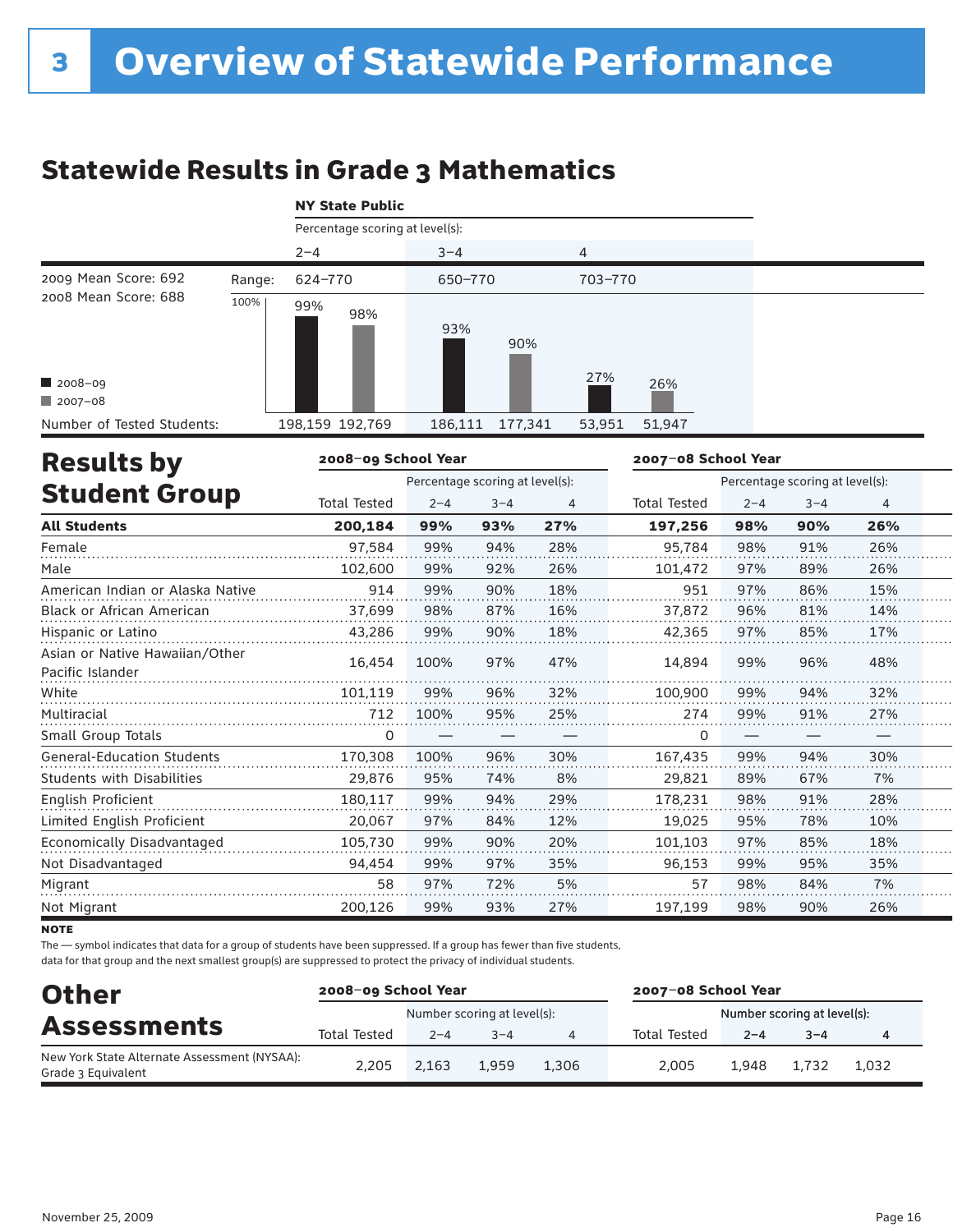# Statewide Results in Grade 4 English Language Arts

|  | <b>NY State Public</b> |
|--|------------------------|
|  |                        |

|                            |        |         | Percentage scoring at level(s): |         |         |         |        |  |  |  |  |
|----------------------------|--------|---------|---------------------------------|---------|---------|---------|--------|--|--|--|--|
|                            |        | $2 - 4$ |                                 | $3 - 4$ |         | 4       |        |  |  |  |  |
| 2009 Mean Score: 670       | Range: | 612-775 |                                 | 650-775 |         | 716-775 |        |  |  |  |  |
| 2008 Mean Score: 666       | 100%   | 96%     | 93%                             | 77%     | 71%     |         |        |  |  |  |  |
| $2008 - 09$<br>$2007 - 08$ |        |         |                                 |         |         | 7%      | 8%     |  |  |  |  |
| Number of Tested Students: |        | 187,347 | 182,100                         | 150,574 | 139,987 | 14,231  | 16,567 |  |  |  |  |

| <b>Results by</b>                                  | 2008-09 School Year |         |                                 |     | 2007-08 School Year |                                 |         |                |  |  |
|----------------------------------------------------|---------------------|---------|---------------------------------|-----|---------------------|---------------------------------|---------|----------------|--|--|
|                                                    |                     |         | Percentage scoring at level(s): |     |                     | Percentage scoring at level(s): |         |                |  |  |
| <b>Student Group</b>                               | <b>Total Tested</b> | $2 - 4$ | $3 - 4$                         | 4   | <b>Total Tested</b> | $2 - 4$                         | $3 - 4$ | $\overline{4}$ |  |  |
| <b>All Students</b>                                | 195.827             | 96%     | 77%                             | 7%  | 196,834             | 93%                             | 71%     | 8%             |  |  |
| Female                                             | 95,273              | 97%     | 80%                             | 9%  | 96,334              | 95%                             | 75%     | 11%            |  |  |
| Male                                               | 100,554             | 94%     | 74%                             | 5%  | 100,500             | 90%                             | 67%     | 6%             |  |  |
| American Indian or Alaska Native                   | 893                 | 95%     | 69%                             | 3%  | 931                 | 88%                             | 61%     | 4%             |  |  |
| <b>Black or African American</b>                   | 37,519              | 93%     | 65%                             | 3%  | 37,961              | 88%                             | 56%     | 3%             |  |  |
| Hispanic or Latino                                 | 41,491              | 93%     | 65%                             | 3%  | 41,193              | 88%                             | 57%     | 3%             |  |  |
| Asian or Native Hawaiian/Other<br>Pacific Islander | 14,663              | 98%     | 87%                             | 14% | 14,294              | 96%                             | 83%     | 15%            |  |  |
| White                                              | 100,714             | 97%     | 85%                             | 10% | 102,219             | 96%                             | 81%     | 11%            |  |  |
| Multiracial                                        | 547                 | 96%     | 80%                             | 8%  | 236                 | 94%                             | 72%     | 9%             |  |  |
| Small Group Totals                                 | 0                   |         |                                 |     | 0                   |                                 |         |                |  |  |
| <b>General-Education Students</b>                  | 164.724             | 99%     | 84%                             | 9%  | 164,917             | 97%                             | 79%     | 10%            |  |  |
| <b>Students with Disabilities</b>                  | 31,103              | 79%     | 37%                             | 1%  | 31,917              | 69%                             | 30%     | 1%             |  |  |
| English Proficient                                 | 180,953             | 97%     | 80%                             | 8%  | 182,206             | 94%                             | 74%     | 9%             |  |  |
| Limited English Proficient                         | 14,874              | 85%     | 41%                             | 0%  | 14,628              | 76%                             | 31%     | 0%             |  |  |
| Economically Disadvantaged                         | 102,017             | 94%     | 67%                             | 3%  | 99.515              | 89%                             | 58%     | 4%             |  |  |
| Not Disadvantaged                                  | 93,810              | 98%     | 88%                             | 12% | 97,319              | 97%                             | 84%     | 13%            |  |  |
| Migrant                                            | 55                  | 93%     | 49%                             | 0%  | 36                  | 81%                             | 36%     | 3%             |  |  |
| Not Migrant                                        | 195,772             | 96%     | 77%                             | 7%  | 196,798             | 93%                             | 71%     | 8%             |  |  |

**NOTE** 

The — symbol indicates that data for a group of students have been suppressed. If a group has fewer than five students,

data for that group and the next smallest group(s) are suppressed to protect the privacy of individual students.

| <b>Other</b>                                                                                      | 2008-09 School Year |         |                             |       | 2007-08 School Year |                             |         |       |  |  |
|---------------------------------------------------------------------------------------------------|---------------------|---------|-----------------------------|-------|---------------------|-----------------------------|---------|-------|--|--|
|                                                                                                   |                     |         | Number scoring at level(s): |       |                     | Number scoring at level(s): |         |       |  |  |
| <b>Assessments</b>                                                                                | <b>Total Tested</b> | $2 - 4$ | $3 - 4$                     | 4     | Total Tested        | $2 - 4$                     | $3 - 4$ | 4     |  |  |
| New York State Alternate Assessment (NYSAA):<br>Grade 4 Equivalent                                | 2.434               | 2.285   | 1.999                       | 1.535 | 2.207               | 2.026                       | 1.699   | 1.204 |  |  |
| New York State English as a Second Language<br>Achievement Test (NYSESLAT) <sup>†</sup> : Grade 4 | 1.659               | N/A     | N/A                         | N/A   | 1.255               | N/A                         | N/A     | N/A   |  |  |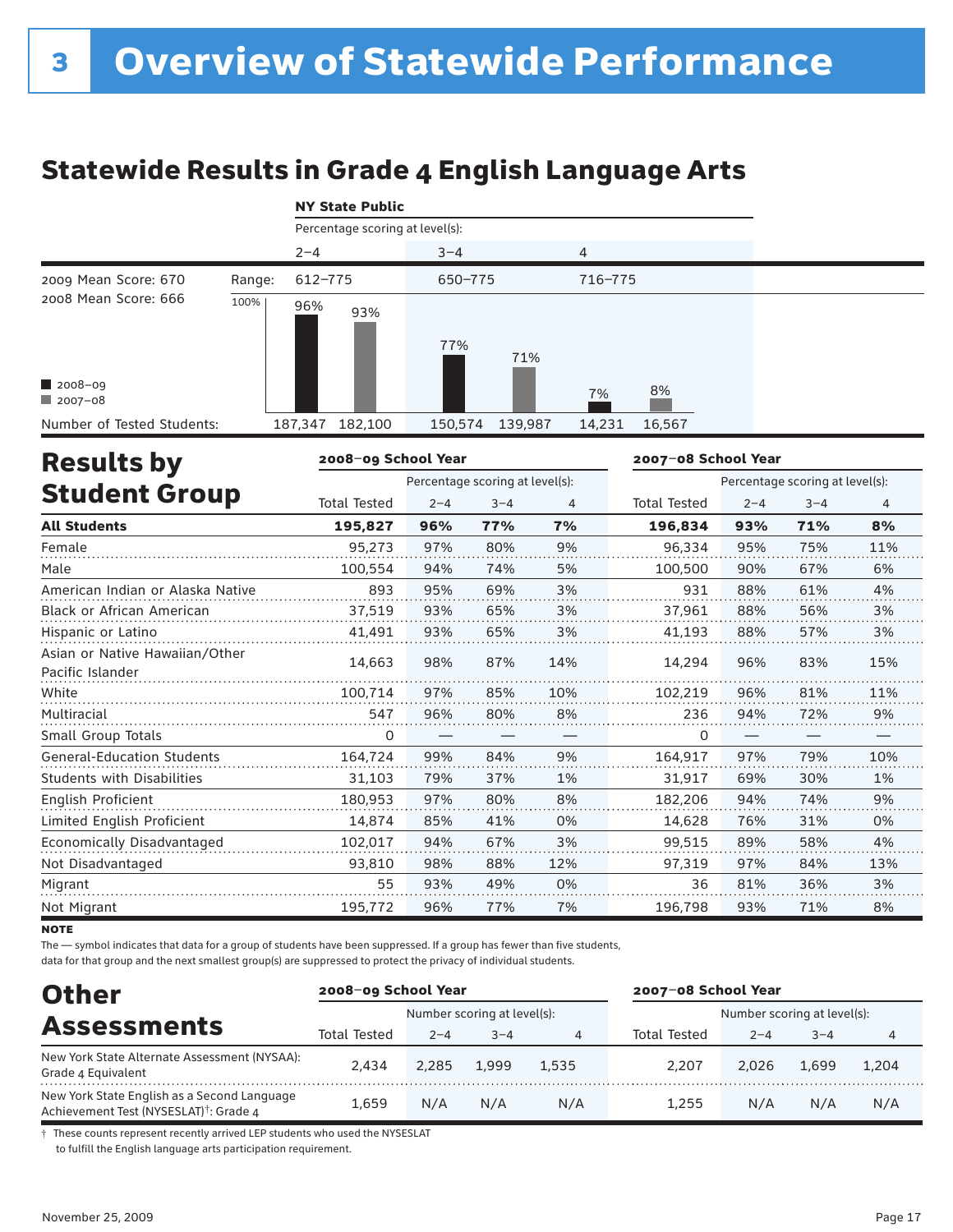# Statewide Results in Grade 4 Mathematics

|                            |        | <b>NY State Public</b>          |         |         |         |         |        |  |  |
|----------------------------|--------|---------------------------------|---------|---------|---------|---------|--------|--|--|
|                            |        | Percentage scoring at level(s): |         |         |         |         |        |  |  |
|                            |        | $2 - 4$                         |         | $3 - 4$ |         | 4       |        |  |  |
| 2009 Mean Score: 689       | Range: | 622-800                         |         | 650-800 |         | 702-800 |        |  |  |
| 2008 Mean Score: 683       | 100%   | 96%                             | 95%     | 87%     | 84%     | 35%     |        |  |  |
| $\blacksquare$ 2008-09     |        |                                 |         |         |         |         | 29%    |  |  |
| $2007 - 08$                |        |                                 |         |         |         |         |        |  |  |
| Number of Tested Students: |        | 190,127                         | 189,117 | 172,297 | 166,525 | 70,027  | 58,428 |  |  |

| <b>Results by</b>                                  | 2008-09 School Year |         |                                 |                | 2007-08 School Year |         |                                 |                |  |  |
|----------------------------------------------------|---------------------|---------|---------------------------------|----------------|---------------------|---------|---------------------------------|----------------|--|--|
|                                                    |                     |         | Percentage scoring at level(s): |                |                     |         | Percentage scoring at level(s): |                |  |  |
| <b>Student Group</b>                               | <b>Total Tested</b> | $2 - 4$ | $3 - 4$                         | $\overline{4}$ | <b>Total Tested</b> | $2 - 4$ | $3 - 4$                         | $\overline{4}$ |  |  |
| <b>All Students</b>                                | 197,561             | 96%     | 87%                             | 35%            | 198,505             | 95%     | 84%                             | 29%            |  |  |
| Female                                             | 96.042              | 97%     | 88%                             | 35%            | 97.148              | 96%     | 84%                             | 28%            |  |  |
| Male                                               | 101,519             | 96%     | 87%                             | 36%            | 101,357             | 95%     | 84%                             | 30%            |  |  |
| American Indian or Alaska Native                   | 892                 | 95%     | 83%                             | 24%            | 929                 | 93%     | 78%                             | 19%            |  |  |
| <b>Black or African American</b>                   | 37,707              | 93%     | 78%                             | 21%            | 38,156              | 91%     | 72%                             | 15%            |  |  |
| Hispanic or Latino                                 | 42,461              | 95%     | 82%                             | 26%            | 42,154              | 93%     | 77%                             | 18%            |  |  |
| Asian or Native Hawaiian/Other<br>Pacific Islander | 15,150              | 99%     | 96%                             | 62%            | 14,749              | 98%     | 95%                             | 55%            |  |  |
| White                                              | 100,789             | 98%     | 92%                             | 41%            | 102,268             | 97%     | 90%                             | 36%            |  |  |
| Multiracial                                        | 562                 | 96%     | 86%                             | 33%            | 249                 | 95%     | 83%                             | 29%            |  |  |
| Small Group Totals                                 | 0                   |         |                                 |                | 0                   |         |                                 |                |  |  |
| <b>General-Education Students</b>                  | 166,406             | 99%     | 92%                             | 40%            | 166.541             | 98%     | 90%                             | 34%            |  |  |
| <b>Students with Disabilities</b>                  | 31,155              | 83%     | 61%                             | 10%            | 31,964              | 80%     | 54%                             | 7%             |  |  |
| English Proficient                                 | 180,876             | 97%     | 89%                             | 37%            | 182,122             | 96%     | 86%                             | 31%            |  |  |
| Limited English Proficient                         | 16,685              | 90%     | 71%                             | 15%            | 16,383              | 87%     | 64%                             | 9%             |  |  |
| Economically Disadvantaged                         | 103,393             | 95%     | 82%                             | 27%            | 100.968             | 93%     | 76%                             | 20%            |  |  |
| Not Disadvantaged                                  | 94,168              | 98%     | 93%                             | 45%            | 97,537              | 98%     | 92%                             | 40%            |  |  |
| Migrant                                            | 61                  | 92%     | 75%                             | 8%             | 36                  | 89%     | 61%                             | 3%             |  |  |
| Not Migrant                                        | 197,500             | 96%     | 87%                             | 35%            | 198,469             | 95%     | 84%                             | 29%            |  |  |

**NOTE** 

The — symbol indicates that data for a group of students have been suppressed. If a group has fewer than five students,

| <b>Other</b>                                                       | 2008-09 School Year |         |                             |       | 2007-08 School Year         |         |       |       |
|--------------------------------------------------------------------|---------------------|---------|-----------------------------|-------|-----------------------------|---------|-------|-------|
|                                                                    |                     |         | Number scoring at level(s): |       | Number scoring at level(s): |         |       |       |
| <b>Assessments</b>                                                 | <b>Total Tested</b> | $2 - 4$ | $3 - 4$                     | 4     | Total Tested                | $2 - 4$ | $-4$  | 4     |
| New York State Alternate Assessment (NYSAA):<br>Grade 4 Equivalent | 2.438               | 2.402   | 2.068                       | 1.312 | 2.210                       | 2.141   | 1,750 | 1.000 |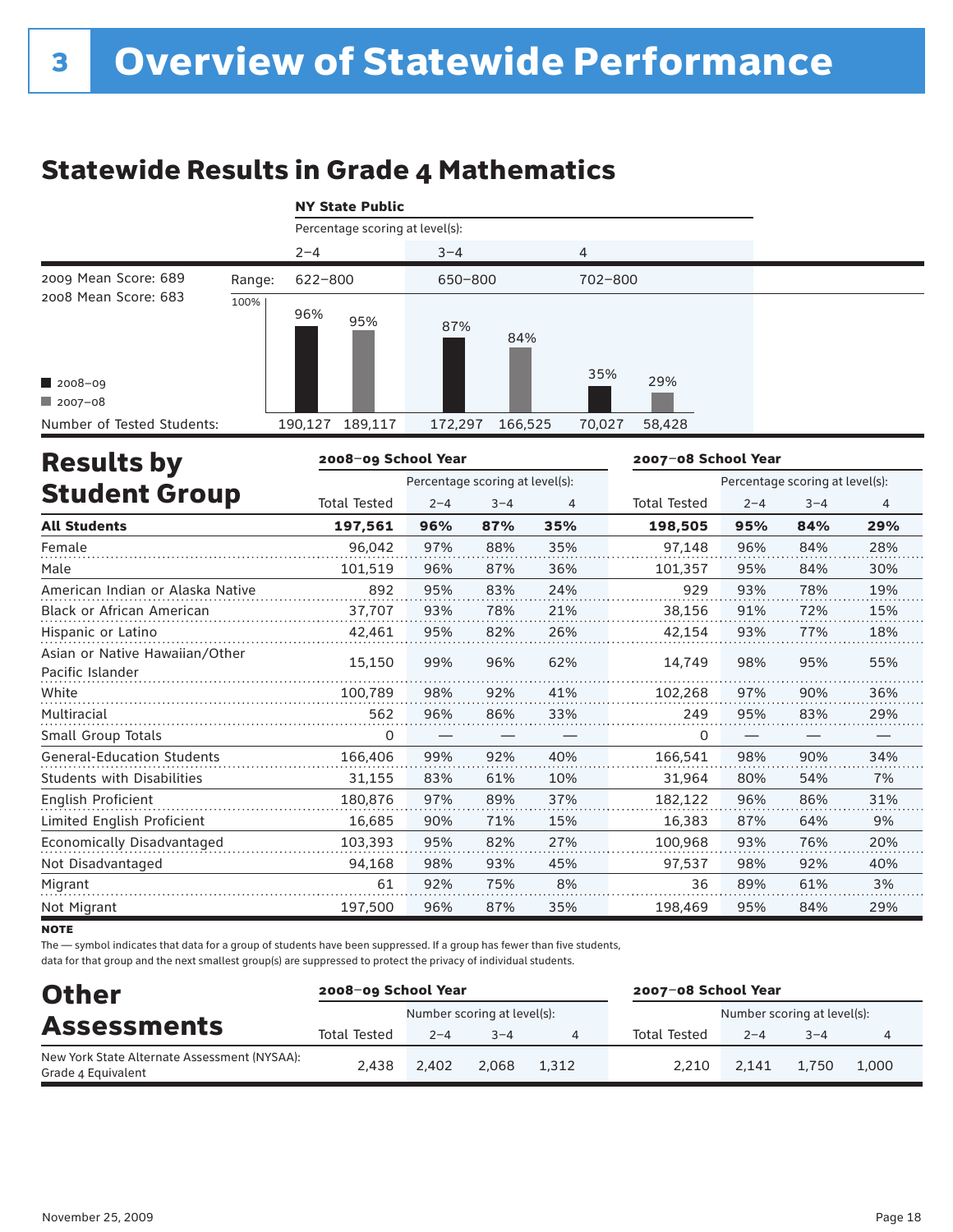# Statewide Results in Grade 4 Science

|                                                |        | <b>NY State Public</b> |                                 |            |         |                |     |  |  |
|------------------------------------------------|--------|------------------------|---------------------------------|------------|---------|----------------|-----|--|--|
|                                                |        |                        | Percentage scoring at level(s): |            |         |                |     |  |  |
|                                                |        | $2 - 4$                |                                 | $3 - 4$    |         | 4              |     |  |  |
| 2009 Mean Score: 83                            | Range: | $45 - 100$             |                                 | $65 - 100$ |         | $85 - 100$     |     |  |  |
| 2008 Mean Score: 80<br>2008-09<br>$12007 - 08$ | 100%   | 97%                    | 97%                             | 88%        | 85%     | 59%            | 50% |  |  |
| Number of Tested Students:                     |        | 190,601                | 191,646                         | 173,247    | 168,468 | 115,398 98,145 |     |  |  |

| <b>Results by</b>                                  | 2008-09 School Year |         |                                 |     | 2007-08 School Year |         |                                 |     |  |
|----------------------------------------------------|---------------------|---------|---------------------------------|-----|---------------------|---------|---------------------------------|-----|--|
|                                                    |                     |         | Percentage scoring at level(s): |     |                     |         | Percentage scoring at level(s): |     |  |
| <b>Student Group</b>                               | <b>Total Tested</b> | $2 - 4$ | $3 - 4$                         | 4   | <b>Total Tested</b> | $2 - 4$ | $3 - 4$                         | 4   |  |
| <b>All Students</b>                                | 196,825             | 97%     | 88%                             | 59% | 197,708             | 97%     | 85%                             | 50% |  |
| Female                                             | 95.744              | 97%     | 88%                             | 58% | 96.828              | 97%     | 85%                             | 49% |  |
| Male                                               | 101,081             | 97%     | 88%                             | 59% | 100,880             | 97%     | 85%                             | 50% |  |
| American Indian or Alaska Native                   | 891                 | 96%     | 87%                             | 51% | 915                 | 96%     | 81%                             | 40% |  |
| <b>Black or African American</b>                   | 37,424              | 94%     | 79%                             | 40% | 37,762              | 94%     | 72%                             | 29% |  |
| Hispanic or Latino                                 | 42,319              | 94%     | 79%                             | 41% | 41,977              | 94%     | 73%                             | 30% |  |
| Asian or Native Hawaiian/Other<br>Pacific Islander | 15,197              | 98%     | 93%                             | 72% | 14,780              | 98%     | 91%                             | 62% |  |
| White                                              | 100,417             | 99%     | 95%                             | 71% | 102,018             | 99%     | 94%                             | 64% |  |
| Multiracial                                        | 577                 | 97%     | 90%                             | 61% | 256                 | 96%     | 88%                             | 52% |  |
| Small Group Totals                                 | 0                   |         |                                 |     | 0                   |         |                                 |     |  |
| <b>General-Education Students</b>                  | 166,025             | 98%     | 92%                             | 64% | 166,076             | 98%     | 89%                             | 55% |  |
| <b>Students with Disabilities</b>                  | 30,800              | 90%     | 69%                             | 28% | 31,632              | 90%     | 64%                             | 20% |  |
| <b>English Proficient</b>                          | 180,201             | 98%     | 90%                             | 62% | 181,376             | 98%     | 88%                             | 53% |  |
| Limited English Proficient                         | 16,624              | 87%     | 63%                             | 22% | 16,332              | 86%     | 55%                             | 13% |  |
| Economically Disadvantaged                         | 102,793             | 95%     | 81%                             | 44% | 100,257             | 95%     | 76%                             | 33% |  |
| Not Disadvantaged                                  | 94,032              | 99%     | 95%                             | 75% | 97,451              | 99%     | 95%                             | 67% |  |
| Migrant                                            | 60                  | 92%     | 75%                             | 25% | 35                  | 97%     | 74%                             | 14% |  |
| Not Migrant                                        | 196,765             | 97%     | 88%                             | 59% | 197,673             | 97%     | 85%                             | 50% |  |

**NOTE** 

The — symbol indicates that data for a group of students have been suppressed. If a group has fewer than five students,

| <b>Other</b>                                                       | 2008-09 School Year         |         |         |       | 2007-08 School Year         |         |         |                |
|--------------------------------------------------------------------|-----------------------------|---------|---------|-------|-----------------------------|---------|---------|----------------|
|                                                                    | Number scoring at level(s): |         |         |       | Number scoring at level(s): |         |         |                |
| <b>Assessments</b>                                                 | <b>Total Tested</b>         | $2 - 4$ | $3 - 4$ | 4     | Total Tested                | $2 - 4$ | $3 - 4$ | $\overline{4}$ |
| New York State Alternate Assessment (NYSAA):<br>Grade 4 Equivalent | 2.423                       | 2.349   | 2.282   | 1,880 | 2.191                       | 2.071   | 1.987   | 1.547          |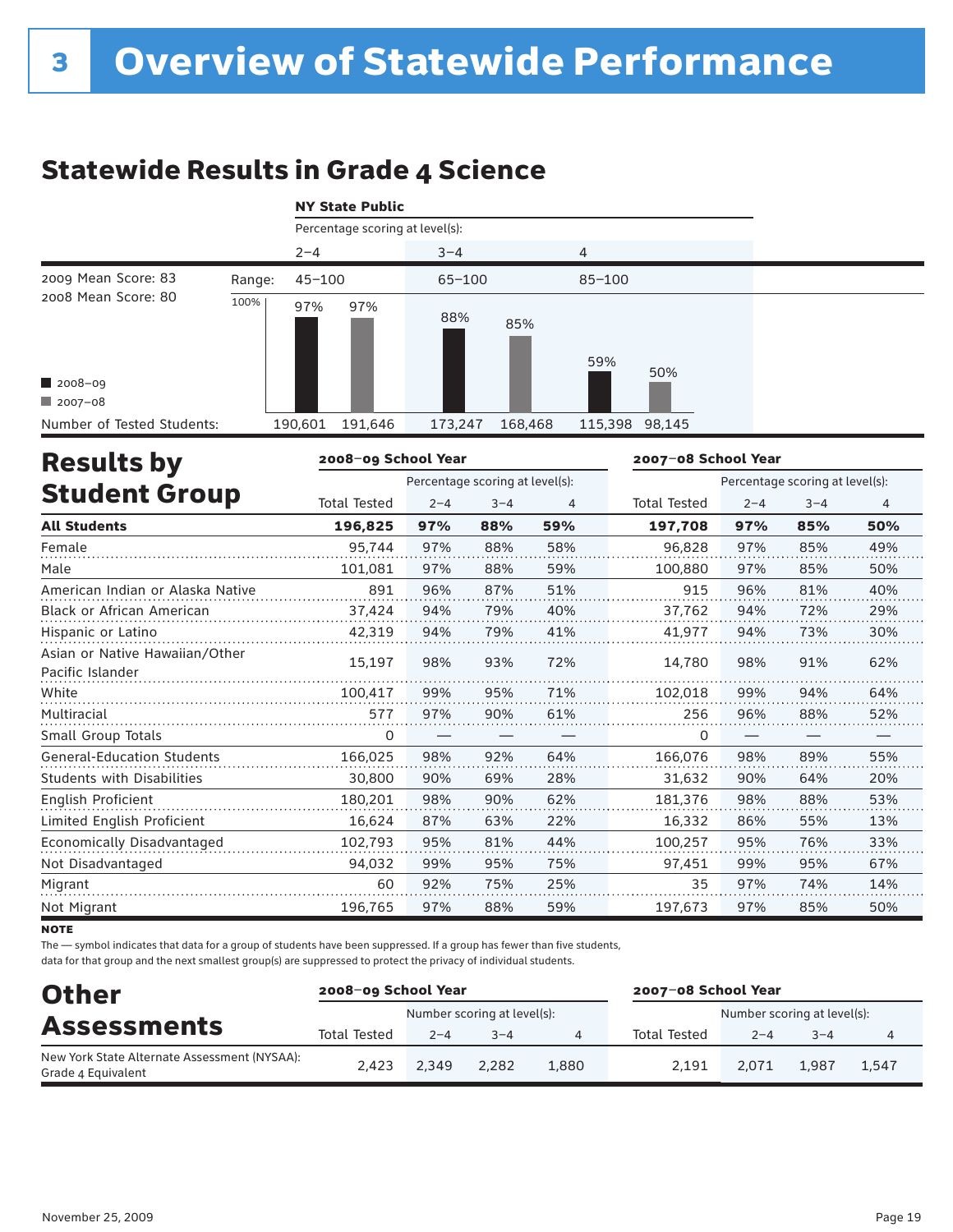# Statewide Results in Grade 5 English Language Arts

|  | <b>NY State Public</b> |
|--|------------------------|
|  |                        |

|                            |        |         | Percentage scoring at level(s): |         |         |         |        |  |  |
|----------------------------|--------|---------|---------------------------------|---------|---------|---------|--------|--|--|
|                            |        | $2 - 4$ |                                 | $3 - 4$ |         | 4       |        |  |  |
| 2009 Mean Score: 675       | Range: | 608-795 |                                 | 650-795 |         | 711-795 |        |  |  |
| 2008 Mean Score: 667       | 100%   | 99%     | 98%                             | 82%     | 78%     |         |        |  |  |
| 2008-09                    |        |         |                                 |         |         | 14%     | 6%     |  |  |
| $12007 - 08$               |        |         |                                 |         |         |         |        |  |  |
| Number of Tested Students: |        |         | 196,516 194,223                 | 162,564 | 153,565 | 26,805  | 11,706 |  |  |

| <b>Results by</b>                                  | 2008-09 School Year |         |                                 |     | 2007-08 School Year |         |                                 |                |  |  |
|----------------------------------------------------|---------------------|---------|---------------------------------|-----|---------------------|---------|---------------------------------|----------------|--|--|
|                                                    |                     |         | Percentage scoring at level(s): |     |                     |         | Percentage scoring at level(s): |                |  |  |
| <b>Student Group</b>                               | <b>Total Tested</b> | $2 - 4$ | $3 - 4$                         | 4   | <b>Total Tested</b> | $2 - 4$ | $3 - 4$                         | $\overline{4}$ |  |  |
| <b>All Students</b>                                | 197.765             | 99%     | 82%                             | 14% | 197,893             | 98%     | 78%                             | 6%             |  |  |
| Female                                             | 96.872              | 100%    | 84%                             | 14% | 96.631              | 99%     | 80%                             | 7%             |  |  |
| Male                                               | 100,893             | 99%     | 80%                             | 13% | 101,262             | 98%     | 76%                             | 5%             |  |  |
| American Indian or Alaska Native                   | 914                 | 100%    | 78%                             | 9%  | 888                 | 98%     | 68%                             | 3%             |  |  |
| <b>Black or African American</b>                   | 38,041              | 99%     | 70%                             | 6%  | 38,298              | 97%     | 64%                             | 2%             |  |  |
| Hispanic or Latino                                 | 41,486              | 99%     | 72%                             | 7%  | 40,604              | 97%     | 65%                             | 2%             |  |  |
| Asian or Native Hawaiian/Other<br>Pacific Islander | 14,637              | 100%    | 89%                             | 22% | 14,640              | 99%     | 86%                             | 11%            |  |  |
| White                                              | 102,154             | 100%    | 90%                             | 18% | 103,271             | 99%     | 86%                             | 8%             |  |  |
| Multiracial                                        | 533                 | 100%    | 84%                             | 14% | 192                 | 98%     | 83%                             | 7%             |  |  |
| Small Group Totals                                 | 0                   |         |                                 |     | 0                   |         |                                 |                |  |  |
| <b>General-Education Students</b>                  | 165,237             | 100%    | 89%                             | 16% | 165.617             | 99%     | 85%                             | 7%             |  |  |
| <b>Students with Disabilities</b>                  | 32,528              | 97%     | 48%                             | 2%  | 32,276              | 91%     | 41%                             | 1%             |  |  |
| English Proficient                                 | 185,108             | 100%    | 85%                             | 14% | 186,028             | 99%     | 80%                             | 6%             |  |  |
| Limited English Proficient                         | 12,657              | 96%     | 43%                             | 1%  | 11,865              | 90%     | 34%                             | 0%             |  |  |
| Economically Disadvantaged                         | 101,504             | 99%     | 74%                             | 7%  | 98.205              | 97%     | 67%                             | 3%             |  |  |
| Not Disadvantaged                                  | 96,261              | 100%    | 91%                             | 20% | 99,688              | 99%     | 88%                             | 9%             |  |  |
| Migrant                                            | 31                  | 97%     | 65%                             | 10% | 42                  | 98%     | 57%                             | 0%             |  |  |
| Not Migrant                                        | 197,734             | 99%     | 82%                             | 14% | 197,851             | 98%     | 78%                             | 6%             |  |  |

**NOTE** 

The — symbol indicates that data for a group of students have been suppressed. If a group has fewer than five students,

data for that group and the next smallest group(s) are suppressed to protect the privacy of individual students.

| <b>Other</b>                                                                                      | 2008-09 School Year |         |                             |       | 2007-08 School Year |                             |         |       |  |
|---------------------------------------------------------------------------------------------------|---------------------|---------|-----------------------------|-------|---------------------|-----------------------------|---------|-------|--|
|                                                                                                   |                     |         | Number scoring at level(s): |       |                     | Number scoring at level(s): |         |       |  |
| <b>Assessments</b>                                                                                | Total Tested        | $2 - 4$ | $3 - 4$                     | 4     | Total Tested        | $2 - 4$                     | $3 - 4$ | 4     |  |
| New York State Alternate Assessment (NYSAA):<br>Grade 5 Equivalent                                | 2.506               | 2.409   | 2.180                       | 1.349 | 2.051               | 1.940                       | 1.726   | 1.001 |  |
| New York State English as a Second Language<br>Achievement Test (NYSESLAT) <sup>†</sup> : Grade 5 | 1.553               | N/A     | N/A                         | N/A   | 1.229               | N/A                         | N/A     | N/A   |  |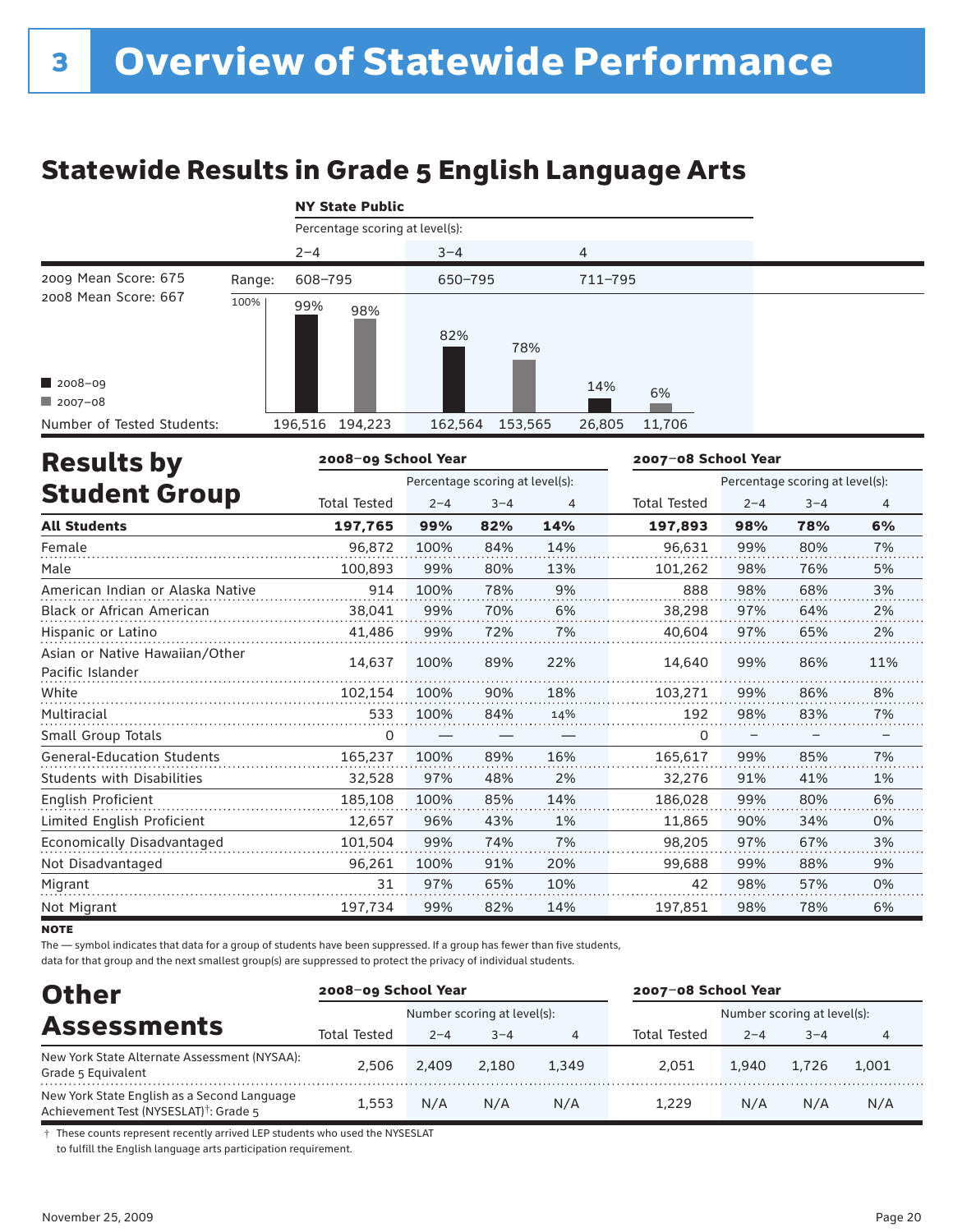# Statewide Results in Grade 5 Mathematics

|                            |        |         | Percentage scoring at level(s): |         |         |         |        |  |
|----------------------------|--------|---------|---------------------------------|---------|---------|---------|--------|--|
|                            |        | $2 - 4$ |                                 | $3 - 4$ |         | 4       |        |  |
| 2009 Mean Score: 686       | Range: | 619-780 |                                 | 650-780 |         | 699-780 |        |  |
| 2008 Mean Score: 680       | 100%   | 98%     | 96%                             | 88%     | 83%     |         |        |  |
| 2008-09                    |        |         |                                 |         |         | 36%     | 27%    |  |
| $\Box$ 2007-08             |        |         |                                 |         |         |         |        |  |
| Number of Tested Students: |        |         | 195,058 191,972                 | 175,676 | 166,143 | 71,477  | 53,915 |  |

| <b>Results by</b>                                  | 2008-09 School Year |                                 |                                 |     | 2007-08 School Year |         |         |     |
|----------------------------------------------------|---------------------|---------------------------------|---------------------------------|-----|---------------------|---------|---------|-----|
|                                                    |                     | Percentage scoring at level(s): | Percentage scoring at level(s): |     |                     |         |         |     |
| <b>Student Group</b>                               | <b>Total Tested</b> | $2 - 4$                         | $3 - 4$                         | 4   | <b>Total Tested</b> | $2 - 4$ | $3 - 4$ | 4   |
| <b>All Students</b>                                | 199,452             | 98%                             | 88%                             | 36% | 199,590             | 96%     | 83%     | 27% |
| Female                                             | 97.668              | 98%                             | 89%                             | 36% | 97,441              | 97%     | 84%     | 26% |
| Male                                               | 101,784             | 97%                             | 87%                             | 36% | 102,149             | 96%     | 83%     | 28% |
| American Indian or Alaska Native                   | 920                 | 97%                             | 85%                             | 24% | 893                 | 95%     | 75%     | 15% |
| <b>Black or African American</b>                   | 38,231              | 96%                             | 78%                             | 19% | 38,487              | 93%     | 71%     | 13% |
| Hispanic or Latino                                 | 42,352              | 97%                             | 83%                             | 25% | 41,513              | 94%     | 75%     | 16% |
| Asian or Native Hawaiian/Other<br>Pacific Islander | 15,175              | 99%                             | 96%                             | 63% | 15,123              | 99%     | 94%     | 54% |
| White                                              | 102,222             | 99%                             | 93%                             | 43% | 103,376             | 98%     | 90%     | 33% |
| Multiracial                                        | 552                 | 97%                             | 86%                             | 30% | 198                 | 97%     | 84%     | 26% |
| Small Group Totals                                 | 0                   |                                 |                                 |     | 0                   |         |         |     |
| <b>General-Education Students</b>                  | 166.904             | 99%                             | 93%                             | 41% | 167,306             | 99%     | 89%     | 31% |
| <b>Students with Disabilities</b>                  | 32,548              | 90%                             | 62%                             | 9%  | 32,284              | 84%     | 53%     | 6%  |
| English Proficient                                 | 185,061             | 98%                             | 90%                             | 38% | 186,016             | 97%     | 85%     | 28% |
| Limited English Proficient                         | 14,391              | 93%                             | 69%                             | 13% | 13,574              | 87%     | 58%     | 8%  |
| Economically Disadvantaged                         | 102,834             | 97%                             | 83%                             | 26% | 99,571              | 94%     | 75%     | 18% |
| Not Disadvantaged                                  | 96,618              | 99%                             | 94%                             | 46% | 100,019             | 98%     | 91%     | 36% |
| Migrant                                            | 32                  | 94%                             | 75%                             | 9%  | 45                  | 89%     | 69%     | 4%  |
| Not Migrant                                        | 199,420             | 98%                             | 88%                             | 36% | 199,545             | 96%     | 83%     | 27% |

**NOTE** 

The — symbol indicates that data for a group of students have been suppressed. If a group has fewer than five students,

| <b>Other</b>                                                       | 2008-09 School Year         |         |         |       | 2007-08 School Year |                             |         |       |
|--------------------------------------------------------------------|-----------------------------|---------|---------|-------|---------------------|-----------------------------|---------|-------|
| <b>Assessments</b>                                                 | Number scoring at level(s): |         |         |       |                     | Number scoring at level(s): |         |       |
|                                                                    | <b>Total Tested</b>         | $2 - 4$ | $3 - 4$ |       | Total Tested        | $2 - 4$                     | $3 - 4$ | 4     |
| New York State Alternate Assessment (NYSAA):<br>Grade 5 Equivalent | 2.506                       | 2.439   | 2.247   | 1.447 | 2.053               | 1.951                       | 1,767   | 1.045 |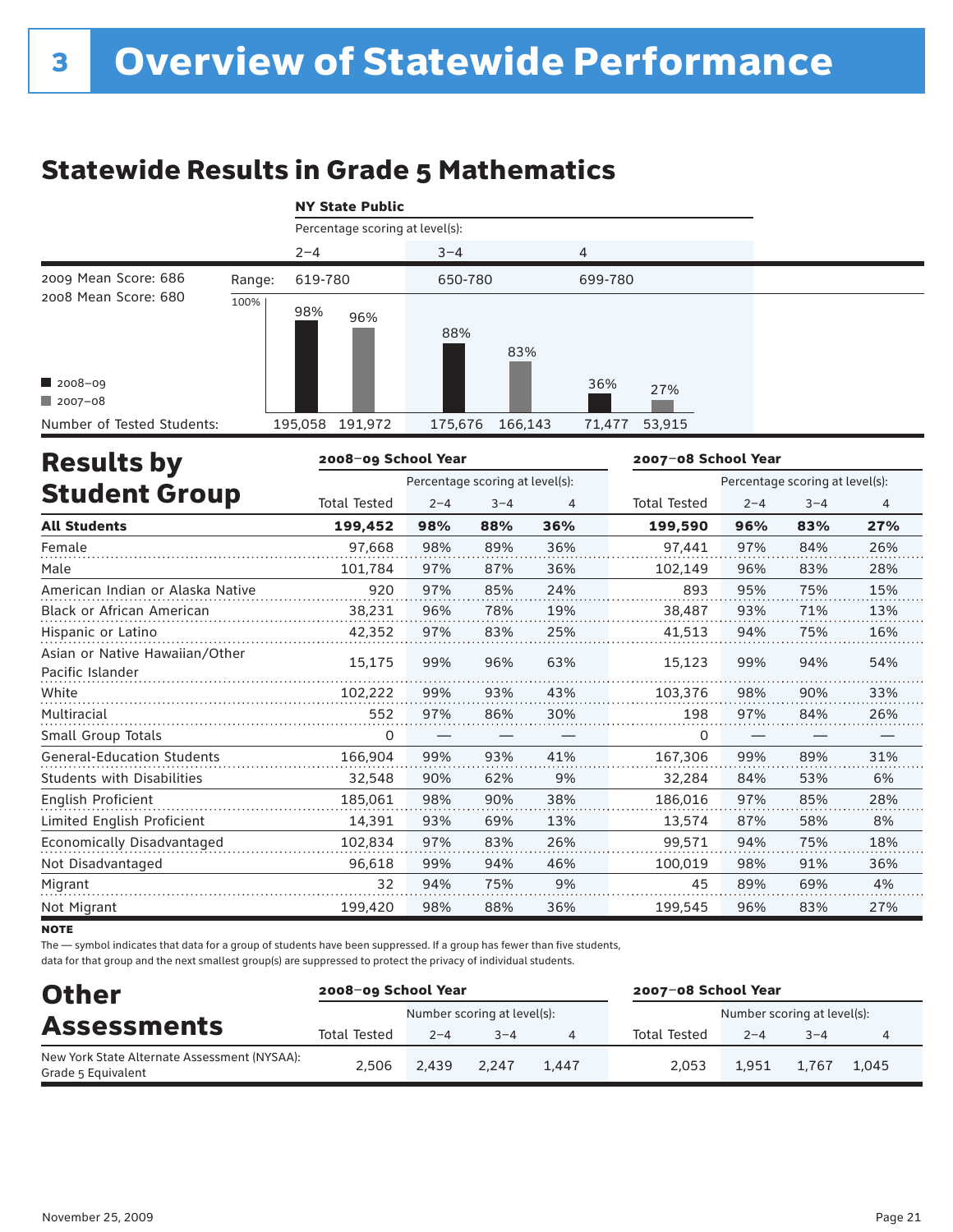# Statewide Results in Grade 6 English Language Arts

|  | <b>NY State Public</b> |
|--|------------------------|
|  |                        |

|                            | Percentage scoring at level(s): |            |                   |       |  |  |  |  |  |  |
|----------------------------|---------------------------------|------------|-------------------|-------|--|--|--|--|--|--|
|                            | $2 - 4$                         | $3 - 4$    | 4                 |       |  |  |  |  |  |  |
| 2009 Mean Score: 667       | 598-785<br>Range:               | 650-785    | 696-785*          |       |  |  |  |  |  |  |
| 2008 Mean Score: 661       | 100%<br>100%                    | 98%<br>81% | 67%               |       |  |  |  |  |  |  |
| 2008-09                    |                                 |            | 9%                |       |  |  |  |  |  |  |
| $12007 - 08$               |                                 |            |                   | 5%    |  |  |  |  |  |  |
| Number of Tested Students: | 197,666 196,941                 | 160,121    | 134,184<br>17,817 | 9,341 |  |  |  |  |  |  |

| <b>Results by</b>                                  | 2008-09 School Year |                                 |                                 |     | 2007-08 School Year |         |         |    |
|----------------------------------------------------|---------------------|---------------------------------|---------------------------------|-----|---------------------|---------|---------|----|
|                                                    |                     | Percentage scoring at level(s): | Percentage scoring at level(s): |     |                     |         |         |    |
| <b>Student Group</b>                               | <b>Total Tested</b> | $2 - 4$                         | $3 - 4$                         | 4   | <b>Total Tested</b> | $2 - 4$ | $3 - 4$ | 4  |
| <b>All Students</b>                                | 197,931             | 100%                            | 81%                             | 9%  | 200,387             | 98%     | 67%     | 5% |
| Female                                             | 96,564              | 100%                            | 84%                             | 12% | 97,496              | 99%     | 71%     | 6% |
| Male                                               | 101,367             | 100%                            | 78%                             | 6%  | 102,891             | 98%     | 63%     | 3% |
| American Indian or Alaska Native                   | 889                 | 100%                            | 75%                             | 5%  | 890                 | 98%     | 58%     | 2% |
| <b>Black or African American</b>                   | 38,211              | 100%                            | 69%                             | 3%  | 38,004              | 98%     | 50%     | 1% |
| Hispanic or Latino                                 | 40,586              | 100%                            | 70%                             | 4%  | 40,581              | 97%     | 48%     | 1% |
| Asian or Native Hawaiian/Other<br>Pacific Islander | 14,807              | 100%                            | 90%                             | 19% | 14,616              | 99%     | 78%     | 8% |
| White                                              | 102,975             | 100%                            | 88%                             | 12% | 106,114             | 99%     | 79%     | 7% |
| Multiracial                                        | 463                 | 100%                            | 86%                             | 11% | 182                 | 100%    | 75%     | 9% |
| Small Group Totals                                 | 0                   |                                 |                                 |     | 0                   |         |         |    |
| <b>General-Education Students</b>                  | 165,955             | 100%                            | 88%                             | 11% | 167.691             | 100%    | 75%     | 6% |
| <b>Students with Disabilities</b>                  | 31,976              | 99%                             | 44%                             | 1%  | 32,696              | 92%     | 24%     | 0% |
| <b>English Proficient</b>                          | 187,285             | 100%                            | 83%                             | 10% | 190,099             | 99%     | 70%     | 5% |
| Limited English Proficient                         | 10,646              | 99%                             | 35%                             | 0%  | 10,288              | 89%     | 15%     | 0% |
| Economically Disadvantaged                         | 98.712              | 100%                            | 72%                             | 4%  | 96.752              | 97%     | 52%     | 1% |
| Not Disadvantaged                                  | 99,219              | 100%                            | 90%                             | 14% | 103,635             | 99%     | 81%     | 8% |
| Migrant                                            | 45                  | 100%                            | 47%                             | 0%  | 40                  | 93%     | 38%     | 0% |
| Not Migrant                                        | 197,886             | 100%                            | 81%                             | 9%  | 200,347             | 98%     | 67%     | 5% |

**NOTE** 

The — symbol indicates that data for a group of students have been suppressed. If a group has fewer than five students,

data for that group and the next smallest group(s) are suppressed to protect the privacy of individual students.

\* Level 4 range is for 2008–09 only. The 2007–08 Level 4 range is 705-785.

| <b>Other</b>                                                                                      |              | 2008-09 School Year |                             |       |              | 2007-08 School Year |                             |       |  |
|---------------------------------------------------------------------------------------------------|--------------|---------------------|-----------------------------|-------|--------------|---------------------|-----------------------------|-------|--|
|                                                                                                   |              |                     | Number scoring at level(s): |       |              |                     | Number scoring at level(s): |       |  |
| <b>Assessments</b>                                                                                | Total Tested | $2 - 4$             | $3 - 4$                     | 4     | Total Tested | $2 - 4$             | $3 - 4$                     | 4     |  |
| New York State Alternate Assessment (NYSAA):<br>Grade 6 Equivalent                                | 2.302        | 2.222               | 1.865                       | 1.361 | 2.226        | 2.117               | 1.671                       | 1.149 |  |
| New York State English as a Second Language<br>Achievement Test (NYSESLAT) <sup>†</sup> : Grade 6 | 1.673        | N/A                 | N/A                         | N/A   | 1.302        | N/A                 | N/A                         | N/A   |  |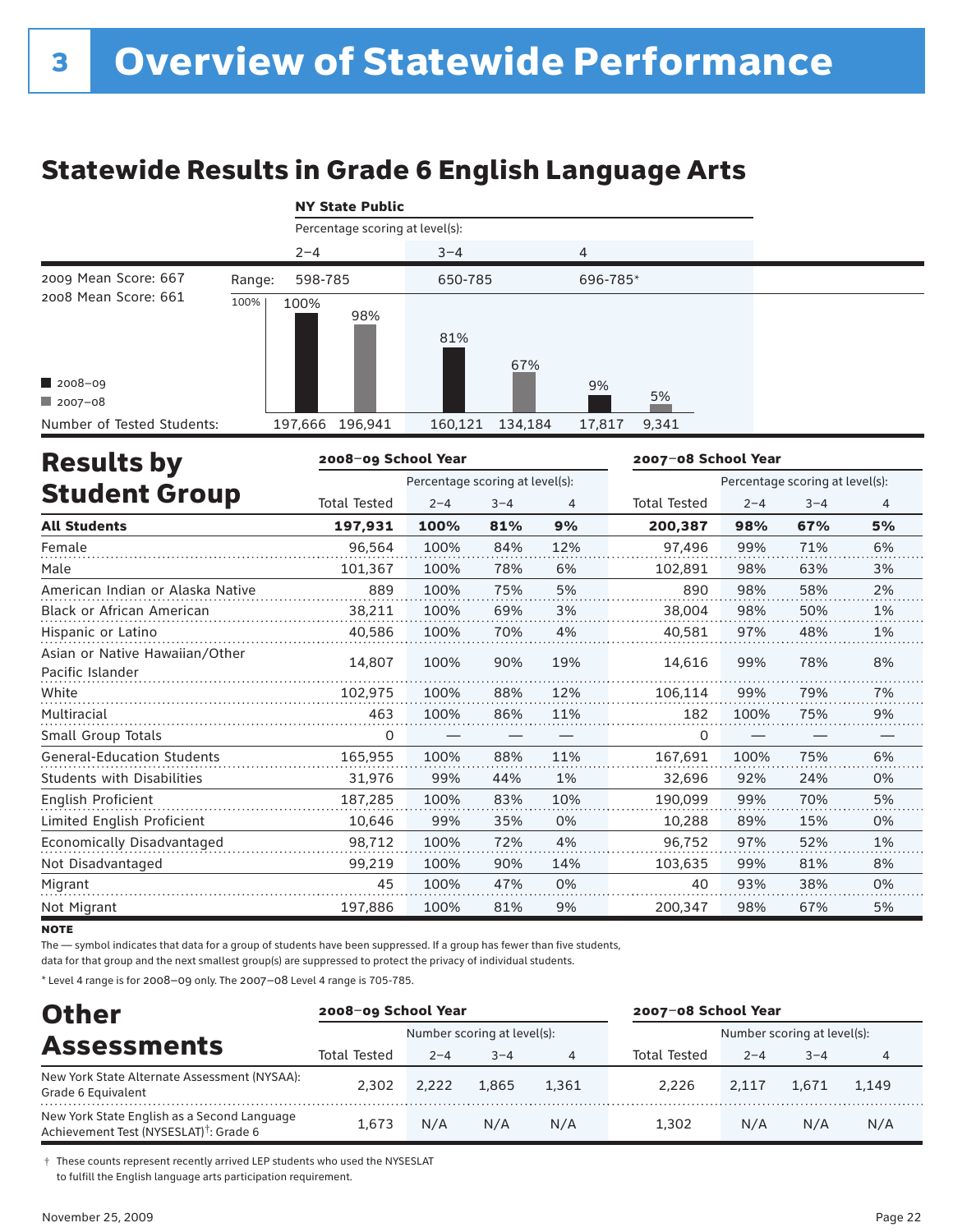# Statewide Results in Grade 6 Mathematics

|  |  | <b>NY State Public</b> |
|--|--|------------------------|
|--|--|------------------------|

|                            |        | Percentage scoring at level(s): |                    |                  |
|----------------------------|--------|---------------------------------|--------------------|------------------|
|                            |        | $2 - 4$                         | $3 - 4$            | 4                |
| 2009 Mean Score: 680       | Range: | 616-780                         | 650-780            | 696-780          |
| 2008 Mean Score: 675       | 100%   | 96%<br>94%                      | 83%<br>79%         |                  |
| 2008-09                    |        |                                 |                    | 28%<br>26%       |
| $12007 - 08$               |        |                                 |                    |                  |
| Number of Tested Students: |        | 192,628 190,744                 | 165,947<br>160,374 | 53,056<br>56,113 |

| <b>Results by</b>                                  | 2008-09 School Year |                                 |         |                                 | 2007-08 School Year |         |         |     |
|----------------------------------------------------|---------------------|---------------------------------|---------|---------------------------------|---------------------|---------|---------|-----|
|                                                    |                     | Percentage scoring at level(s): |         | Percentage scoring at level(s): |                     |         |         |     |
| <b>Student Group</b>                               | <b>Total Tested</b> | $2 - 4$                         | $3 - 4$ | 4                               | <b>Total Tested</b> | $2 - 4$ | $3 - 4$ | 4   |
| <b>All Students</b>                                | 199,915             | 96%                             | 83%     | 28%                             | 201,883             | 94%     | 79%     | 26% |
| Female                                             | 97,438              | 97%                             | 85%     | 28%                             | 98,245              | 95%     | 81%     | 26% |
| Male                                               | 102,477             | 96%                             | 82%     | 28%                             | 103,638             | 94%     | 78%     | 26% |
| American Indian or Alaska Native                   | 890                 | 95%                             | 76%     | 16%                             | 899                 | 91%     | 71%     | 17% |
| <b>Black or African American</b>                   | 38,430              | 93%                             | 70%     | 13%                             | 38.026              | 90%     | 64%     | 12% |
| Hispanic or Latino                                 | 41,578              | 94%                             | 74%     | 17%                             | 41,465              | 91%     | 68%     | 14% |
| Asian or Native Hawaiian/Other<br>Pacific Islander | 15,399              | 99%                             | 94%     | 55%                             | 15,132              | 98%     | 93%     | 54% |
| White                                              | 103,134             | 98%                             | 90%     | 34%                             | 106,167             | 97%     | 88%     | 33% |
| Multiracial                                        | 484                 | 98%                             | 85%     | 27%                             | 194                 | 95%     | 77%     | 24% |
| Small Group Totals                                 | 0                   |                                 |         |                                 | 0                   |         |         |     |
| <b>General-Education Students</b>                  | 167,887             | 99%                             | 89%     | 32%                             | 169,276             | 98%     | 86%     | 31% |
| <b>Students with Disabilities</b>                  | 32,028              | 84%                             | 49%     | 5%                              | 32,607              | 77%     | 43%     | 4%  |
| English Proficient                                 | 187,442             | 97%                             | 85%     | 29%                             | 189,938             | 95%     | 81%     | 28% |
| Limited English Proficient                         | 12,473              | 86%                             | 53%     | 7%                              | 11,945              | 81%     | 47%     | 6%  |
| Economically Disadvantaged                         | 100,244             | 95%                             | 75%     | 18%                             | 97,953              | 91%     | 69%     | 16% |
| Not Disadvantaged                                  | 99,671              | 98%                             | 91%     | 38%                             | 103,930             | 97%     | 89%     | 36% |
| Migrant                                            | 45                  | 91%                             | 47%     | 4%                              | 44                  | 91%     | 59%     | 5%  |
| Not Migrant                                        | 199.870             | 96%                             | 83%     | 28%                             | 201.839             | 94%     | 79%     | 26% |

**NOTE** 

The — symbol indicates that data for a group of students have been suppressed. If a group has fewer than five students,

| <b>Other</b>                                                       | 2008-09 School Year |         |                             |       | 2007-08 School Year |                             |         |       |
|--------------------------------------------------------------------|---------------------|---------|-----------------------------|-------|---------------------|-----------------------------|---------|-------|
| <b>Assessments</b>                                                 |                     |         | Number scoring at level(s): |       |                     | Number scoring at level(s): |         |       |
|                                                                    | <b>Total Tested</b> | $2 - 4$ | $3 - 4$                     | 4     | Total Tested        | $2 - 4$                     | $3 - 4$ | 4     |
| New York State Alternate Assessment (NYSAA):<br>Grade 6 Equivalent | 2.232               | 2.200   | 1.944                       | 1.346 | 2.301               | 2.256                       | 2.082   | 1.480 |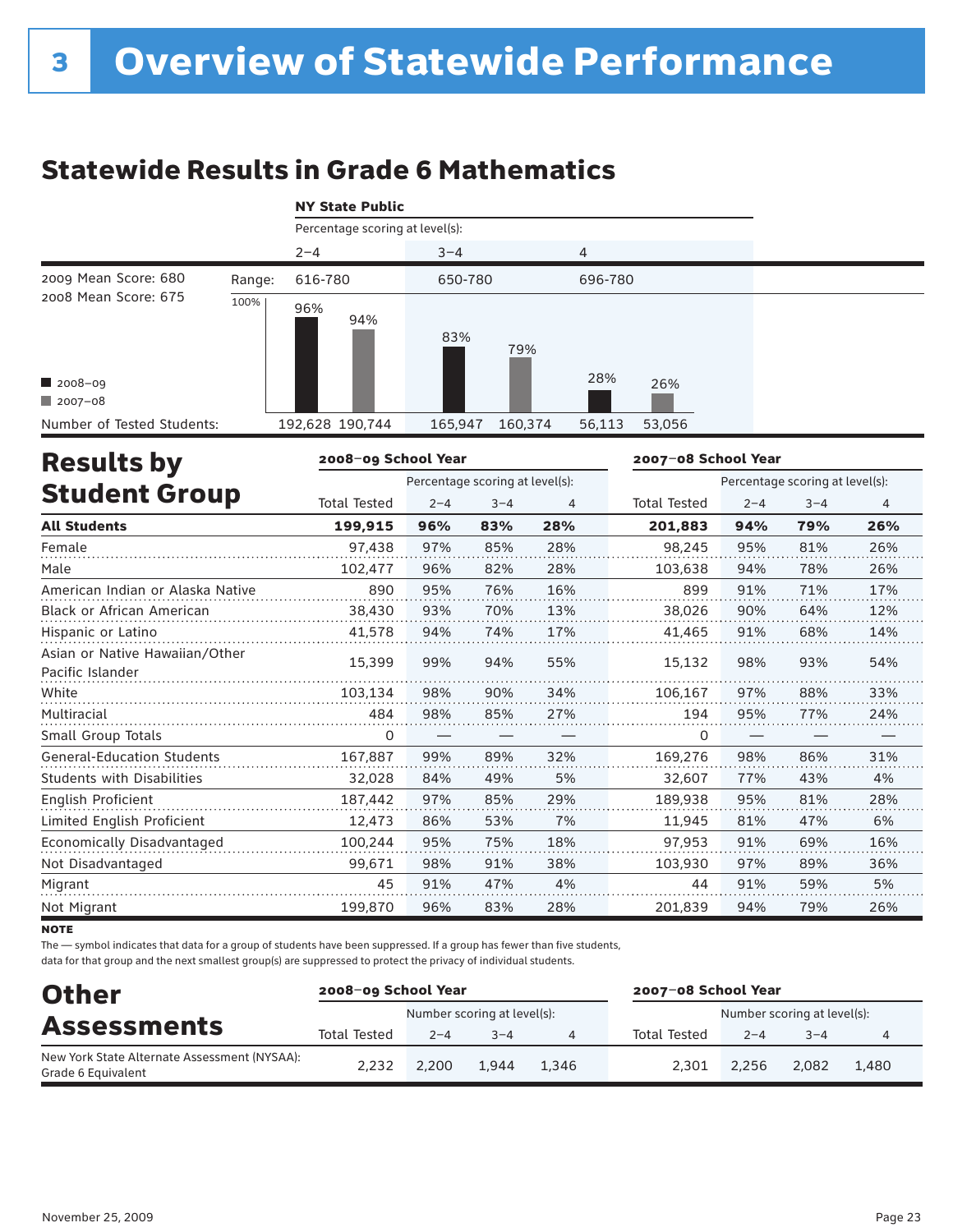# Statewide Results in Grade 7 English Language Arts

|  | <b>NY State Public</b> |
|--|------------------------|
|  |                        |

|                            | $2 - 4$             | $3 - 4$            | 4               |  |
|----------------------------|---------------------|--------------------|-----------------|--|
| 2009 Mean Score: 667       | 600-790<br>Range:   | 650-790            | 705-790*        |  |
| 2008 Mean Score: 662       | 100%<br>100%<br>98% | 80%<br>70%         |                 |  |
| 2008-09                    |                     |                    | 7%              |  |
| $2007 - 08$                |                     |                    | 3%              |  |
| Number of Tested Students: | 201,802 203,214     | 145,090<br>162,811 | 13,989<br>5,268 |  |

| <b>Results by</b>                                  | 2008-09 School Year |                                 |         |     | 2007-08 School Year             |         |         |                |  |
|----------------------------------------------------|---------------------|---------------------------------|---------|-----|---------------------------------|---------|---------|----------------|--|
|                                                    |                     | Percentage scoring at level(s): |         |     | Percentage scoring at level(s): |         |         |                |  |
| <b>Student Group</b>                               | <b>Total Tested</b> | $2 - 4$                         | $3 - 4$ | 4   | <b>Total Tested</b>             | $2 - 4$ | $3 - 4$ | $\overline{4}$ |  |
| <b>All Students</b>                                | 202,679             | 100%                            | 80%     | 7%  | 207,041                         | 98%     | 70%     | 3%             |  |
| Female                                             | 98,552              | 100%                            | 84%     | 8%  | 101,247                         | 99%     | 75%     | 3%             |  |
| Male                                               | 104,127             | 99%                             | 77%     | 6%  | 105,794                         | 98%     | 65%     | 2%             |  |
| American Indian or Alaska Native                   | 921                 | 99%                             | 74%     | 3%  | 1,011                           | 98%     | 59%     | 1%             |  |
| Black or African American                          | 38,499              | 99%                             | 67%     | 2%  | 39,917                          | 97%     | 54%     | 1%             |  |
| Hispanic or Latino                                 | 41,198              | 99%                             | 67%     | 2%  | 41,469                          | 97%     | 55%     | 1%             |  |
| Asian or Native Hawaiian/Other<br>Pacific Islander | 14.916              | 99%                             | 87%     | 13% | 14,570                          | 99%     | 80%     | 6%             |  |
| White                                              | 106,740             | 100%                            | 89%     | 10% | 109,917                         | 99%     | 80%     | 4%             |  |
| Multiracial                                        | 405                 | 100%                            | 84%     | 10% | 157                             | 99%     | 76%     | 5%             |  |
| Small Group Totals                                 | 0                   |                                 |         |     | 0                               |         |         |                |  |
| <b>General-Education Students</b>                  | 170,056             | 100%                            | 87%     | 8%  | 174,467                         | 99%     | 78%     | 3%             |  |
| <b>Students with Disabilities</b>                  | 32,623              | 98%                             | 44%     | 0%  | 32,574                          | 92%     | 30%     | 0%             |  |
| <b>English Proficient</b>                          | 192,778             | 100%                            | 83%     | 7%  | 197,324                         | 99%     | 73%     | 3%             |  |
| Limited English Proficient                         | 9,901               | 96%                             | 25%     | 0%  | 9,717                           | 88%     | 17%     | 0%             |  |
| Economically Disadvantaged                         | 98.330              | 99%                             | 70%     | 3%  | 97.959                          | 97%     | 56%     | 1%             |  |
| Not Disadvantaged                                  | 104,349             | 100%                            | 90%     | 11% | 109,082                         | 99%     | 82%     | 4%             |  |
| Migrant                                            | 37                  | 100%                            | 57%     | 0%  | 36                              | 94%     | 47%     | 0%             |  |
| Not Migrant                                        | 202,642             | 100%                            | 80%     | 7%  | 207,005                         | 98%     | 70%     | 3%             |  |

**NOTE** 

The — symbol indicates that data for a group of students have been suppressed. If a group has fewer than five students,

data for that group and the next smallest group(s) are suppressed to protect the privacy of individual students.

\* Level 4 range is for 2008–09 only. The 2007–08 Level 4 range is 712-790.

| <b>Other</b>                                                                                      | 2008-09 School Year |         |                             |       | 2007-08 School Year         |         |         |       |
|---------------------------------------------------------------------------------------------------|---------------------|---------|-----------------------------|-------|-----------------------------|---------|---------|-------|
|                                                                                                   |                     |         | Number scoring at level(s): |       | Number scoring at level(s): |         |         |       |
| <b>Assessments</b>                                                                                | Total Tested        | $2 - 4$ | $3 - 4$                     |       | Total Tested                | $2 - 4$ | $3 - 4$ | 4     |
| New York State Alternate Assessment (NYSAA):<br>Grade 7 Equivalent                                | 2.471               | 2.436   | 2.196                       | 1.852 | 2.291                       | 2.255   | 1.959   | 1.562 |
| New York State English as a Second Language<br>Achievement Test (NYSESLAT) <sup>†</sup> : Grade 7 | 1.841               | N/A     | N/A                         | N/A   | 1.478                       | N/A     | N/A     | N/A   |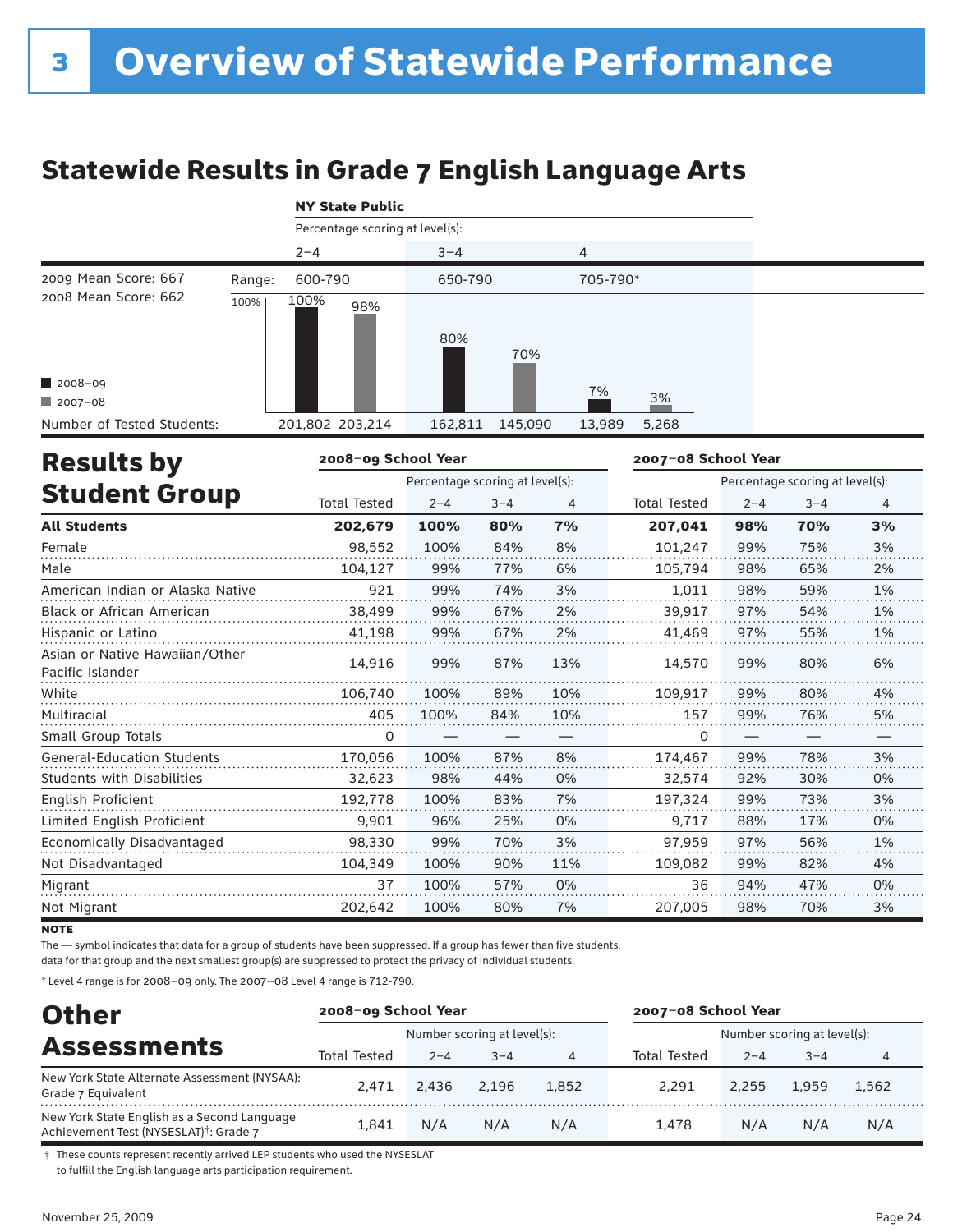# Statewide Results in Grade 7 Mathematics

| <b>NY State Public</b>                             |        |                 |                                 |                  |  |  |  |  |  |  |  |
|----------------------------------------------------|--------|-----------------|---------------------------------|------------------|--|--|--|--|--|--|--|
|                                                    |        |                 | Percentage scoring at level(s): |                  |  |  |  |  |  |  |  |
|                                                    |        | $2 - 4$         | $3 - 4$                         | 4                |  |  |  |  |  |  |  |
| 2009 Mean Score: 681                               | Range: | 611-800         | 650-800                         | 693-800          |  |  |  |  |  |  |  |
| 2008 Mean Score: 675<br>$2008 - 09$<br>$2007 - 08$ | 100%   | 99%<br>96%      | 87%<br>79%                      | 30%<br>28%       |  |  |  |  |  |  |  |
| Number of Tested Students:                         |        | 201,595 200,724 | 178,595<br>164,873              | 57,939<br>60,785 |  |  |  |  |  |  |  |

| <b>Results by</b>                                  | 2008-09 School Year |                                 |         |     | 2007-08 School Year |                                 |         |                |  |
|----------------------------------------------------|---------------------|---------------------------------|---------|-----|---------------------|---------------------------------|---------|----------------|--|
|                                                    |                     | Percentage scoring at level(s): |         |     |                     | Percentage scoring at level(s): |         |                |  |
| <b>Student Group</b>                               | <b>Total Tested</b> | $2 - 4$                         | $3 - 4$ | 4   | <b>Total Tested</b> | $2 - 4$                         | $3 - 4$ | $\overline{4}$ |  |
| <b>All Students</b>                                | 204,585             | 99%                             | 87%     | 30% | 208,761             | 96%                             | 79%     | 28%            |  |
| Female                                             | 99,430              | 99%                             | 88%     | 30% | 102,037             | 97%                             | 81%     | 28%            |  |
| Male                                               | 105,155             | 98%                             | 86%     | 30% | 106,724             | 95%                             | 77%     | 27%            |  |
| American Indian or Alaska Native                   | 925                 | 98%                             | 83%     | 18% | 1,009               | 96%                             | 71%     | 16%            |  |
| <b>Black or African American</b>                   | 38,613              | 97%                             | 75%     | 12% | 40.098              | 93%                             | 61%     | 10%            |  |
| Hispanic or Latino                                 | 42,219              | 98%                             | 79%     | 15% | 42,508              | 94%                             | 67%     | 13%            |  |
| Asian or Native Hawaiian/Other<br>Pacific Islander | 15,601              | 99%                             | 94%     | 55% | 15,057              | 98%                             | 91%     | 51%            |  |
| White                                              | 106,806             | 99%                             | 94%     | 38% | 109,929             | 98%                             | 89%     | 37%            |  |
| Multiracial                                        | 421                 | 98%                             | 86%     | 29% | 160                 | 98%                             | 81%     | 34%            |  |
| Small Group Totals                                 | 0                   |                                 |         |     | 0                   |                                 |         |                |  |
| <b>General-Education Students</b>                  | 172,014             | 100%                            | 93%     | 34% | 176,261             | 99%                             | 86%     | 32%            |  |
| <b>Students with Disabilities</b>                  | 32,571              | 93%                             | 59%     | 5%  | 32,500              | 83%                             | 43%     | 4%             |  |
| English Proficient                                 | 192,696             | 99%                             | 89%     | 31% | 197,192             | 97%                             | 81%     | 29%            |  |
| Limited English Proficient                         | 11,889              | 93%                             | 58%     | 6%  | 11,569              | 84%                             | 44%     | 5%             |  |
| Economically Disadvantaged                         | 99.857              | 98%                             | 80%     | 18% | 99,419              | 94%                             | 67%     | 15%            |  |
| Not Disadvantaged                                  | 104,728             | 99%                             | 94%     | 41% | 109,342             | 98%                             | 89%     | 40%            |  |
| Migrant                                            | 38                  | 97%                             | 74%     | 8%  | 39                  | 97%                             | 67%     | 8%             |  |
| Not Migrant                                        | 204,547             | 99%                             | 87%     | 30% | 208,722             | 96%                             | 79%     | 28%            |  |

**NOTE** 

The — symbol indicates that data for a group of students have been suppressed. If a group has fewer than five students,

| <b>Other</b>                                                       | 2008-09 School Year |         |                             |       | 2007-08 School Year         |         |         |       |  |
|--------------------------------------------------------------------|---------------------|---------|-----------------------------|-------|-----------------------------|---------|---------|-------|--|
| <b>Assessments</b>                                                 |                     |         | Number scoring at level(s): |       | Number scoring at level(s): |         |         |       |  |
|                                                                    | <b>Total Tested</b> | $2 - 4$ | $3 - 4$                     |       | Total Tested                | $2 - 4$ | $3 - 4$ |       |  |
| New York State Alternate Assessment (NYSAA):<br>Grade 7 Equivalent | 2.470               | 2.265   | 2.111                       | 1.331 | 2.294                       | 2.058   | 1.851   | 1.074 |  |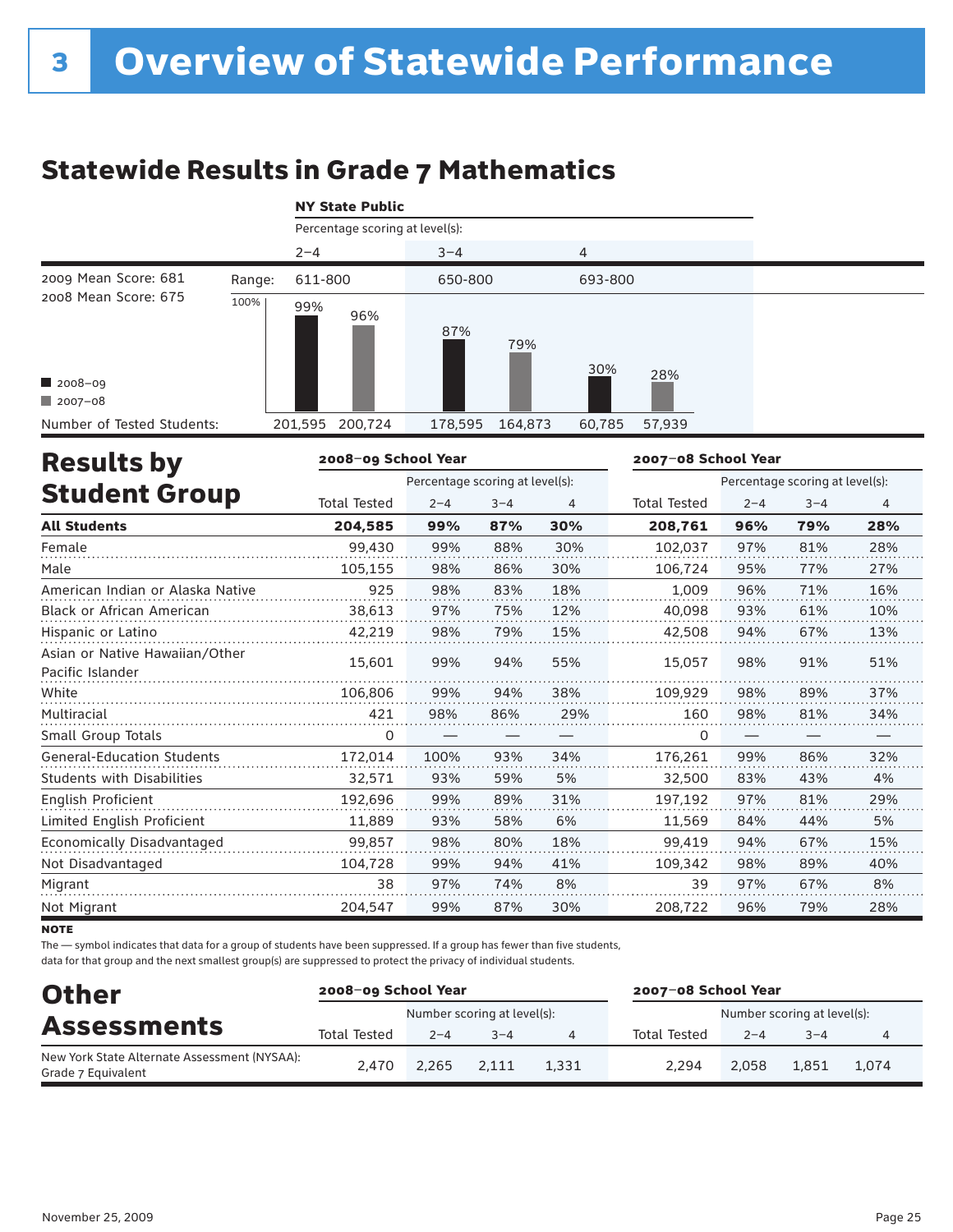# Statewide Results in Grade 8 English Language Arts

|  |  |  | <b>NY State Public</b> |
|--|--|--|------------------------|
|--|--|--|------------------------|

|                            |        |         | Percentage scoring at level(s): |         |         |         |        |  |
|----------------------------|--------|---------|---------------------------------|---------|---------|---------|--------|--|
|                            |        | $2 - 4$ |                                 | $3 - 4$ |         | 4       |        |  |
| 2009 Mean Score: 661       | Range: | 602-790 |                                 | 650-790 |         | 715-790 |        |  |
| 2008 Mean Score: 657       | 100%   | 98%     | 95%                             | 69%     | 56%     |         |        |  |
| 2008-09                    |        |         |                                 |         |         |         |        |  |
| $12007 - 08$               |        |         |                                 |         |         | 5%      | 6%     |  |
| Number of Tested Students: |        | 203,784 | 198,332                         | 142,118 | 117,457 | 10,080  | 11,890 |  |

| <b>Results by</b>                                  | 2008-09 School Year |         |                                 |    | 2007-08 School Year             |         |         |                |  |
|----------------------------------------------------|---------------------|---------|---------------------------------|----|---------------------------------|---------|---------|----------------|--|
|                                                    |                     |         | Percentage scoring at level(s): |    | Percentage scoring at level(s): |         |         |                |  |
| <b>Student Group</b>                               | <b>Total Tested</b> | $2 - 4$ | $3 - 4$                         | 4  | <b>Total Tested</b>             | $2 - 4$ | $3 - 4$ | $\overline{4}$ |  |
| <b>All Students</b>                                | 207.409             | 98%     | 69%                             | 5% | 209,146                         | 95%     | 56%     | 6%             |  |
| Female                                             | 101,566             | 99%     | 74%                             | 6% | 101,918                         | 97%     | 63%     | 8%             |  |
| Male                                               | 105,843             | 98%     | 64%                             | 4% | 107,228                         | 93%     | 50%     | 4%             |  |
| American Indian or Alaska Native                   | 992                 | 98%     | 56%                             | 2% | 1,043                           | 92%     | 42%     | 2%             |  |
| <b>Black or African American</b>                   | 39,678              | 98%     | 52%                             | 1% | 40,479                          | 92%     | 37%     | 2%             |  |
| Hispanic or Latino                                 | 41,991              | 97%     | 53%                             | 1% | 41,020                          | 90%     | 37%     | 2%             |  |
| Asian or Native Hawaiian/Other<br>Pacific Islander | 15,051              | 98%     | 80%                             | 9% | 14,335                          | 96%     | 70%     | 9%             |  |
| White                                              | 109,366             | 99%     | 79%                             | 7% | 112,143                         | 97%     | 68%     | 8%             |  |
| Multiracial                                        | 331                 | 98%     | 74%                             | 5% | 126                             | 98%     | 72%     | 10%            |  |
| Small Group Totals                                 | 0                   |         |                                 | —  | 0                               |         |         |                |  |
| <b>General-Education Students</b>                  | 175,459             | 99%     | 76%                             | 6% | 176,817                         | 98%     | 64%     | 7%             |  |
| <b>Students with Disabilities</b>                  | 31,950              | 92%     | 25%                             | 0% | 32,329                          | 78%     | 14%     | 0%             |  |
| English Proficient                                 | 197,366             | 99%     | 71%                             | 5% | 200,065                         | 96%     | 58%     | 6%             |  |
| Limited English Proficient                         | 10,043              | 86%     | 13%                             | 0% | 9,081                           | 66%     | 6%      | 0%             |  |
| Economically Disadvantaged                         | 98.632              | 97%     | 55%                             | 2% | 96.120                          | 92%     | 39%     | 2%             |  |
| Not Disadvantaged                                  | 108,777             | 99%     | 81%                             | 8% | 113,026                         | 98%     | 70%     | 9%             |  |
| Migrant                                            | 36                  | 94%     | 50%                             | 0% | 32                              | 81%     | 25%     | 0%             |  |
| Not Migrant                                        | 207,373             | 98%     | 69%                             | 5% | 209,114                         | 95%     | 56%     | 6%             |  |

**NOTE** 

The — symbol indicates that data for a group of students have been suppressed. If a group has fewer than five students,

data for that group and the next smallest group(s) are suppressed to protect the privacy of individual students.

| <b>Other</b>                                                                                      | 2008-09 School Year |         |                             |       | 2007-08 School Year         |         |         |       |
|---------------------------------------------------------------------------------------------------|---------------------|---------|-----------------------------|-------|-----------------------------|---------|---------|-------|
|                                                                                                   |                     |         | Number scoring at level(s): |       | Number scoring at level(s): |         |         |       |
| <b>Assessments</b>                                                                                | <b>Total Tested</b> | $2 - 4$ | $3 - 4$                     | 4     | Total Tested                | $2 - 4$ | $3 - 4$ | 4     |
| New York State Alternate Assessment (NYSAA):<br>Grade 8 Equivalent                                | 2.531               | 2.498   | 2.292                       | 1,848 | 2.459                       | 2.411   | 2.182   | 1.641 |
| New York State English as a Second Language<br>Achievement Test (NYSESLAT) <sup>†</sup> : Grade 8 | 1.868               | N/A     | N/A                         | N/A   | 1.518                       | N/A     | N/A     | N/A   |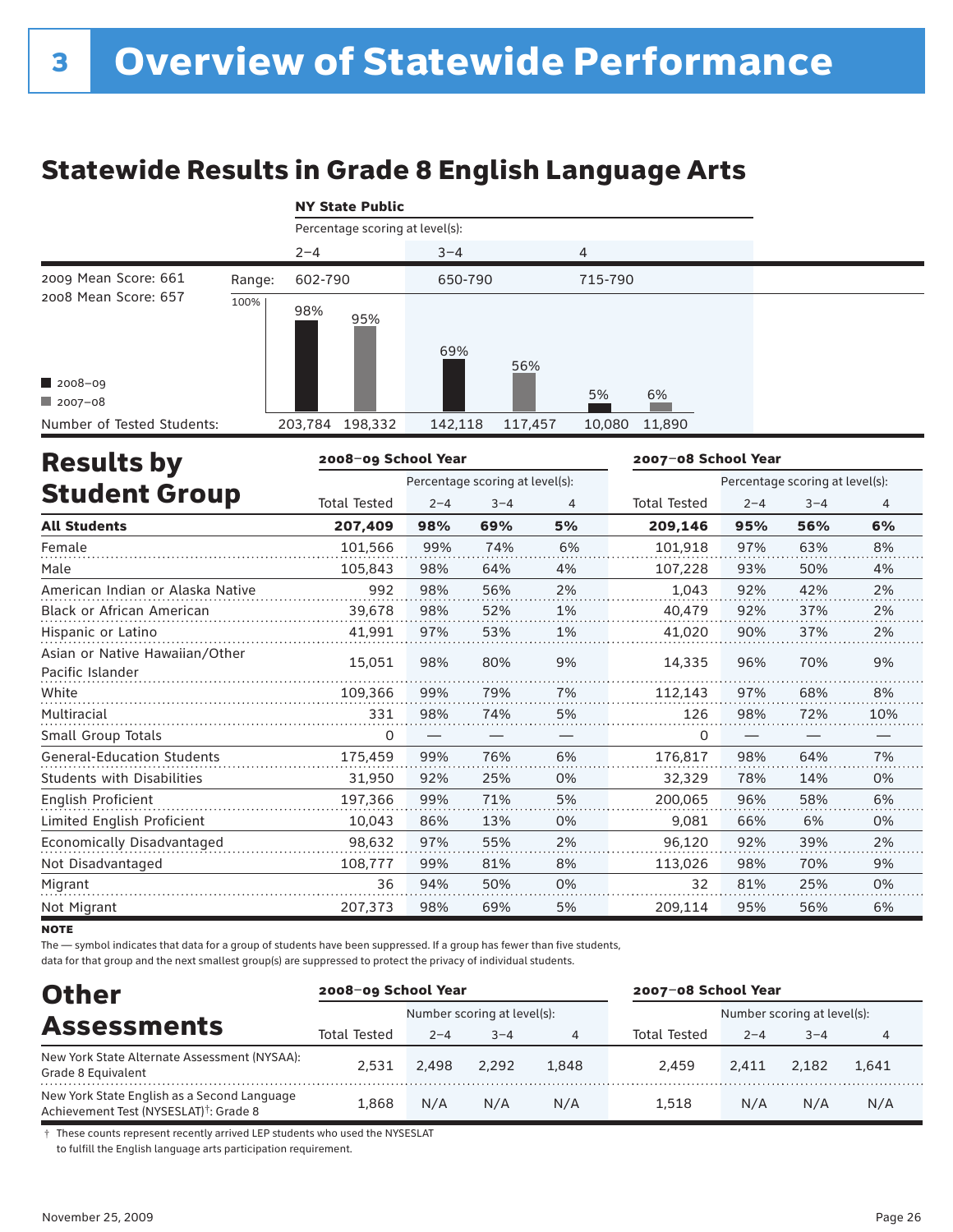# Statewide Results in Grade 8 Mathematics

|  | <b>NY State Public</b> |  |
|--|------------------------|--|
|  |                        |  |

|                            |        |         | Percentage scoring at level(s): |         |         |         |        |  |
|----------------------------|--------|---------|---------------------------------|---------|---------|---------|--------|--|
|                            |        | $2 - 4$ |                                 | $3 - 4$ |         | 4       |        |  |
| 2009 Mean Score: 675       | Range: | 616-775 |                                 | 650-775 |         | 701-775 |        |  |
| 2008 Mean Score: 666       | 100%   | 96%     | 93%                             | 80%     | 70%     |         |        |  |
| 2008-09                    |        |         |                                 |         |         | 19%     | 17%    |  |
| $\blacksquare$ 2007-08     |        |         |                                 |         |         |         |        |  |
| Number of Tested Students: |        | 201,785 | 195,063                         | 167,810 | 147,252 | 40,225  | 35,524 |  |

| <b>Results by</b>                                  | 2008-09 School Year |         |                                 |     | 2007-08 School Year<br>Percentage scoring at level(s): |         |         |     |  |
|----------------------------------------------------|---------------------|---------|---------------------------------|-----|--------------------------------------------------------|---------|---------|-----|--|
|                                                    |                     |         | Percentage scoring at level(s): |     |                                                        |         |         |     |  |
| <b>Student Group</b>                               | <b>Total Tested</b> | $2 - 4$ | $3 - 4$                         | 4   | <b>Total Tested</b>                                    | $2 - 4$ | $3 - 4$ | 4   |  |
| <b>All Students</b>                                | 209,215             | 96%     | 80%                             | 19% | 210,589                                                | 93%     | 70%     | 17% |  |
| Female                                             | 102,437             | 97%     | 82%                             | 21% | 102.621                                                | 94%     | 72%     | 18% |  |
| Male                                               | 106,778             | 96%     | 78%                             | 18% | 107,968                                                | 91%     | 68%     | 16% |  |
| American Indian or Alaska Native                   | 999                 | 96%     | 74%                             | 11% | 1,044                                                  | 90%     | 61%     | 7%  |  |
| <b>Black or African American</b>                   | 39,816              | 93%     | 63%                             | 7%  | 40,529                                                 | 85%     | 48%     | 6%  |  |
| Hispanic or Latino                                 | 43,014              | 95%     | 69%                             | 9%  | 42,026                                                 | 88%     | 55%     | 7%  |  |
| Asian or Native Hawaiian/Other<br>Pacific Islander | 15,686              | 99%     | 92%                             | 43% | 14,910                                                 | 97%     | 88%     | 41% |  |
| White                                              | 109,352             | 98%     | 89%                             | 24% | 111,953                                                | 96%     | 81%     | 21% |  |
| Multiracial                                        | 348                 | 97%     | 79%                             | 17% | 127                                                    | 95%     | 83%     | 23% |  |
| Small Group Totals                                 | 0                   |         |                                 |     | 0                                                      |         |         |     |  |
| <b>General-Education Students</b>                  | 177,313             | 99%     | 86%                             | 22% | 178,465                                                | 96%     | 77%     | 20% |  |
| <b>Students with Disabilities</b>                  | 31,902              | 84%     | 46%                             | 2%  | 32,124                                                 | 71%     | 32%     | 2%  |  |
| English Proficient                                 | 197,137             | 97%     | 82%                             | 20% | 199,561                                                | 93%     | 72%     | 18% |  |
| Limited English Proficient                         | 12,078              | 89%     | 53%                             | 5%  | 11,028                                                 | 79%     | 41%     | 5%  |  |
| Economically Disadvantaged                         | 100,169             | 95%     | 70%                             | 12% | 97,541                                                 | 89%     | 56%     | 9%  |  |
| Not Disadvantaged                                  | 109,046             | 98%     | 89%                             | 26% | 113,048                                                | 96%     | 82%     | 23% |  |
| Migrant                                            | 39                  | 95%     | 74%                             | 0%  | 33                                                     | 85%     | 52%     | 0%  |  |
| Not Migrant                                        | 209,176             | 96%     | 80%                             | 19% | 210,556                                                | 93%     | 70%     | 17% |  |

**NOTE** 

The — symbol indicates that data for a group of students have been suppressed. If a group has fewer than five students,

| <b>Other</b>                                                       | 2008-09 School Year |         |                             |       | 2007-08 School Year         |         |         |       |  |
|--------------------------------------------------------------------|---------------------|---------|-----------------------------|-------|-----------------------------|---------|---------|-------|--|
| <b>Assessments</b>                                                 |                     |         | Number scoring at level(s): |       | Number scoring at level(s): |         |         |       |  |
|                                                                    | <b>Total Tested</b> | $2 - 4$ | $3 - 4$                     | 4     | Total Tested                | $2 - 4$ | $3 - 4$ |       |  |
| New York State Alternate Assessment (NYSAA):<br>Grade 8 Equivalent | 2.526               | 2.339   | 2.148                       | 1.314 | 2.445                       | 2.177   | 1,959   | 1.146 |  |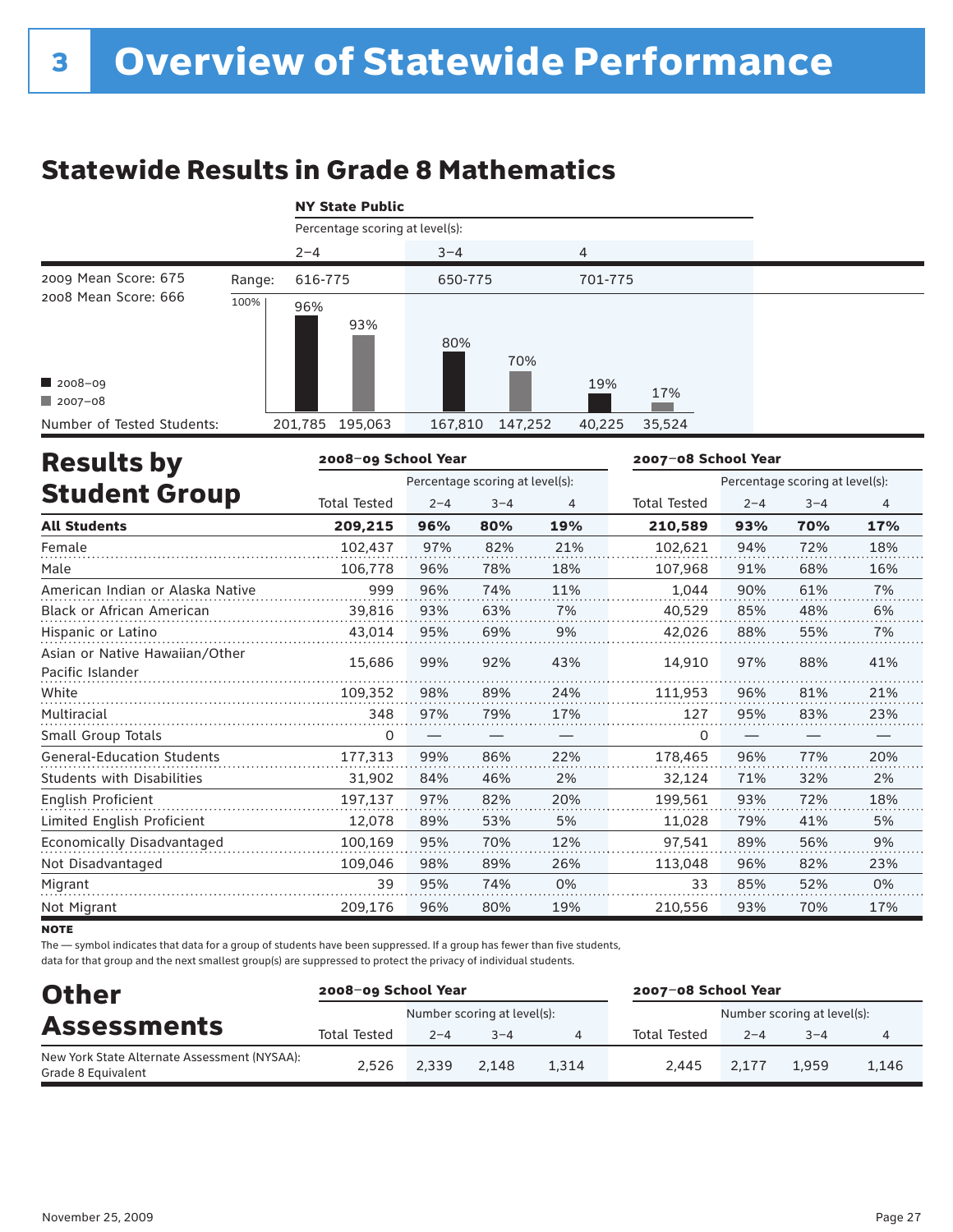# Statewide Results in Grade 8 Science

|                                                            | <b>NY State Public</b>          |         |                                 |               |                     |         |                                 |     |
|------------------------------------------------------------|---------------------------------|---------|---------------------------------|---------------|---------------------|---------|---------------------------------|-----|
|                                                            | Percentage scoring at level(s): |         |                                 |               |                     |         |                                 |     |
|                                                            | $2 - 4$                         | $3 - 4$ |                                 | 4             |                     |         |                                 |     |
| 100%                                                       |                                 |         |                                 |               |                     |         |                                 |     |
| $12008 - 09$<br>$12007 - 08$<br>Number of Tested Students: | 95%<br>93%<br>195,260 196,478   | 68%     | 71%<br>149,084 151,637          | 21%<br>56,136 | 26%<br>62,106       |         |                                 |     |
| <b>Results by</b>                                          | 2008-09 School Year             |         |                                 |               | 2007-08 School Year |         |                                 |     |
|                                                            |                                 |         | Percentage scoring at level(s): |               |                     |         | Percentage scoring at level(s): |     |
| <b>Student Group</b>                                       | <b>Total Tested</b>             | $2 - 4$ | $3 - 4$                         | 4             | <b>Total Tested</b> | $2 - 4$ | $3 - 4$                         | 4   |
| <b>All Students</b>                                        | 185,178                         | 93%     | 68%                             | 21%           | 186,513             | 95%     | 71%                             | 26% |
| Female                                                     | 90,203                          | 94%     | 68%                             | 19%           | 90,351              | 95%     | 70%                             | 23% |
| Male                                                       | 94,975                          | 92%     | 69%                             | 23%           | 96,162              | 94%     | 72%                             | 28% |
| American Indian or Alaska Native                           | 918                             | 91%     | 63%                             | 12%           | 994                 | 94%     | 66%                             | 17% |
| Black or African American                                  | 37,423                          | 86%     | 45%                             | 6%            | 37,878              | 89%     | 48%                             | 8%  |
| Hispanic or Latino                                         | 40.854                          | 87%     | 49%                             | 7%            | 39,765              | 91%     | 51%                             | 9%  |
| Asian or Native Hawaiian/Other<br>Pacific Islander         | 13,261                          | 95%     | 77%                             | 28%           | 12,571              | 97%     | 80%                             | 33% |
| White                                                      | 92,402                          | 98%     | 85%                             | 32%           | 95,185              | 99%     | 87%                             | 39% |
| Multiracial                                                | 320                             | 94%     | 74%                             | 19%           | 120                 | 95%     | 80%                             | 35% |
| Small Group Totals                                         | 0                               |         |                                 |               | 0                   |         |                                 |     |
| <b>General-Education Students</b>                          | 154,922                         | 95%     | 74%                             | 24%           | 156,118             | 97%     | 76%                             | 29% |
| <b>Students with Disabilities</b>                          | 30,256                          | 80%     | 38%                             | 5%            | 30,395              | 85%     | 43%                             | 7%  |
| <b>English Proficient</b>                                  | 173,458                         | 95%     | 71%                             | 22%           | 175,742             | 96%     | 74%                             | 27% |
| Limited English Proficient                                 | 11,720                          | 69%     | 22%                             | 1%            | 10,771              | 78%     | 27%                             | 3%  |
| Economically Disadvantaged                                 | 95,356                          | 89%     | 53%                             | 10%           | 92,689              | 92%     | 56%                             | 12% |
| Not Disadvantaged                                          | 89,822                          | 97%     | 84%                             | 32%           | 93,824              | 98%     | 86%                             | 39% |
| Migrant                                                    | 37                              | 95%     | 62%                             | 3%            | 34                  | 91%     | 53%                             | 3%  |
| Not Migrant                                                | 185,141                         | 93%     | 68%                             | 21%           | 186,479             | 95%     | 71%                             | 26% |

**NOTE** 

The — symbol indicates that data for a group of students have been suppressed. If a group has fewer than five students,

| <b>Other</b>                                                       | 2008-09 School Year |         |                             |        | 2007-08 School Year         |         |         |        |  |
|--------------------------------------------------------------------|---------------------|---------|-----------------------------|--------|-----------------------------|---------|---------|--------|--|
|                                                                    |                     |         | Number scoring at level(s): |        | Number scoring at level(s): |         |         |        |  |
| <b>Assessments</b>                                                 | Total Tested        | $2 - 4$ | $3 - 4$                     | 4      | <b>Total Tested</b>         | $2 - 4$ | $3 - 4$ |        |  |
| New York State Alternate Assessment (NYSAA):<br>Grade 8 Equivalent | 2.524               | 2.397   | 2.134                       | 1,800  | 2.434                       | 2.297   | 1.988   | 1.622  |  |
| Regents Science                                                    | 20.973              | 20,755  | 20.479                      | 15.948 | 20,038                      | 19,718  | 19.332  | 14.052 |  |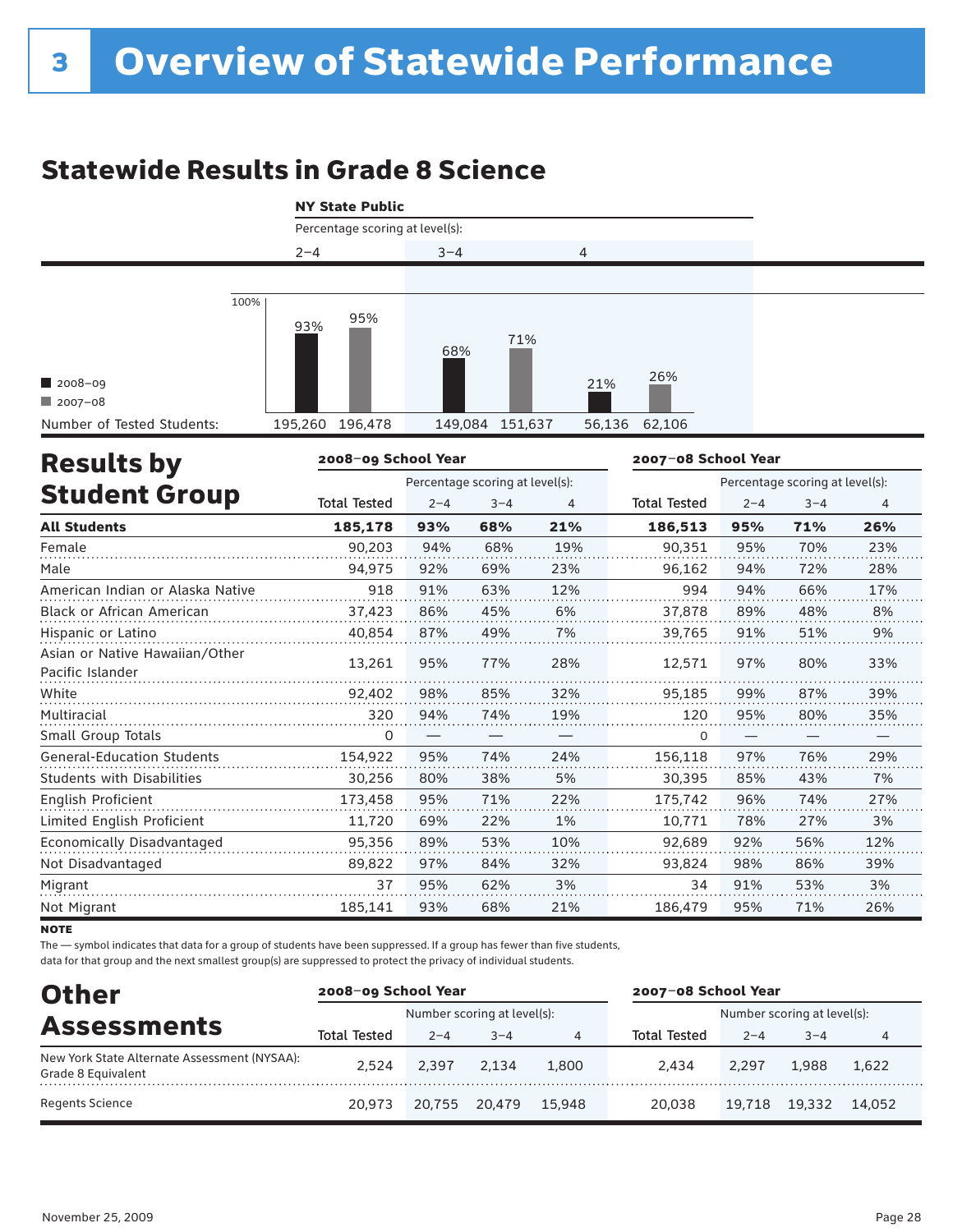### Statewide Total Cohort\* Results in Secondary-Level English after Four Years of Instruction



| <b>Results by</b>                                  | 2005 Cohort |         |                                 |     | 2004 Cohort** |                                 |         |     |
|----------------------------------------------------|-------------|---------|---------------------------------|-----|---------------|---------------------------------|---------|-----|
|                                                    | Number      |         | Percentage scoring at level(s): |     | Number        | Percentage scoring at level(s): |         |     |
| <b>Student Group</b>                               | of Students | $2 - 4$ | $3 - 4$                         | 4   | of Students   | $2 - 4$                         | $3 - 4$ | 4   |
| <b>All Students</b>                                | 224,902     | 81%     | 77%                             | 32% | 223,953       | 80%                             | 75%     | 30% |
| Female                                             | 110,275     | 85%     | 81%                             | 38% | 109.739       | 84%                             | 79%     | 35% |
| Male                                               | 114,627     | 77%     | 72%                             | 26% | 114,214       | 76%                             | 70%     | 24% |
| American Indian or Alaska Native                   | 980         | 67%     | 63%                             | 18% | 901           | 68%                             | 62%     | 18% |
| <b>Black or African American</b>                   | 43.854      | 70%     | 63%                             | 14% | 42,597        | 69%                             | 60%     | 12% |
| Hispanic or Latino                                 | 42,649      | 70%     | 64%                             | 14% | 40,506        | 68%                             | 60%     | 12% |
| Asian or Native Hawaiian/Other<br>Pacific Islander | 16,067      | 89%     | 86%                             | 43% | 15,852        | 88%                             | 85%     | 40% |
| White                                              | 120,947     | 87%     | 85%                             | 43% | 123,772       | 87%                             | 83%     | 40% |
| Multiracial                                        | 405         | 77%     | 72%                             | 21% | 325           | 78%                             | 75%     | 23% |
| Small Group Totals                                 | 0           |         |                                 |     | 0             |                                 |         |     |
| <b>General-Education Students</b>                  | 192,821     | 86%     | 83%                             | 37% | 192,649       | 86%                             | 81%     | 34% |
| <b>Students with Disabilities</b>                  | 32,081      | 46%     | 37%                             | 4%  | 31,304        | 44%                             | 34%     | 3%  |
| English Proficient                                 | 213,817     | 82%     | 78%                             | 33% | 213,879       | 81%                             | 76%     | 31% |
| Limited English Proficient                         | 11,085      | 51%     | 42%                             | 2%  | 10,074        | 54%                             | 41%     | 2%  |
| Economically Disadvantaged                         | 82,819      | 75%     | 70%                             | 17% | 73.961        | 73%                             | 64%     | 14% |
| Not Disadvantaged                                  | 142,083     | 84%     | 81%                             | 40% | 149,992       | 84%                             | 80%     | 37% |
| Migrant                                            | 30          | 37%     | 30%                             | 3%  | 40            | 23%                             | 15%     | 0%  |
| Not Migrant                                        | 224,872     | 81%     | 77%                             | 32% | 223,913       | 80%                             | 75%     | 30% |

**NOTE** 

The — symbol indicates that data for a group of students have been suppressed. If a group has fewer than five students,

data for that group and the next smallest group(s) are suppressed to protect the privacy of individual students.

| <b>Other</b>                                                                 | 2005 Cohort           |                             |         |  | 2004 Cohort |                             |         |  |  |  |
|------------------------------------------------------------------------------|-----------------------|-----------------------------|---------|--|-------------|-----------------------------|---------|--|--|--|
|                                                                              | Number<br>of Students | Number scoring at level(s): |         |  | Number      | Number scoring at level(s): |         |  |  |  |
| <b>Assessments</b>                                                           |                       | $2 - 4$                     | $3 - 4$ |  | of Students | $2 - 4$                     | $3 - 4$ |  |  |  |
| New York State Alternate Assessment (NYSAA):<br>t Back Calca of Earthcateaux |                       |                             |         |  |             |                             |         |  |  |  |

High School Equivalent\*\*\*

 \* A total cohort consists of all students who first entered Grade 9 in a particular year, and all ungraded students with disabilities who reached their seventeenth birthday in that year, and were enrolled in the school/district for five months. Students are excluded from the cohort if they transferred to another school district, nonpublic school, or criminal justice facility, or left the U.S. and its territories or died before the report date. Statewide total cohort also includes students who were enrolled for fewer than five months.

 \*\* 2004 cohort data are those reported in the 2007–08 *Accountability and Overview Report*.

\*\*\* The majority of cohort members took an older version of the NYSAA, developed before 2007.